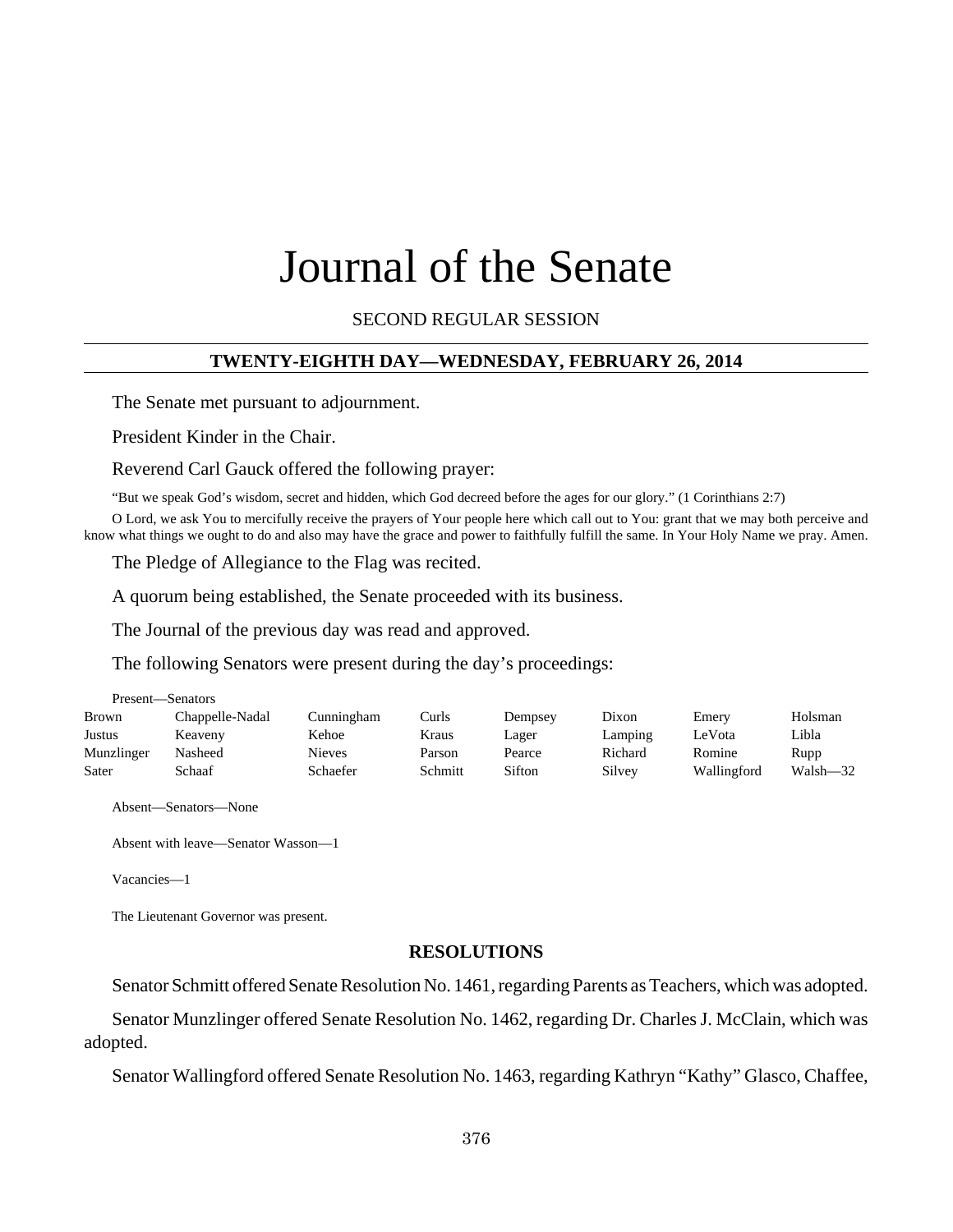which was adopted.

Senator Sater offered Senate Resolution No. 1464, regarding Rex Kay, Monett, which was adopted.

Senator Sater offered Senate Resolution No. 1465, regarding Arthur Hale, Forsyth, which was adopted.

Senator Justus offered Senate Resolution No. 1466, regarding Nita Jones, Fulton, which was adopted.

Senator Lamping offered Senate Resolution No. 1467, regarding Segepoh Thomas, which was adopted.

Senator Lamping offered Senate Resolution No. 1468, regarding Beral Mbaikoubou, which was adopted.

Senator Dempsey offered Senate Resolution No. 1469, regarding James Schuette, which was adopted. Senator Dempsey offered Senate Resolution No. 1470, regarding C.J. Vogt, which was adopted. Senator Dempsey offered Senate Resolution No. 1471, regarding Kent Keiser, which was adopted.

Senator Dempsey offered Senate Resolution No. 1472, regarding Dave Groeblinghoff, which was adopted.

Senator Dempsey offered Senate Resolution No. 1473, regarding Don Claas, which was adopted.

Senator Dempsey offered Senate Resolution No. 1474, regarding Stephen "Steve" Barteau, which was adopted.

Senator Dempsey offered Senate Resolution No. 1475, regarding Robin Goodin, which was adopted. Senator Dempsey offered Senate Resolution No. 1476, regarding Regi Jonak-Ward, which was adopted. Senator Dempsey offered Senate Resolution No. 1477, regarding Charles Howes, which was adopted.

## **CONCURRENT RESOLUTIONS**

Senator Kehoe offered the following concurrent resolution:

#### SENATE CONCURRENT RESOLUTION NO. 37

Relating to the recognition of the first Tuesday of every September as American Red Cross Blood Donation Day.

WHEREAS, prior to the beginning of World War II, the United States Congress requested the American Red Cross begin a national blood collection program to support the armed forces; and

WHEREAS, the American Red Cross Blood Services has grown into a national network that provides about 40 percent of the nation's blood; and

WHEREAS, the American Red Cross collects approximately 5.6 million blood donations nationwide each year from roughly 3.3 million volunteer donors; and

WHEREAS, in Missouri, the American Red Cross hosts more than 3,500 blood drives and collects more than 137,000 units of blood each year; and

WHEREAS, the American Red Cross is able to accomplish this in Missouri with the help of more than 2,000 volunteer sponsors and blood drive coordinators; and

WHEREAS, our communities depend on the American Red Cross and on voluntary blood donors: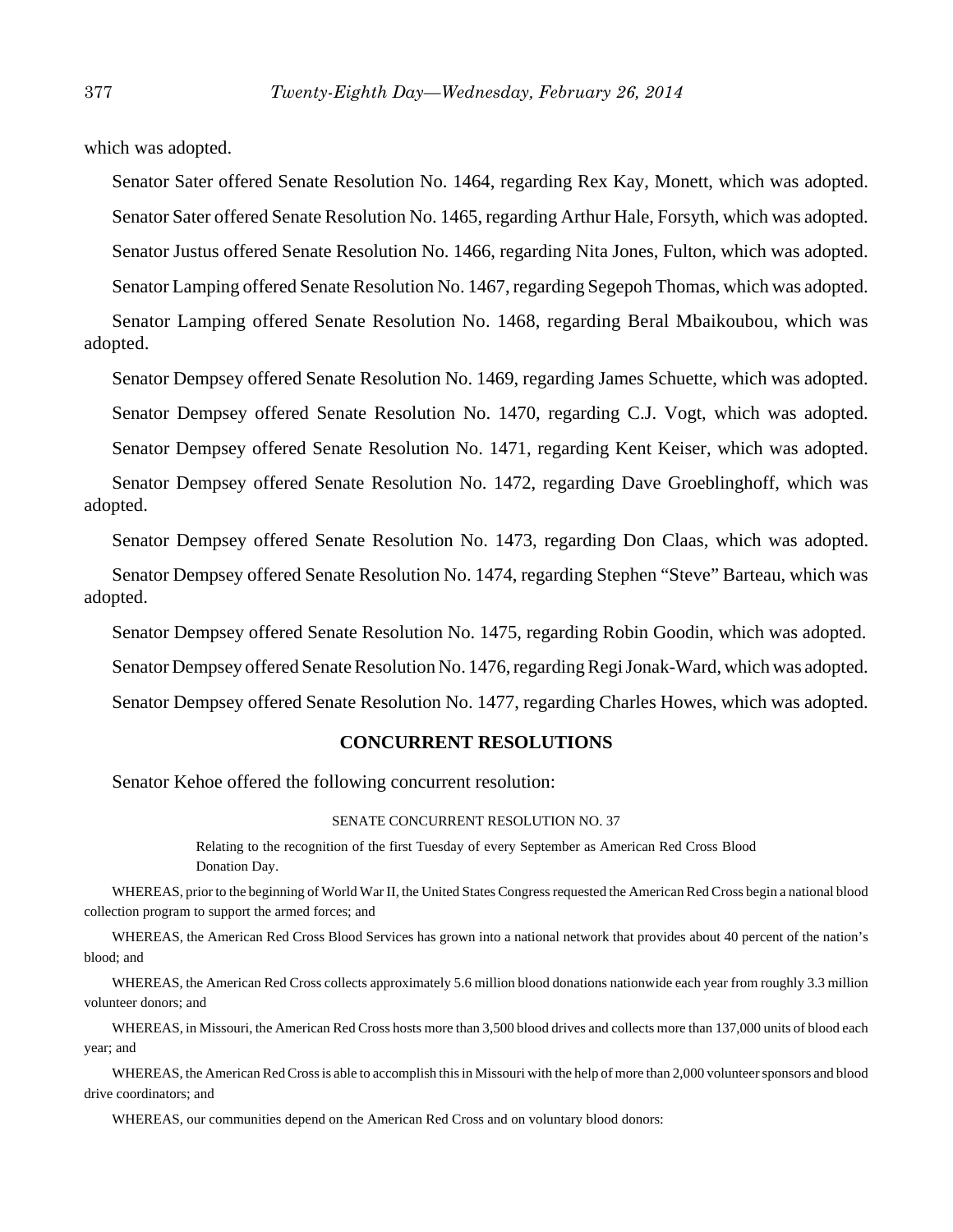NOW THEREFORE BE IT RESOLVED that the members of the Missouri Senate, Ninety-seventh General Assembly, Second Regular Session, the House of Representatives concurring therein, hereby recognize the first Tuesday of September of each year as "American Red Cross Blood Donation Day"; and

BE IT FURTHER RESOLVED that the Secretary of the Missouri Senate be instructed to prepare a properly inscribed copy of this resolution to the Governor for his approval or rejection pursuant to the Missouri Constitution.

#### Read 1st time.

## Senator Lamping offered the following concurrent resolution:

#### SENATE CONCURRENT RESOLUTION NO. 38

WHEREAS, Article I of the United States Constitution begins "All legislative powers herein granted shall be vested in a Congress"; and

WHEREAS, the Congress has exceeded the legislative powers granted in the Constitution thereby encroaching on the powers that are "reserved to the states respectively, or to the people" as the Tenth Amendment affirms and the rights "retained by the people" to which the Ninth Amendment refers; and

WHEREAS, in Federalist No. 10, James Madison wrote that "No man is allowed to be a judge in his own cause, because his interest would certainly bias his judgment, and,... with greater reason, a body of men are unfit to be both judges and parties at the same time"; and

WHEREAS, this same principle was emphasized in the 1798 Kentucky Resolutions (drafted by Thomas Jefferson) that the United States government "was not made the exclusive or final judge of the extent of the powers delegated to itself; since that would have made its discretion, and not the Constitution, the measure of its powers"; and

WHEREAS, the United States Constitution should then be amended to enable the several states to correct violations of the limited powers by the United States and thereby restore the proper balance between the powers of Congress and those of the several States, and better prevent the denial or disparagement of the rights retained by the people:

NOW THEREFORE BE IT RESOLVED that the members of the Missouri Senate, Ninety-seventh General Assembly, Second Regular Session, the House of Representatives concurring therein, hereby strongly urge the Congress of the United States to propose the following amendment, known as the State Repeal Amendment, or SRA:

"Any provision of law or regulation of the United States may be repealed by the several states, and such repeal shall be effective when the legislatures of a representative majority of the several states approve resolutions for this purpose that particularly describe the same provision or provisions of law or regulation to be repealed. A representative majority of the several states is a majority of the states also having together a majority of the Representatives in the Congress."; and

BE IT FURTHER RESOLVED that should the Congress fail to act after two-thirds of the Several States petition alike in substance for a State Repeal Amendment, then a "convention to propose amendments" under Article V of the United States Constitution shall be the proper course and that delegates to such convention should be selected by the legislatures in the several states and should vote by state, according to the practices established by the 1787 Federal Convention in Philadelphia; and

BE IT FURTHER RESOLVED that the state of Missouri reserve its further right to petition in the same manner for further amendments as the General Assembly may deem warranted; and

BE IT FURTHER RESOLVED that copies of this resolution be forwarded to the Legislatures of all the several states inviting them to likewise join in support of this petition; and

BE IT FURTHER RESOLVED that the Secretary of the Missouri Senate be instructed to prepare properly inscribed copies of this resolution for the Speaker of the United States House of Representatives, the President of the United States Senate, and each member of the Missouri Congressional delegation.

#### **INTRODUCTION OF BILLS**

The following Bills were read the 1st time and ordered printed:

**SB 934**–By Schaaf.

An Act to amend chapters 167 and 376, RSMo, by adding thereto two new sections relating to childhood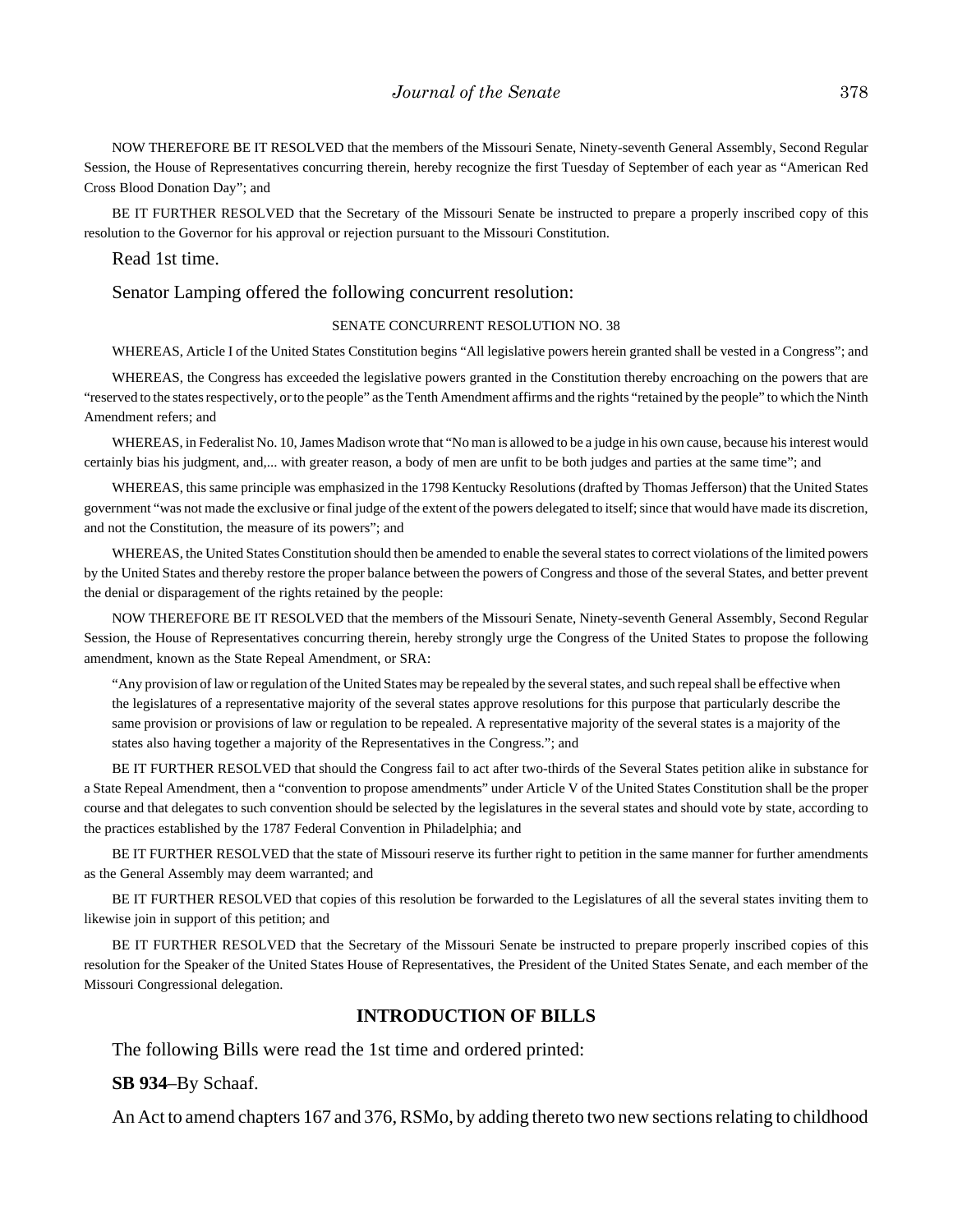obesity.

**SB 935**–By Holsman.

An Act to repeal section 393.1075, RSMo, and to enact in lieu thereof one new section relating to solar rebates, with existing penalty provisions.

**SB 936**–By Schaefer.

An Act to repeal section 64.170, RSMo, and to enact in lieu thereof one new section relating to county ordinances establishing minimum standards for residential occupancy.

**SB 937**–By Schaefer.

An Act to repeal section 56.700, RSMo, and to enact in lieu thereof one new section relating to mental health duties of certain county counselors.

**SB 938**–By Pearce.

An Act to repeal section 37.005, RSMo, and to enact in lieu thereof one new section relating to the transfer of property by the governing bodies of certain public institutions of higher education, with an emergency clause.

# **SB 939**–By Curls.

An Act to repeal section 67.399, RSMo, and to enact in lieu thereof one new section relating to Kansas City housing ordinances.

# **SB 940**–By Curls.

An Act to repeal section 92.402, RSMo, and to enact in lieu thereof one new section relating to public mass transportation sales taxes.

**SB 941**–By Curls, Rupp and Silvey.

An Act to repeal section 173.670, RSMo, and to enact in lieu thereof three new sections relating to course work leading to industry certification.

# **SB 942**–By Sater.

An Act to repeal sections 338.059 and 338.220, RSMo, and to enact in lieu thereof three new sections relating to pharmacy licensure.

# **SB 943**–By Justus.

An Act to repeal sections 211.442, 211.444, 453.040, 453.065, 453.080, and 453.110, RSMo, and to enact in lieu thereof seven new sections relating to adoption, with existing penalty provisions.

Senator Lager assumed the Chair.

**SB 944**–By Brown, Holsman, Chappelle-Nadal, Walsh, Schaaf, Wallingford, Romine and Libla.

An Act to repeal sections 393.140 and 393.150, RSMo, and to enact in lieu thereof two new sections relating to rates of return on equity for corporations regulated by the public service commission, with an existing penalty provision.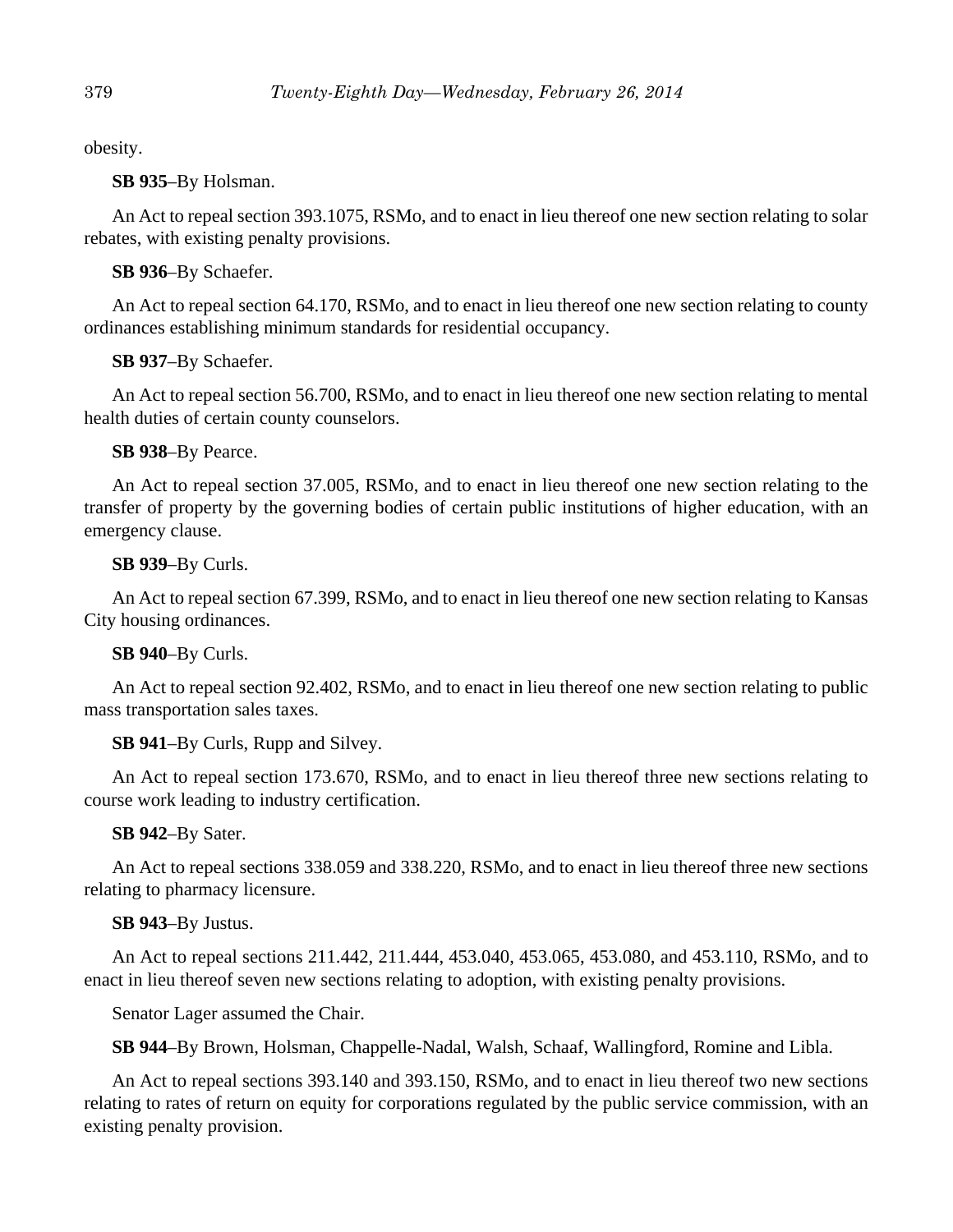**SB 945**–By Brown, Libla, Wasson, Richard, Lamping, Kraus, Rupp, Parson, Sater, Cunningham, Nieves, Schaefer, Lager and Romine.

An Act to repeal section 546.680, RSMo, and to enact in lieu thereof two new sections relating to the death penalty.

**SB 946**–By Dixon.

An Act to repeal section 37.020, RSMo, and to enact in lieu thereof one new section relating to bidding for public contracts.

**SB 947**–By Dixon.

An Act to amend chapter 67, RSMo, by adding thereto one new section relating to a sales tax for early childhood education programs.

Senator Schmitt assumed the Chair.

**SB 948**–By Wallingford.

An Act to amend chapter 287, RSMo, by adding thereto one new section relating to the payment of second injury fund liabilities.

# **SENATE BILLS FOR PERFECTION**

Senator Pearce moved that **SB 493**, **SB 485**, **SB 495**, **SB 516**, **SB 534**, **SB 545**, **SB 595**, **SB 616** and **SB 624**, with **SCS**, as amended (pending), be called from the Informal Calendar and again taken up for perfection, which motion prevailed.

**SCS** for **SBs 493**, **485**, **495**, **516**, **534**, **545**, **595**, **616** and **624**, as amended, was again taken up.

Senator Schaefer offered **SA 4**:

# SENATE AMENDMENT NO. 4

Amend Senate Committee Substitute for Senate Bills Nos. 493, 485, 495, 516, 534, 545, 595, 616 and 624, Page 5, Section 162.081, Line 116, by inserting after all said line the following:

"**9. If the state board of education reasonably believes that a school district is unlikely to provide for the minimum school term required by section 163.021 because of financial difficulty, the state board of education may, prior to the start of the school term:**

**(1) Allow continued governance by the existing district school board under terms and conditions established by the state board of education; or**

**(2) Lapse the corporate organization of the district and implement one of the options available under subdivision (2) of subsection 3 of this section.**".

Senator Schaefer moved that the above amendment be adopted, which motion prevailed.

Senator Kehoe assumed the Chair.

Senator Lager offered **SA 5**:

# SENATE AMENDMENT NO. 5

Amend Senate Committee Substitute for Senate Bills Nos. 493, 485, 495, 516, 534, 545, 595, 616 and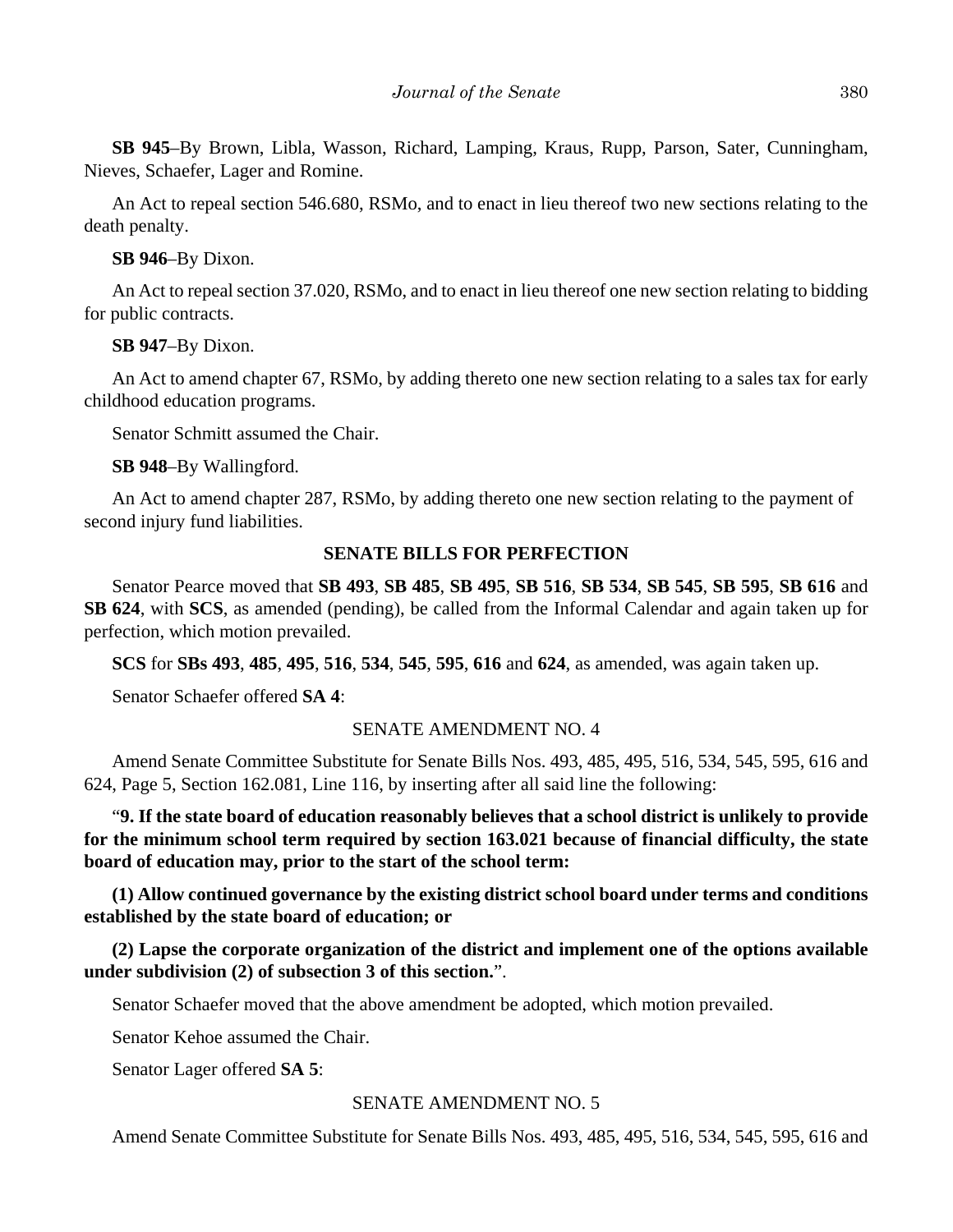624, Page 33, Section 167.848, Line 28, by inserting immediately after said line the following:

"**168.205. Notwithstanding any provision of law to the contrary, two or more school districts may share a superintendent who possesses a valid Missouri superintendent's license. If any school districts choose to share a superintendent, they shall not be required to receive approval from the department of elementary and secondary education but may notify the department.**"; and

Further amend the title and enacting clause accordingly.

Senator Lager moved that the above amendment be adopted, which motion prevailed.

Senator Lager offered **SA 6**:

# SENATE AMENDMENT NO. 6

Amend Senate Committee Substitute for Senate Bills Nos. 493, 485, 495, 516, 534, 545, 595, 616 and 624, Page 35, Section 171.031, Line 68, by inserting immediately after said line the following:

"**[**161.216. 1. No public institution of higher education, political subdivision, governmental entity, or quasi-governmental entity receiving state funds shall operate, establish, or maintain, offer incentives to participate in, or mandate participation in a quality rating system for early childhood education, a training quality assurance system, any successor system, or any substantially similar system for early childhood education, unless the authority to operate, establish, or maintain such a system is enacted into law through:

(1) A bill as prescribed by article III of the Missouri Constitution;

(2) An initiative petition as prescribed by section 50 of article III of the Missouri Constitution; or

(3) A referendum as prescribed by section 52(a) of article III of the Missouri Constitution.

2. No public institution of higher education, political subdivision, governmental entity or quasi-governmental entity receiving state funds shall promulgate any rule or establish any program, policy, guideline, or plan or change any rule, program, policy, guideline, or plan to operate, establish, or maintain a quality rating system for early childhood education, a training quality assurance system, any successor system, or any substantially similar system for early childhood education unless such public institution of higher education, political subdivision, governmental entity or quasi-governmental entity receiving state funds has received statutory authority to do so in a manner consistent with subsection 1 of this section.

3. Any taxpayer of this state or any member of the general assembly shall have standing to bring suit against any public institution of higher education, political subdivision, governmental entity or quasi-governmental entity which is in violation of this section in any court with jurisdiction to enforce the provisions of this section.

4. This section shall not be construed to limit the content of early childhood education courses, research, or training carried out by any public institution of higher education. A course on quality rating systems or training quality assurance systems shall not be a requirement for certification by the state as an individual child care provider or any licensing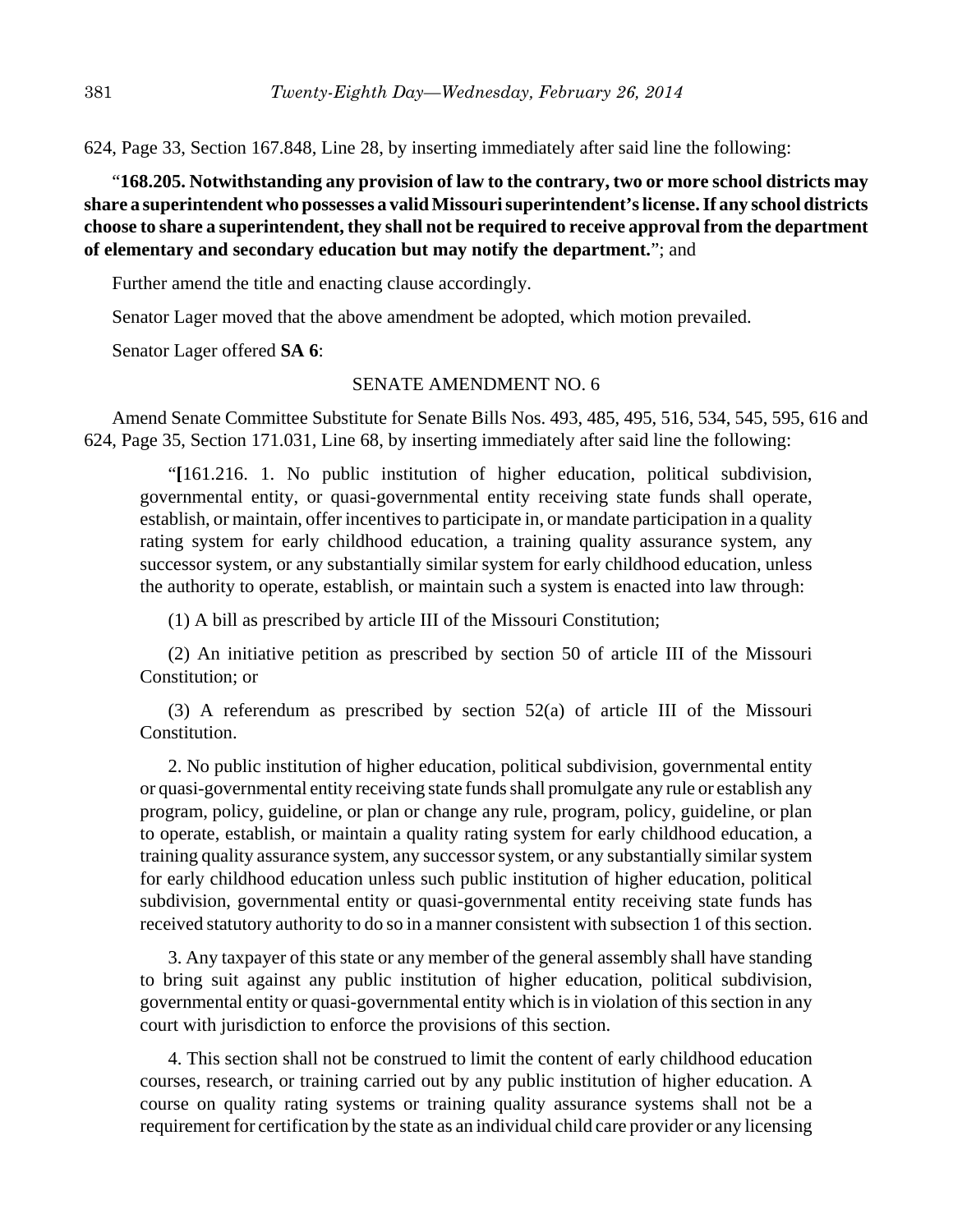requirement that may be established for an individual child care provider.

5. For purposes of this section:

(1) "Early childhood education" shall mean education programs that are both centered and home-based and providing services for children from birth to kindergarten;

(2) "Quality rating system" or "training quality assurance system" shall include the model from the Missouri quality rating system pilots developed by the University of Missouri center for family policy and research, any successor model, or substantially similar model. "Quality rating system" or "training quality assurance system" shall also include but not be limited to a tiered rating system that provides a number of tiers or levels to set benchmarks for quality that build upon each other, leading to a top tier that includes program accreditation. "Quality rating system" or "training quality assurance system" may also include a tiered reimbursement system that may be tied to a tiered rating system;

(3) "Tiered reimbursement system" or "training quality assurance system" shall include but not be limited to a system that links funding to a quality rating system, a system to award higher child care subsidy payments to programs that attain higher quality levels, or a system that offers other incentives through tax policy or professional development opportunities for child care providers.**]**"; and

Further amend the title and enacting clause accordingly.

Senator Lager moved that the above amendment be adopted.

Senator Emery raised the point of order that **SA 6** is out of order in that it goes beyond the scope and title of the bill.

The point of order was referred to the President Pro Tem.

At the request of Senator Lager, **SA 6** was withdrawn rendering the point of order moot.

Senator Pearce offered **SA 7**, which was read:

## SENATE AMENDMENT NO. 7

Amend Senate Committee Substitute for Senate Bills Nos. 493, 485, 495, 516, 534, 545, 595, 616 and 624, Page 14, Section 167.642, Line 9, by inserting immediately after the word "to" the following: "**any student with an individualized education program, any student receiving services through a plan prepared under Section 504 of the Rehabilitation Act of 1973,**".

Senator Pearce moved that the above amendment be adopted.

At the request of Senator Pearce, **SB 493**, **SB 485**, **SB 495**, **SB 516**, **SB 534**, **SB 545**, **SB 595**, **SB 616** and **SB 624**, with **SCS** and **SA 7** (pending), were placed on the Informal Calendar.

## **MESSAGES FROM THE HOUSE**

The following messages were received from the House of Representatives through its Chief Clerk:

Mr. President: I am instructed by the House of Representatives to inform the Senate that the House has taken up and passed **HCS** for **HB 1510**, entitled: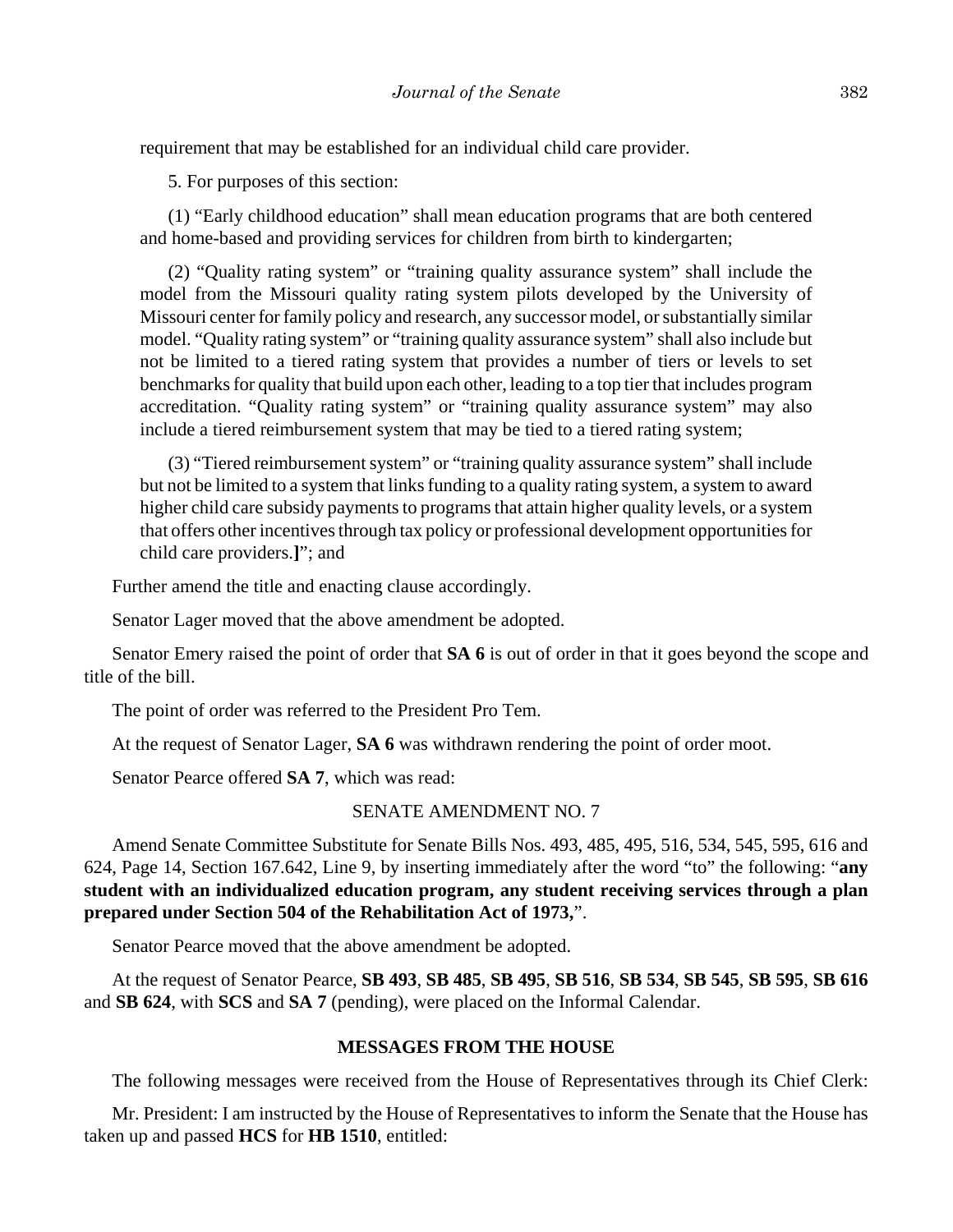An Act to amend chapter 192, RSMo, by adding thereto one new section relating to mammograms.

In which the concurrence of the Senate is respectfully requested.

Read 1st time.

Also,

Mr. President: I am instructed by the House of Representatives to inform the Senate that the House has taken up and passed **HCS** for **HB 1044**, entitled:

An Act to amend chapter 70, RSMo, by adding thereto one new section relating to the Missouri local government retirement system.

In which the concurrence of the Senate is respectfully requested.

Read 1st time.

Also,

Mr. President: I am instructed by the House of Representatives to inform the Senate that the House has taken up and passed **HB 1081**, entitled:

An Act to amend chapter 32, RSMo, by adding thereto two new sections relating to paperless communications.

In which the concurrence of the Senate is respectfully requested.

Read 1st time.

Also,

Mr. President: I am instructed by the House of Representatives to inform the Senate that the House has taken up and passed **HCS** for **HB 1085**, entitled:

An Act to repeal sections 182.815 and 182.817, RSMo, and to enact in lieu thereof two new sections relating to the disclosure of library records.

In which the concurrence of the Senate is respectfully requested.

Read 1st time.

Also,

Mr. President: I am instructed by the House of Representatives to inform the Senate that the House has taken up and passed **HB 1126**, entitled:

An Act to repeal section 71.015, RSMo, and to enact in lieu thereof one new section relating to elections for annexation.

In which the concurrence of the Senate is respectfully requested.

Read 1st time.

Also,

Mr. President: I am instructed by the House of Representatives to inform the Senate that the House has taken up and passed **HB 1197**, entitled: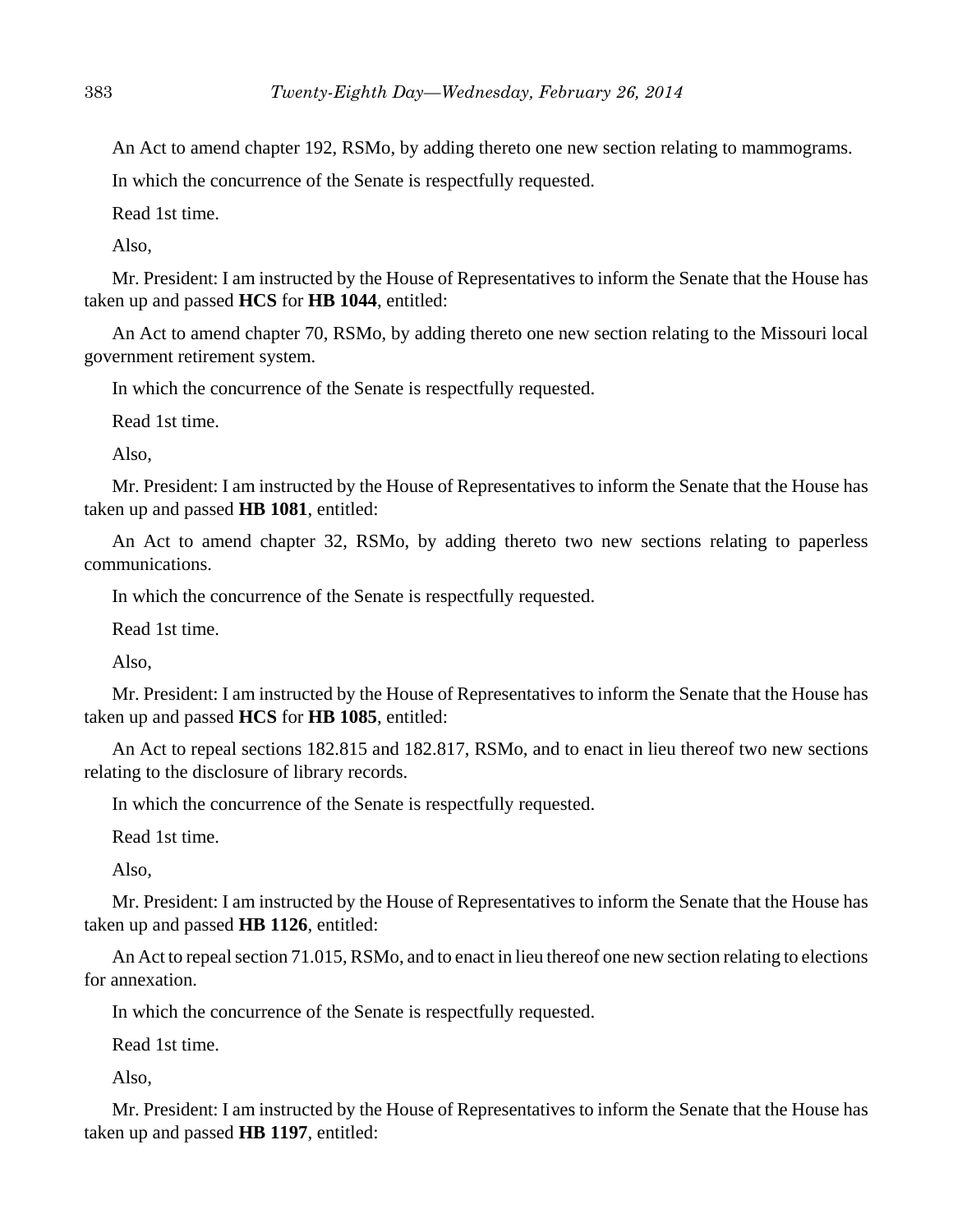An Act to amend chapter 9, RSMo, by adding thereto one new section relating to the designation of Turner Syndrome awareness month.

In which the concurrence of the Senate is respectfully requested.

Read 1st time.

Also,

Mr. President: I am instructed by the House of Representatives to inform the Senate that the House has taken up and passed **HB 1206**, entitled:

An Act to repeal section 37.005, RSMo, and to enact in lieu thereof one new section relating to the transfer of property by the governing bodies of certain public institutions of higher education, with an emergency clause.

Emergency clause adopted.

In which the concurrence of the Senate is respectfully requested.

Read 1st time.

Also,

Mr. President: I am instructed by the House of Representatives to inform the Senate that the House has taken up and passed **HCS** for **HB 1217**, entitled:

An Act to amend chapter 434, RSMo, by adding thereto five new sections relating to the unlawful transfer or assignment of pension benefits.

In which the concurrence of the Senate is respectfully requested.

Read 1st time.

Also,

Mr. President: I am instructed by the House of Representatives to inform the Senate that the House has taken up and passed **HB 1270**, entitled:

An Act to amend chapter 407, RSMo, by adding thereto one new section relating to credit card processing services.

In which the concurrence of the Senate is respectfully requested.

Read 1st time.

Also,

Mr. President: I am instructed by the House of Representatives to inform the Senate that the House has taken up and passed **HB 1301**, entitled:

An Act to repeal sections 86.900 and 86.1220, RSMo, and to enact in lieu thereof two new sections relating to Kansas City police retirement systems.

In which the concurrence of the Senate is respectfully requested.

Read 1st time.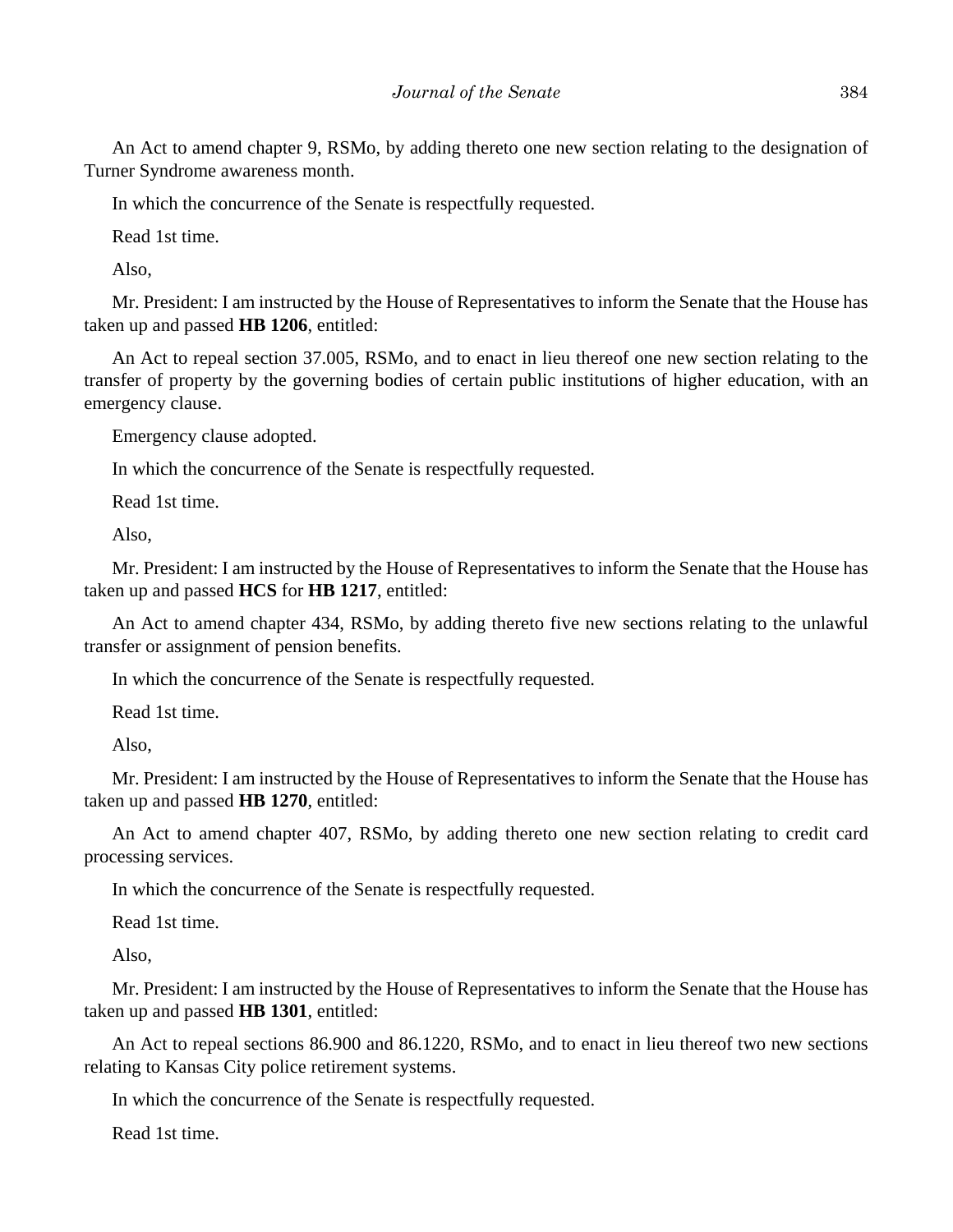## **REFERRALS**

President Pro Tem Dempsey referred **SCR 36** to the Committee on Rules, Joint Rules, Resolutions and Ethics.

On motion of Senator Richard, the Senate recessed until 2:30 p.m.

## **RECESS**

The time of recess having expired, the Senate was called to order by Senator Kraus.

## **RESOLUTIONS**

Senator Emery offered Senate Resolution No. 1478, regarding Isaiah Simmons, Peculiar, which was adopted.

On behalf of Senator Wasson, Senator Richard offered Senate Resolution No. 1479, regarding Kris Dyer, Christian County, which was adopted.

Senator Pearce offered Senate Resolution No. 1480, regarding Carson Caine Utz, Odessa, which was adopted.

Senator Curls offered Senate Resolution No. 1481, regarding Beverly A. Richardson, which was adopted.

Senator Lamping offered Senate Resolution No. 1482, regarding Reverend Charles Burgoon, St. Louis, which was adopted.

Senator Lamping offered Senate Resolution No. 1483, regarding Andrew Matthew Lock, Chesterfield, which was adopted.

Senator LeVota offered Senate Resolution No. 1484, regarding Dennis Pierce, which was adopted.

Senator Sifton offered Senate Resolution No. 1485, regarding Neil Walkoff, Ballwin, which was adopted.

## **INTRODUCTION OF BILLS**

The following Bills were read the 1st time and ordered printed:

**SB 949**–By Munzlinger.

An Act to repeal section 136.055, RSMo, and to enact in lieu thereof one new section relating to transportation.

Senator Richard announced photographers from KRCG-TV were given permission to take pictures in the Senate Chamber.

## **SB 950**–By Holsman.

An Act to repeal section 99.080, RSMo, and to enact in lieu thereof one new section relating to powers granted to municipal housing authorities.

#### **SB 951**–By Holsman.

An Act to repeal sections 144.020, 144.021, 144.030, 195.017, and 263.250, RSMo, and to enact in lieu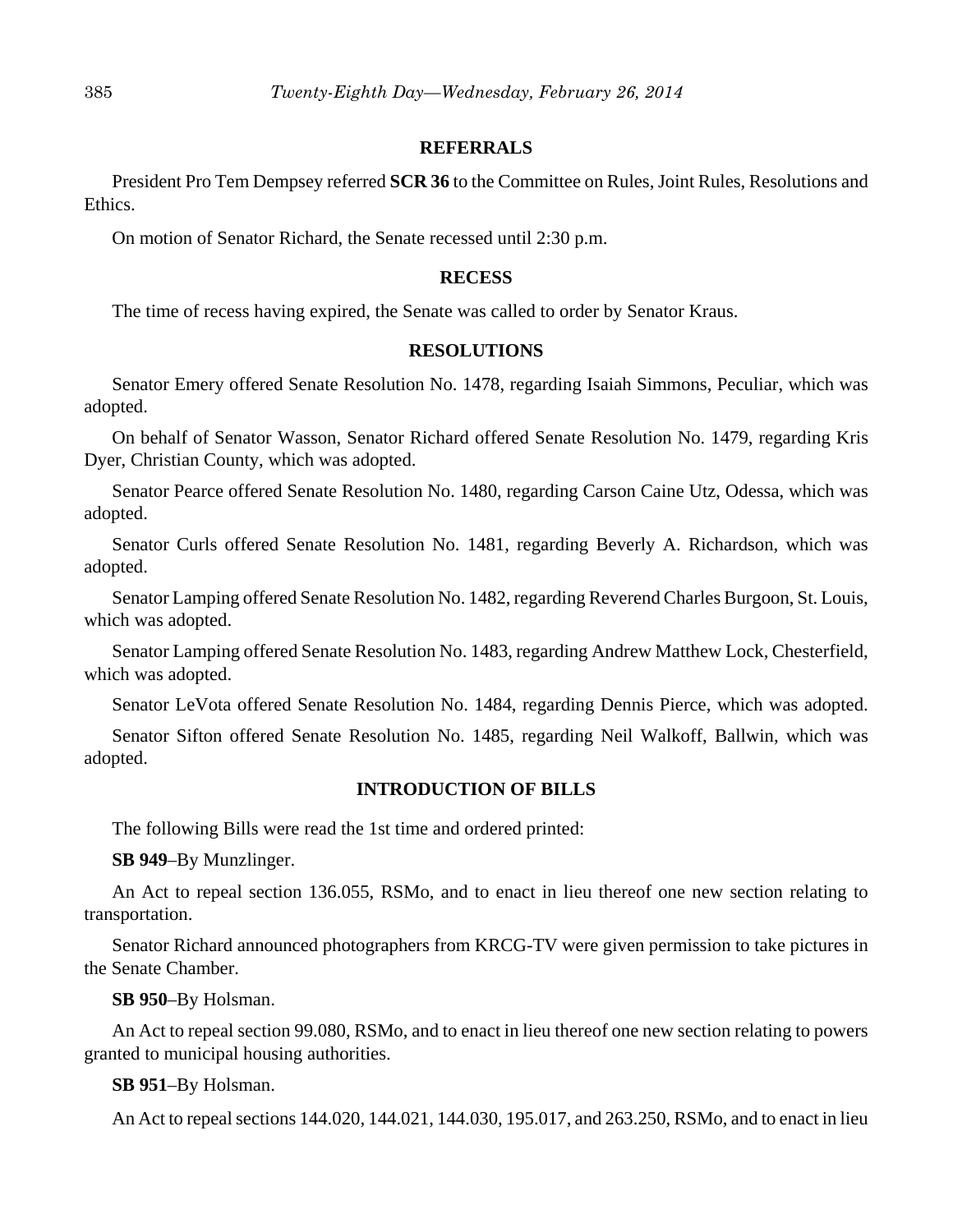thereof ten new sections relating to the use of marijuana for medicinal purposes, with penalty provisions and a referendum clause.

## **SB 952**–By Dixon.

An Act to repeal section 191.905, RSMo, and to enact in lieu thereof one new section relating to MO HealthNet fraud, with existing penalty provisions.

# **SB 953**–By Nasheed.

An Act to repeal section 135.600, RSMo, and to enact in lieu thereof one new section relating to a tax credit for donations to maternity homes.

# **SB 954**–By Cunningham.

An Act to repeal section 301.640, RSMo, and to enact in lieu thereof one new section relating to release of lienholders' rights, with exiting penalty provisions.

# **SB 955**–By Cunningham.

An Act to repeal section 339.507, RSMo, and to enact in lieu thereof two new sections relating to the real estate appraisers commission.

## **SENATE BILLS FOR PERFECTION**

Senator Pearce moved that **SB 493**, **SB 485**, **SB 495**, **SB 516**, **SB 534**, **SB 545**, **SB 595**, **SB 616** and **SB 624**, with **SCS** and **SA 7** (pending), be called from the Informal Calendar and again taken up for perfection, which motion prevailed.

**SA 7** was again taken up.

Senator Pearce moved that the above amendment be adopted, which motion prevailed.

Senator Emery offered **SA 8**:

## SENATE AMENDMENT NO. 8

Amend Senate Committee Substitute for Senate Bills Nos. 493, 485, 495, 516, 534, 545, 595, 616 and 624, Page 6, Section 162.432, Line 15, by inserting after all of said line the following:

"162.1250. 1. School districts shall receive state school funding under sections 163.031, 163.043, and 163.087 for resident students who are enrolled in the school district and who are taking a virtual course or full-time virtual program offered by the school district. The school district may offer instruction in a virtual setting using technology, intranet, and internet methods of communications that could take place outside of the regular school district facility. The school district may develop a virtual program for any grade level, kindergarten through twelfth grade, with the courses available in accordance with district policy to any resident student of the district who is enrolled in the school district. Nothing in this section shall preclude a private, parochial, or home school student residing within a school district offering virtual courses or virtual programs from enrolling in the school district in accordance with the combined enrollment provisions of section 167.031 for the purposes of participating in the virtual courses or virtual programs.

2. Charter schools shall receive state school funding under section 160.415 for students enrolled in the charter school who are completing a virtual course or full-time virtual program offered by the charter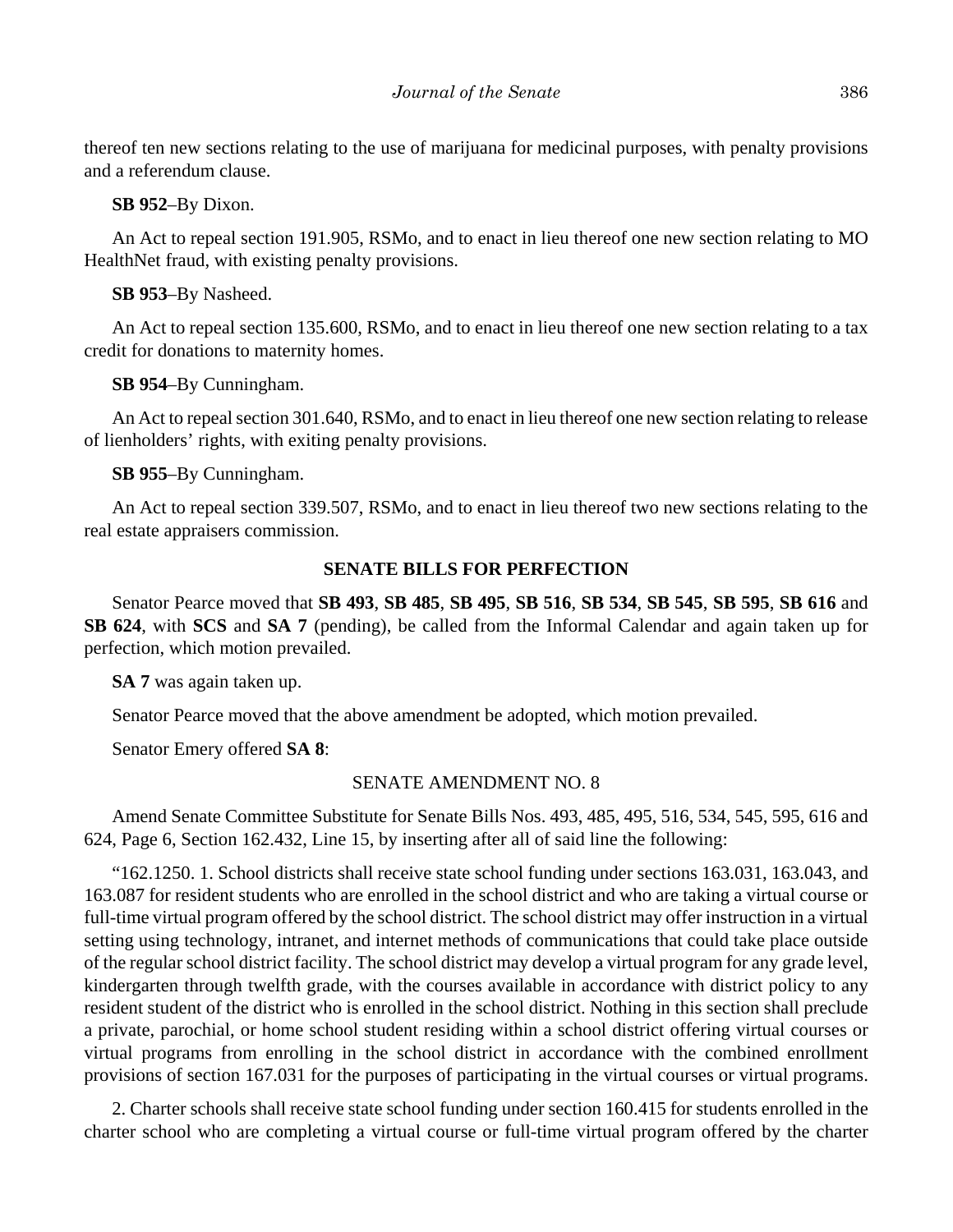school. Charter schools may offer instruction in a virtual setting using technology, intranet, and internet methods of communications. The charter school may develop a virtual program for any grade level, kindergarten through twelfth grade, with the courses available in accordance with school policy and the charter school's charter to any student enrolled in the charter school.

3. For purposes of calculation and distribution of state school funding, attendance of a student enrolled in a district or charter school virtual class shall equal, upon course completion, ninety-four percent of the hours of attendance possible for such class delivered in the nonvirtual program in the student's resident district or charter school. Course completion shall be calculated in two increments, fifty percent completion and one hundred percent completion, based on the student's completion of defined assignments and assessments, with distribution of state funding to a school district or charter school at each increment equal to forty-seven percent of hours of attendance possible for such course delivered in the nonvirtual program in a student's school district of residence or charter school.

4. **(1) For purposes of this subsection, a virtual school of choice means a school authorized to provide a full time kindergarten through grade twelve virtual program pursuant to this section if it meets the following requirements:**

**(a) Uses a unified and sequential online curriculum;**

**(b) Allows students to learn at a flexible pace including acceleration for advanced learners and more time for students who need it;**

**(c) Employs certified teachers to oversee all instruction; and**

**(d) Develops an individualized learning plan for all students designed by certified teachers and professional staff.**

**(2) Notwithstanding any provision of law to the contrary, any student who is a resident of this state and is eligible to attend a public school in a county, or in any adjoining county, that has contained any portion of a school district that has been declared unaccredited, is eligible to enroll in a virtual school of choice. For purposes of this subsection, a virtual resident student is a student who is enrolled in a virtual school of choice which is hosted by the student's district of residence or a virtual school of choice which is hosted by a charter school in the student's district of residence. There shall be no change in calculation and distribution of state school funding under subsection 3 of this section for a virtual resident student. For purposes of this subsection, a virtual transfer student is a student who is enrolled in a virtual school of choice which is neither hosted by the student's district of residence nor by a charter school in the student's district of residence. For purposes of calculation and distribution of state school funding for virtual transfer students, any virtual transfer student shall be included in the average daily attendance of his or her school district of residence. The department of elementary and secondary education shall deduct from the state aid payment made to the district of residence of a virtual transfer student an amount equal to the state adequacy target and credit the same amount to the virtual school of choice. The distribution of funds to the virtual school of choice shall be calculated in two increments, fifty percent completion and one hundred percent completion, based on the student's completion of defined assignments and assessments. No virtual transfer student shall be admitted to a virtual school of choice if admission of the student would cause the amount deducted from the district of residence's state aid to exceed the aggregate amount due to the school district as provided under subsections 1 and 2 of section 163.031 and sections 163.043 and 163.087.**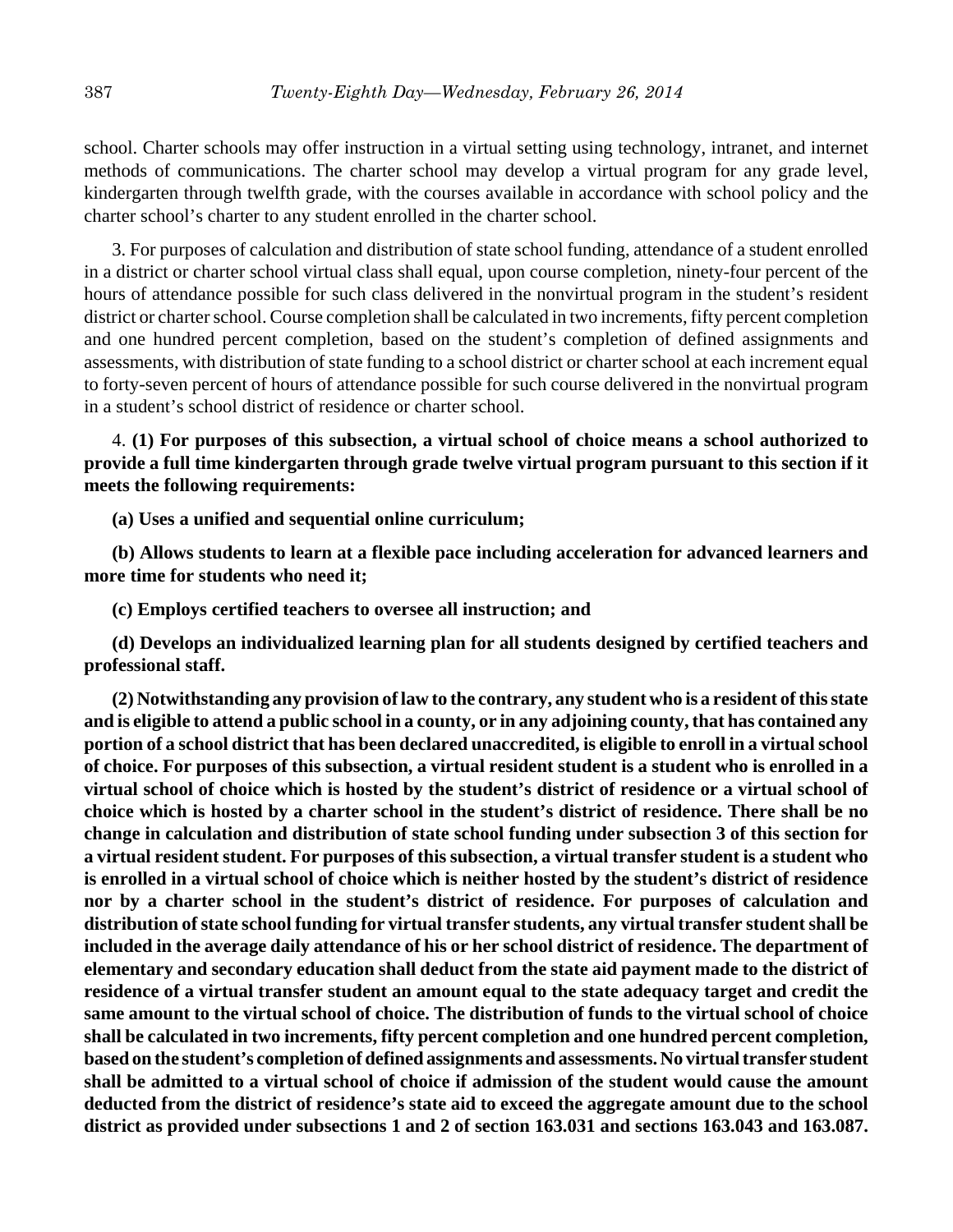**The department of elementary and secondary education shall transfer any federal special education or Title I funds associated with an individual virtual transfer student to the virtual school of choice. If a clearinghouse organization or other entity to coordinate student transfers from unaccredited districts to accredited districts is created to provide school transfer availability information, it shall provide information furnished to it by schools offering courses or programs to virtual transfer students.**

**5.** When courses are purchased from an outside vendor, the district or charter school shall ensure that they are aligned with the show-me curriculum standards and comply with state requirements for teacher certification. The state board of education reserves the right to request information and materials sufficient to evaluate the online course. Online classes should be considered like any other class offered by the school district or charter school.

**[**5.**] 6.** Any school district or charter school that offers instruction in a virtual setting, develops a virtual course or courses, or develops a virtual program of instruction shall ensure that the following standards are satisfied:

(1) The virtual course or virtual program utilizes appropriate content-specific tools and software;

(2) Orientation training is available for teachers, instructors, and students as needed;

(3) Privacy policies are stated and made available to teachers, instructors, and students;

(4) Academic integrity and internet etiquette expectations regarding lesson activities, discussions, electronic communications, and plagiarism are stated to teachers, instructors, and students prior to the beginning of the virtual course or virtual program;

(5) Computer system requirements, including hardware, web browser, and software, are specified to participants;

(6) The virtual course or virtual program architecture, software, and hardware permit the online teacher or instructor to add content, activities, and assessments to extend learning opportunities;

(7) The virtual course or virtual program makes resources available by alternative means, including but not limited to, video and podcasts;

(8) Resources and notes are available for teachers and instructors in addition to assessment and assignment answers and explanations;

(9) Technical support and course management are available to the virtual course or virtual program teacher and school coordinator;

(10) The virtual course or virtual program includes assignments, projects, and assessments that are aligned with students' different visual, auditory, and hands-on learning styles;

(11) The virtual course or virtual program demonstrates the ability to effectively use and incorporate subject-specific and developmentally appropriate software in an online learning module; and

(12) The virtual course or virtual program arranges media and content to help transfer knowledge most effectively in the online environment.

**[**6.**] 7.** Any special school district shall count any student's completion of a virtual course or program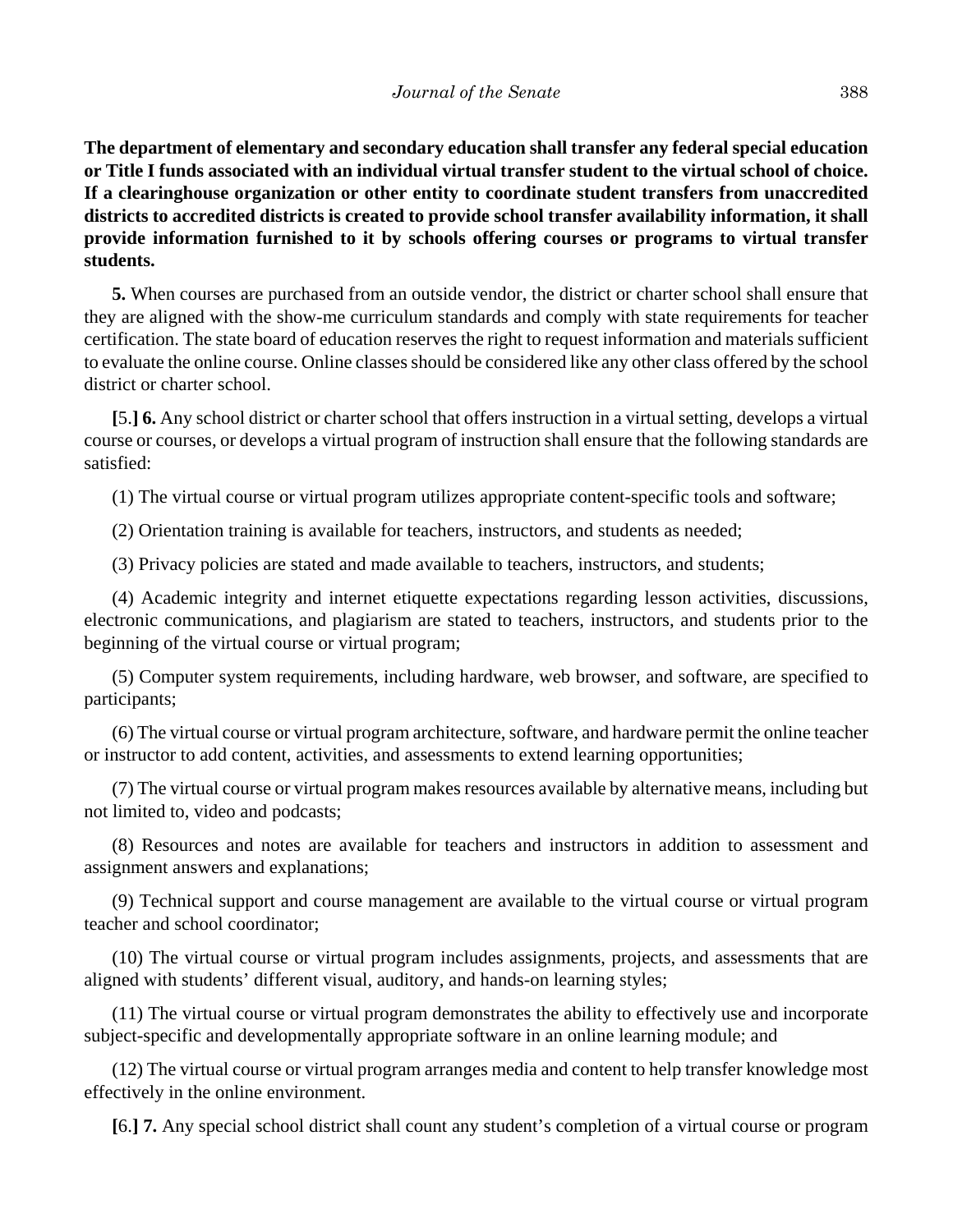in the same manner as the district counts completion of any other course or program for credit.

**[**7.**] 8.** A school district or charter school may contract with multiple providers of virtual courses or virtual programs, provided they meet the criteria for virtual courses or virtual programs under this section."; and

Further amend the title and enacting clause accordingly.

Senator Emery moved that the above amendment be adopted, which motion failed.

Senator Schmitt offered **SA 9**:

## SENATE AMENDMENT NO. 9

Amend Senate Committee Substitute for Senate Bills Nos. 493, 485, 495, 516, 534, 545, 595, 616 and 624, Page 21, Section 167.826, Line 40, by inserting at the end of said line the following: "**The school board of a receiving district, upon a majority vote of the board, may choose to charge a rate of tuition less than the amount that would otherwise be calculated under this subsection. If any receiving district chooses to charge a rate of tuition that is at least thirty percent less than the rate of tuition that would otherwise be calculated under this subsection, then the statewide assessment scores and all other performance data for those students whom the district received shall not be used for five school years when calculating the performance of the receiving district for purposes of the Missouri school improvement program.**"; and further amend lines 41-45 by striking all of said lines and inserting in lieu thereof the following:

"**4. If the school board of a receiving district, upon a majority vote of the board, chooses to charge a rate of tuition that is less than ninety percent of the rate that would otherwise be calculated under subsection 3 of this section, ten percent of the receiving district's tuition rate shall be paid from the supplemental tuition fund.**"; and further amend line 46 by striking the following: "in this section.".

Senator Schmitt moved that the above amendment be adopted, which motion prevailed.

Senator Nieves assumed the Chair.

Senator Keaveny offered **SA 10**:

## SENATE AMENDMENT NO. 10

Amend Senate Committee Substitute for Senate Bills Nos. 493, 485, 495, 516, 534, 545, 595, 616 and 624, Page 8, Section 162.1310, Line 27, by inserting immediately after said line the following:

"**163.018. 1. Notwithstanding the definition of "average daily attendance" in subdivision (2) of section 163.011 to the contrary, pupils between the ages of three and five who are eligible for free and reduced lunch and attend an early childhood education program that is operated by and in a district or by a charter school that has declared itself as a local educational agency providing full-day kindergarten and that meets standards established by the state board of education, shall be included in the district's or charter school's calculation of average daily attendance.**

**2. The provisions of this section shall become effective in any school year subsequent to a school year in which the amount appropriated for subsections 1 and 2 of section 163.031 is equal to or exceeds the amount necessary to fund the entire entitlement calculation determined by subsections**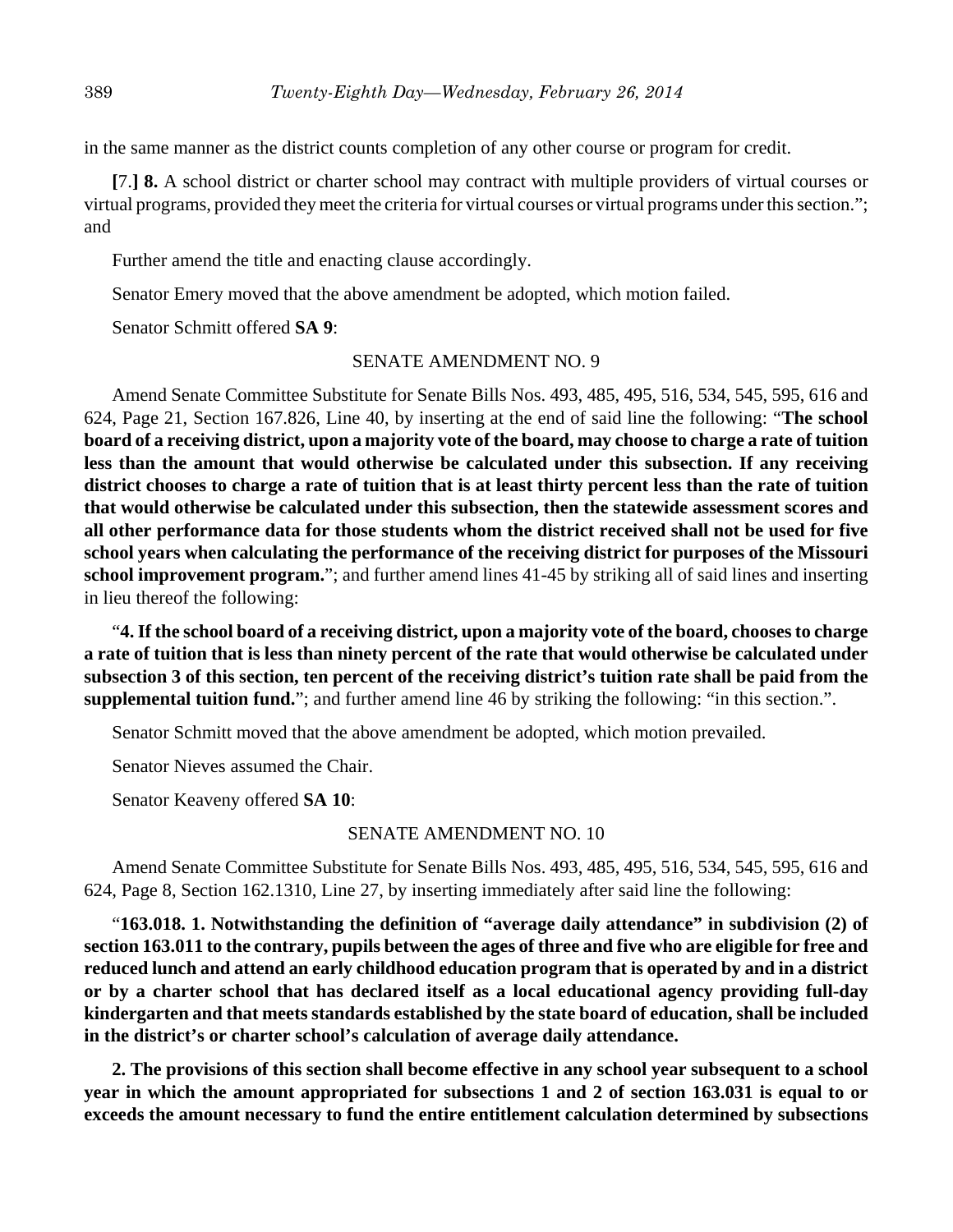**1 and 2 of section 163.031, and shall remain effective in all school years thereafter, irrespective of the amount appropriated for subsections 1 and 2 of section 163.031 in any succeeding year.**

**3. This section shall not require school attendance beyond that mandated under section 167.031 and shall not change or amend the provisions of sections 160.051, 160.053, 160.054, and 160.055 relating to kindergarten attendance.**"; and

Further amend the title and enacting clause accordingly.

Senator Keaveny moved that the above amendment be adopted.

Senator Pearce raised the point of order that **SA 10** is out of order in that it goes beyond the scope of the underlying bill.

The point of order was referred to the President Pro Tem who ruled it well taken.

Senator Curls offered **SA 11**:

# SENATE AMENDMENT NO. 11

Amend Senate Committee Substitute for Senate Bills Nos. 493, 485, 495, 516, 534, 545, 595, 616 and 624, Page 1, Section A, Line 6, by inserting after all of said line the following:

"**161.084. When classifying the public schools of the state under section 161.092, the state board of education shall not assign to any school district an accreditation classification of unaccredited or change a district's accreditation classification from accredited to provisionally accredited at any time when there is no state board of education member who is a resident of the congressional district in which such school district is located.**"; and

Further amend the title and enacting clause accordingly.

Senator Curls moved that the above amendment be adopted, which motion prevailed on a standing division vote.

Senator Schmitt offered **SA 12**:

# SENATE AMENDMENT NO. 12

Amend Senate Committee Substitute for Senate Bills Nos. 493, 485, 495, 516, 534, 545, 595, 616 and 624, Page 22, Section 167.826, Line 75, by inserting after all of said line the following:

"**6. When a district is declared unaccredited, it shall contract with any special school district located in the same or an adjoining county for the reimbursement of special education services provided by the special school district for transfer students who are residents of the unaccredited district.**"; and

Further amend said section by renumbering the remaining subsection accordingly.

Senator Schmitt moved that the above amendment be adopted, which motion prevailed.

Senator Schaefer offered **SA 13**:

# SENATE AMENDMENT NO. 13

Amend Senate Committee Substitute for Senate Bills Nos. 493, 485, 495, 516, 534, 545, 595, 616 and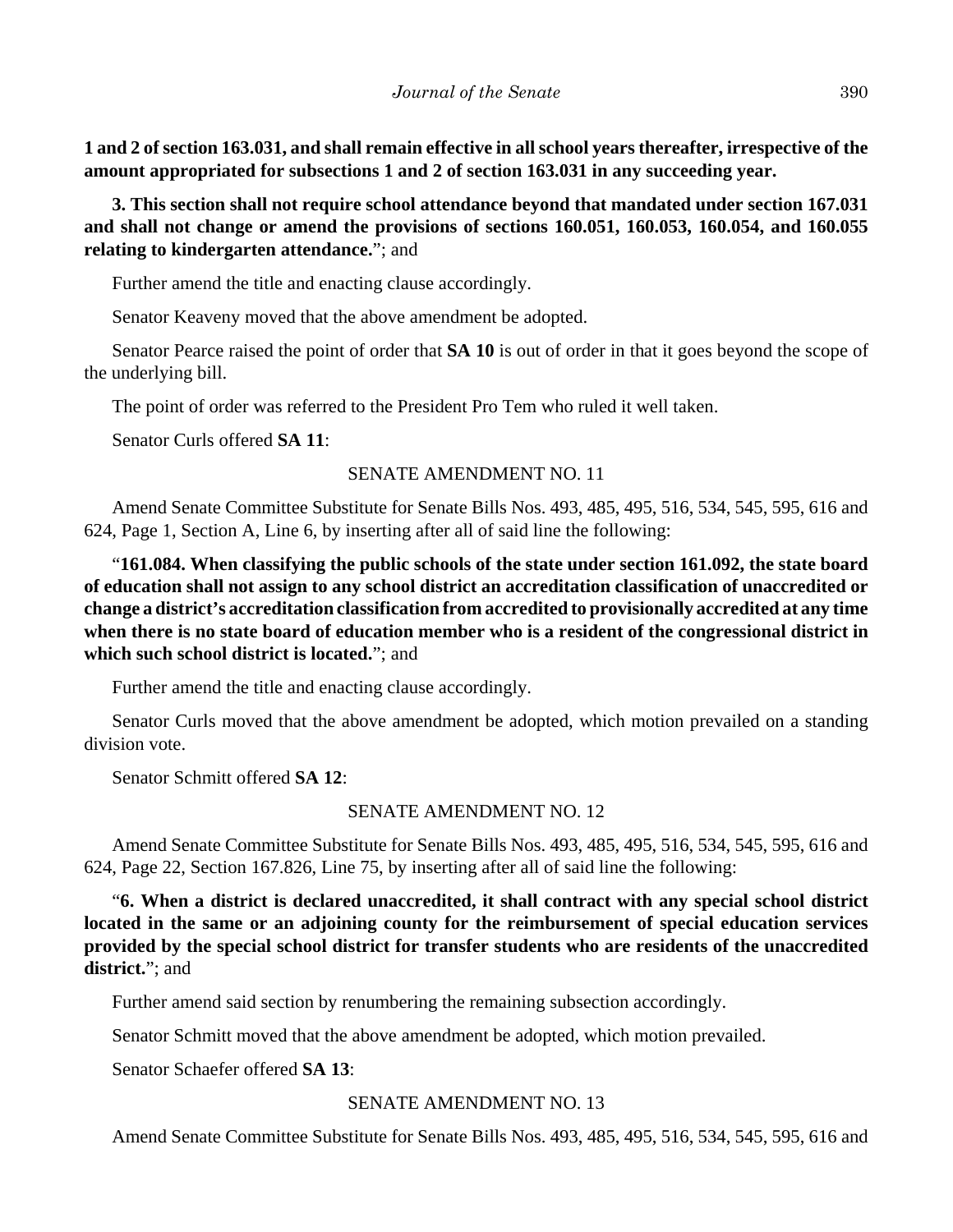624, Page 15, Section 167.685, Line 11, by striking the words "any moneys"; and further amend lines 12-14 by striking all of said lines and inserting in lieu thereof the following: "**any gifts, bequests or public or**"; and

Further amend said bill, page 26, section 167.833, line 2 by striking the word "any"; and further amend lines 3-5 by striking all of said lines and inserting in lieu thereof the following: "**any gifts, bequests or**"; and

Further amend said bill, page 29, section 167.839, lines 3-5 by striking all of said lines and inserting in lieu thereof the following: "**any gifts, bequests**"; and

Further amend said bill, page 32, section 167.845, lines 3-5 by striking all of said lines and inserting in lieu thereof the following: "**gifts, bequests, or**"; and

Further amend said bill, page 33, section 170.320, line 2 by striking the words "any moneys"; and further amend lines 3-5 by striking all of said lines and inserting in lieu thereof the following: "**any gifts, bequests, or public or**"; and

Further amend said bill, page 35, section 171.031, lines 54-59 by striking all of said lines and inserting in lieu thereof the following: "**section.**".

Senator Schaefer moved that the above amendment be adopted.

Senator Chappelle-Nadal offered **SA 1** to **SA 13**:

# SENATE AMENDMENT NO. 1 TO SENATE AMENDMENT NO. 13

Amend Senate Amendment No. 13 to Senate Committee Substitute for Senate Bills Nos. 493, 485, 495, 516, 534, 545, 595, 616 and 624, Page 1, Line 4, by inserting after all of said line the following:

"Further amend line 15 by inserting at the end of said line the following: "**Any person or entity that makes a gift, bequest, or donation to the fund may specify the district that shall be the recipient of such gift, bequest, or donation.**"; and"; and

Further amend said amendment, line 18, by inserting after all of said line the following:

"Further amend line 10 by inserting at the end of said line the following: "**Any person or entity that makes a gift, bequest, or donation to the fund may specify the district that shall be the recipient of such gift, bequest, or donation.**"; and".

Senator Chappelle-Nadal moved that the above amendment be adopted, which motion prevailed.

Senator Schmitt offered **SA 2** to **SA 13**:

# SENATE AMENDMENT NO. 2 TO SENATE AMENDMENT NO. 13

Amend Senate Amendment No. 13 to Senate Committee Substitute for Senate Bills Nos. 493, 485, 495, 516, 534, 545, 595, 616 and 624, Page 1, Section 171.031, Line 21, by striking all of said line and inserting in lieu thereof the following: "the following: "**section.**

**9. (1) There is hereby created in the state treasury the "Extended Learning Time Fund". The fund**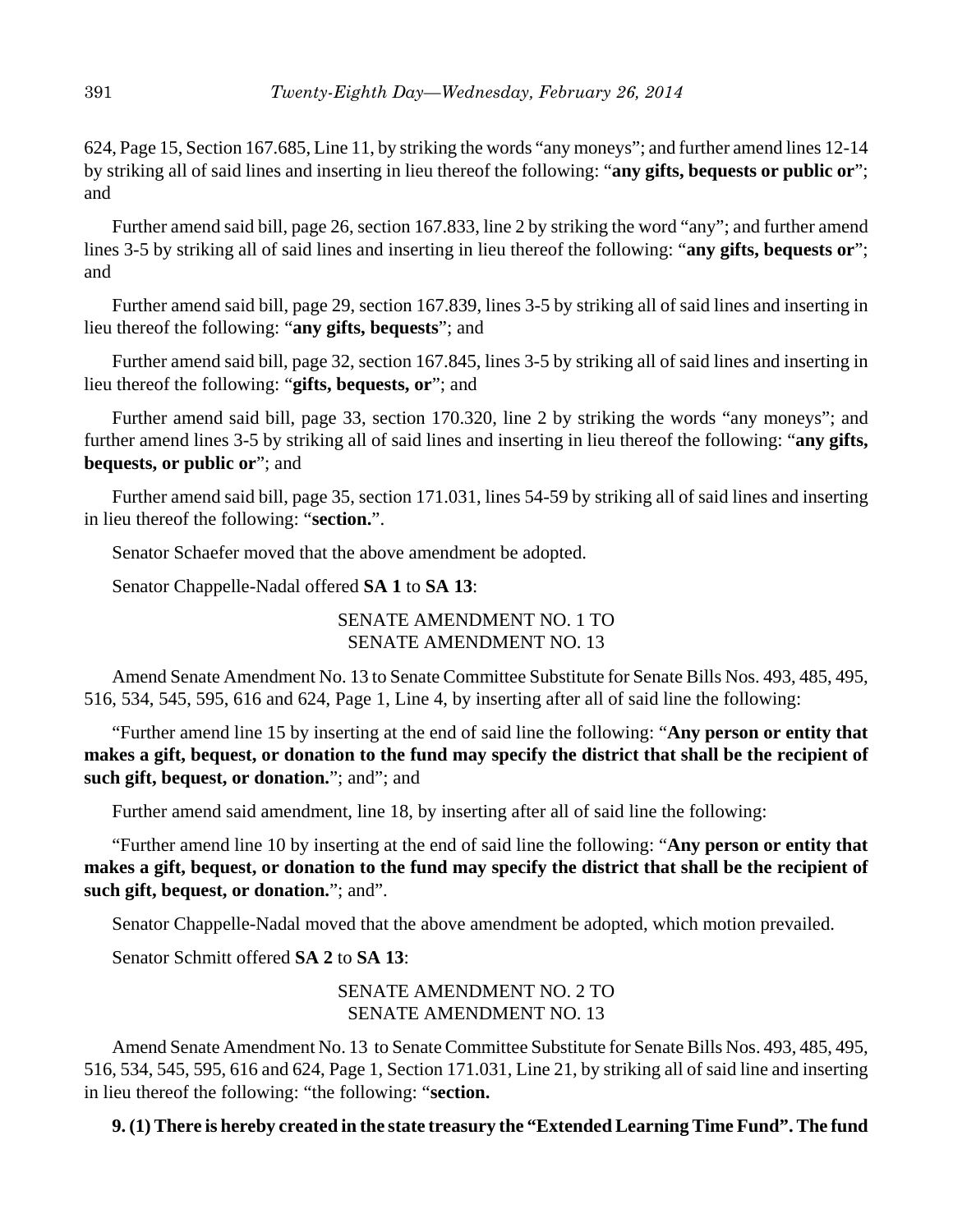**shall consist of any moneys that may be appropriated by the general assembly from general revenue to such fund, any moneys paid into the state treasury and required by law to be credited to such fund and any gifts, bequests or public or private donations to such fund.**

**(2) The state treasurer shall be custodian of the fund. In accordance with sections 30.170 and 30.180, the state treasurer may approve disbursements. The fund shall be a dedicated fund and, upon appropriation, money in the fund shall be used solely for the administration of subsection 8 of this section.**

**(3) Notwithstanding the provisions of section 33.080 to the contrary, any moneys remaining in the fund at the end of the biennium shall not revert to the credit of the general revenue fund.**

**(4) The state treasurer shall invest moneys in the fund in the same manner as other funds are invested. Any interest and moneys earned on such investments shall be credited to the fund.**".

Senator Schmitt moved that the above amendment be adopted, which motion prevailed.

**SA 13**, as amended, was again taken up.

Senator Schaefer moved that the above amendment be adopted, which motion prevailed.

Senator Emery offered **SA 14**:

# SENATE AMENDMENT NO. 14

Amend Senate Committee Substitute for Senate Bills Nos. 493, 485, 495, 516, 534, 545, 595, 616 and 624, Page 8, Section 162.1310, Line 14, by striking the word "Any" and inserting in lieu thereof the following: "**The school board of any district that operates an**"; and further amend lines 17-18 by striking all of said lines and inserting in lieu thereof the following: "**accredited shall adopt a policy regarding the availability of home visits by school personnel. Pursuant to such policy, the school shall offer to the parent or guardian of a student enrolled in any such school the opportunity to have at least one annual home visit.**".

Senator Emery moved that the above amendment be adopted, which motion prevailed.

Senator Chappelle-Nadal offered **SA 15**:

# SENATE AMENDMENT NO. 15

Amend Senate Committee Substitute for Senate Bills Nos. 493, 485, 495, 516, 534, 545, 595, 616 and 624, Page 20, Section 167.825, Line 6, by inserting immediately at the end of said line the following: "**However, no such transfer shall result in a class size and assigned enrollment in a receiving school that exceeds the standard level for class size and assigned enrollment as promulgated in the fifth cycle of the Missouri school improvement program's resource standards.**".

Senator Chappelle-Nadal moved that the above amendment be adopted.

Senator Pearce offered **SA 1** to **15**, which was read:

SENATE AMENDMENT NO. 1 TO SENATE AMENDMENT NO. 15

Amend Senate Amendment No. 15 to Senate Committee Substitute for Senate Bills Nos. 493, 485, 495,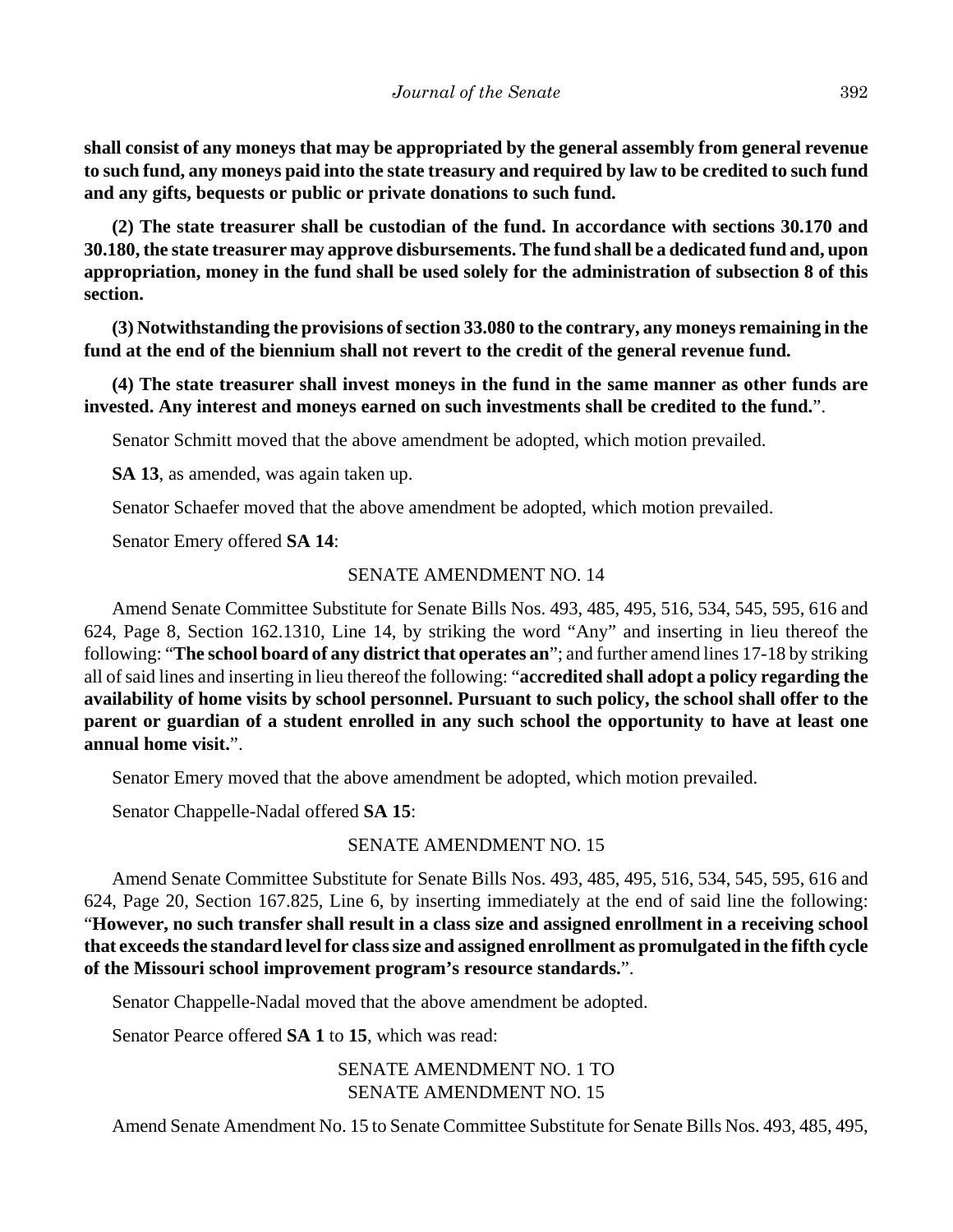516, 534, 545, 595, 616 and 624, Page 1, Line 6, by striking the words "the fifth cycle of".

Senator Pearce moved that the above amendment be adopted, which motion prevailed.

**SA 15**, as amended, was again taken up.

Senator Chappelle-Nadal moved that the above amendment be adopted, which motion prevailed.

Senator Chappelle-Nadal offered **SA 16**:

## SENATE AMENDMENT NO. 16

Amend Senate Committee Substitute for Senate Bills Nos. 493, 485, 495, 516, 534, 545, 595, 616 and 624, Page 1, Section A, Line 6, by inserting after all of said line the following:

"160.400. 1. A charter school is an independent public school.

2. Except as further provided in subsection 4 of this section, charter schools may be operated only:

(1) In a metropolitan school district;

(2) In an urban school district containing most or all of a city with a population greater than three hundred fifty thousand inhabitants;

(3) In a school district that has been declared unaccredited;

(4) In a school district that has been classified as provisionally accredited by the state board of education and has received scores on its annual performance report consistent with a classification of provisionally accredited or unaccredited for three consecutive school years beginning with the 2012-13 accreditation year under the following conditions:

(a) The eligibility for charter schools of any school district whose provisional accreditation is based in whole or in part on financial stress as defined in sections 161.520 to 161.529, or on financial hardship as defined by rule of the state board of education, shall be decided by a vote of the state board of education during the third consecutive school year after the designation of provisional accreditation; and

(b) The sponsor is limited to the local school board or a sponsor who has met the standards of accountability and performance as determined by the department based on sections 160.400 to 160.425 and section 167.349 and properly promulgated rules of the department; or

(5) In a school district that has been accredited without provisions, sponsored only by the local school board; provided that no board with a current year enrollment of one thousand five hundred fifty students or greater shall permit more than thirty-five percent of its student enrollment to enroll in charter schools sponsored by the local board under the authority of this subdivision, except that this restriction shall not apply to any school district that subsequently becomes eligible under subdivision (3) or (4) of this subsection or to any district accredited without provisions that sponsors charter schools prior to having a current year student enrollment of one thousand five hundred fifty students or greater.

3. Except as further provided in subsection 4 of this section, the following entities are eligible to sponsor charter schools:

(1) The school board of the district in any district which is sponsoring a charter school as of August 27, 2012, as permitted under subdivision (1) or (2) of subsection 2 of this section, the special administrative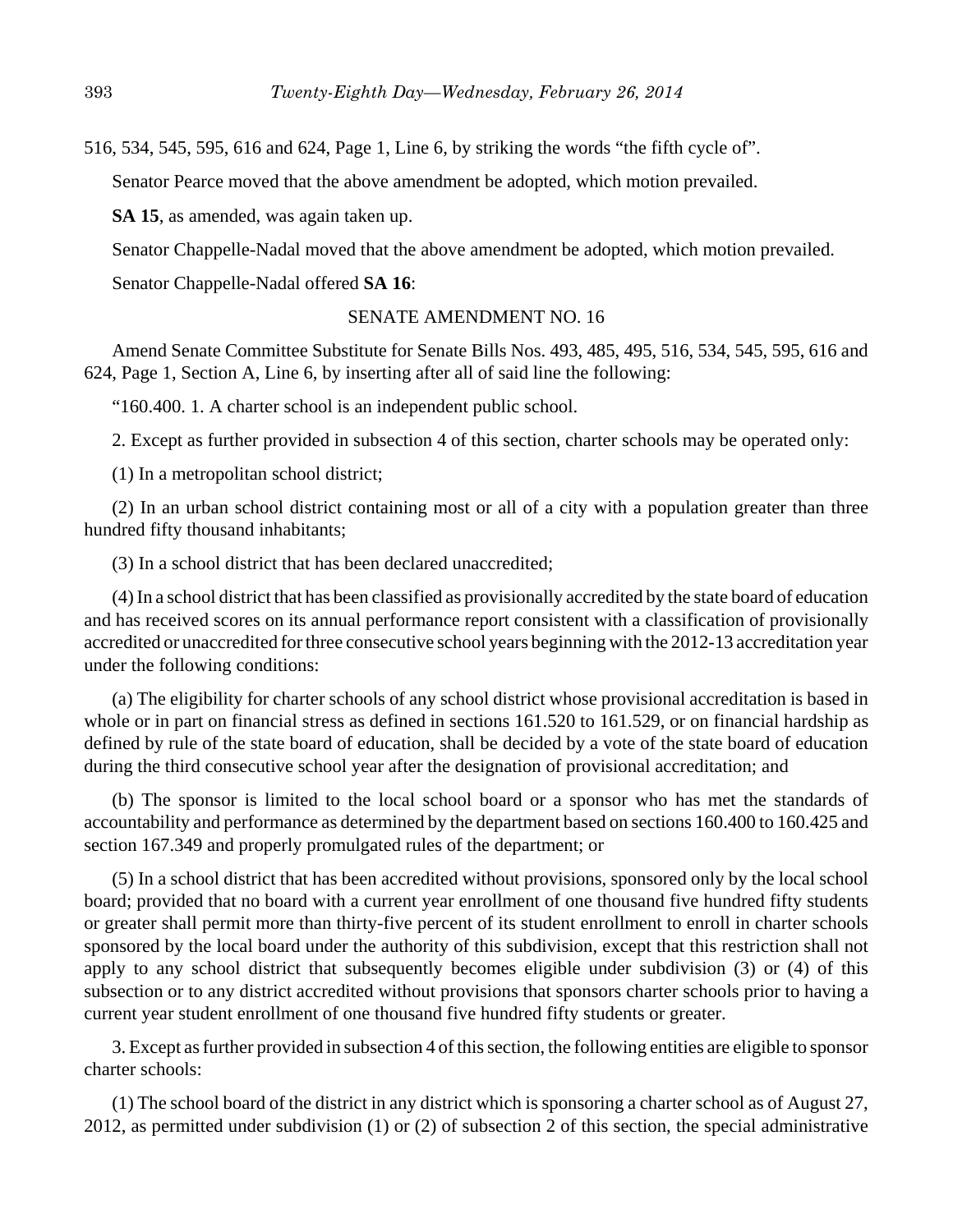board of a metropolitan school district during any time in which powers granted to the district's board of education are vested in a special administrative board, or if the state board of education appoints a special administrative board to retain the authority granted to the board of education of an urban school district containing most or all of a city with a population greater than three hundred fifty thousand inhabitants, the special administrative board of such school district;

(2) A public four-year college or university with an approved teacher education program that meets regional or national standards of accreditation;

(3) A community college, the service area of which encompasses some portion of the district;

(4) Any private four-year college or university with an enrollment of at least one thousand students, with its primary campus in Missouri, and with an approved teacher preparation program;

(5) Any two-year private vocational or technical school designated as a  $501(c)(3)$  nonprofit organization under the Internal Revenue Code of 1986, as amended, which is a member of the North Central Association and accredited by the Higher Learning Commission, with its primary campus in Missouri; or

(6) The Missouri charter public school commission created in section 160.425.

4. Changes in a school district's accreditation status that affect charter schools shall be addressed as follows, except for the districts described in subdivisions (1) and (2) of subsection 2 of this section:

(1) As a district transitions from unaccredited to provisionally accredited, the district shall continue to fall under the requirements for an unaccredited district until it achieves three consecutive full school years of provisional accreditation;

(2) As a district transitions from provisionally accredited to full accreditation, the district shall continue to fall under the requirements for a provisionally accredited district until it achieves three consecutive full school years of full accreditation;

(3) In any school district classified as unaccredited or provisionally accredited where a charter school is operating and is sponsored by an entity other than the local school board, when the school district becomes classified as accredited without provisions, a charter school may continue to be sponsored by the entity sponsoring it prior to the classification of accredited without provisions and shall not be limited to the local school board as a sponsor.

A charter school operating in a school district identified in subdivision (1) or (2) of subsection 2 of this section may be sponsored by any of the entities identified in subsection 3 of this section, irrespective of the accreditation classification of the district in which it is located. A charter school in a district described in this subsection whose charter provides for the addition of grade levels in subsequent years may continue to add levels until the planned expansion is complete to the extent of grade levels in comparable schools of the district in which the charter school is operated.

5. The mayor of a city not within a county may request a sponsor under subdivision (2), (3), (4), (5), or (6) of subsection 3 of this section to consider sponsoring a "workplace charter school", which is defined for purposes of sections 160.400 to 160.425 as a charter school with the ability to target prospective students whose parent or parents are employed in a business district, as defined in the charter, which is located in the city.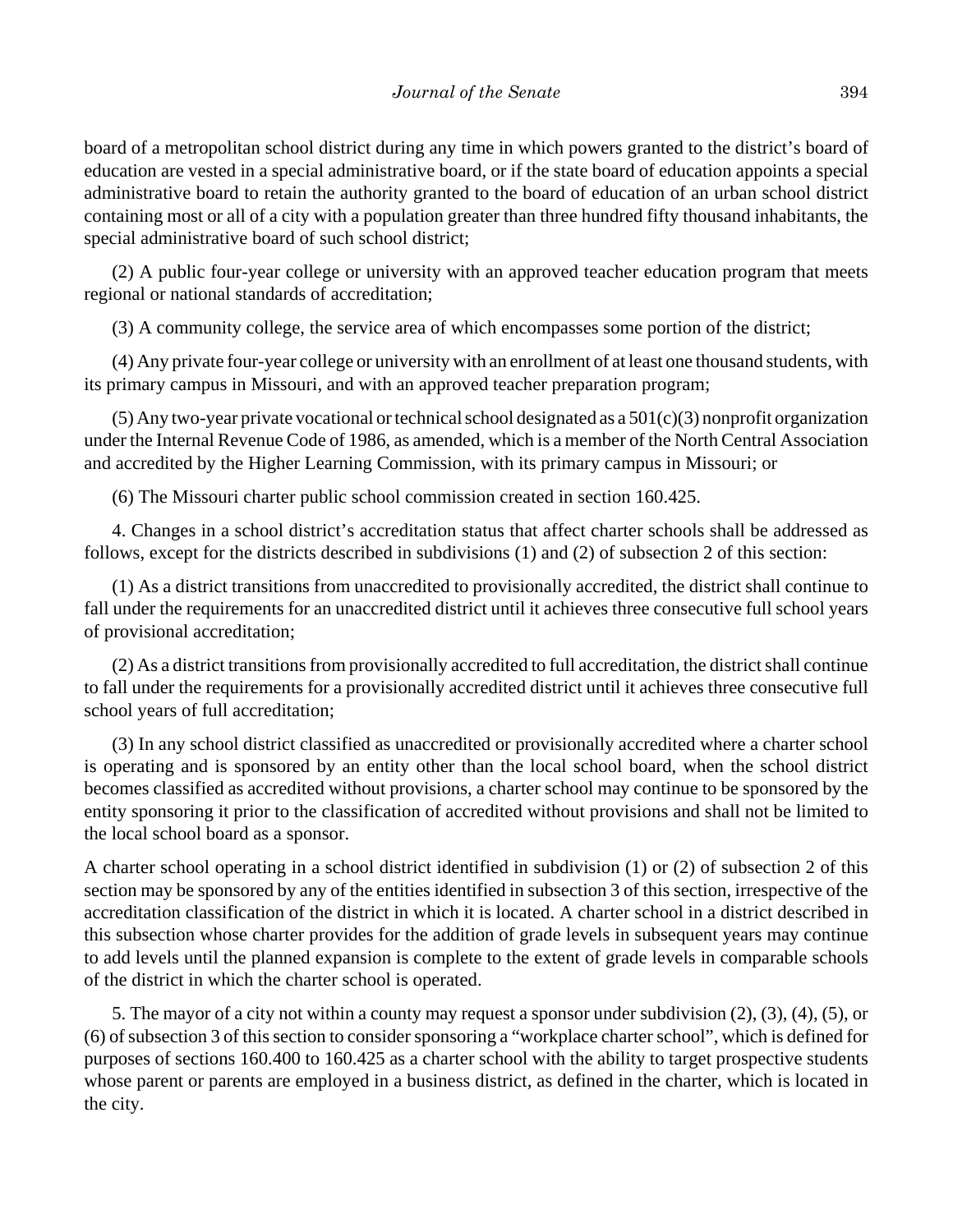6. No sponsor shall receive from an applicant for a charter school any fee of any type for the consideration of a charter, nor may a sponsor condition its consideration of a charter on the promise of future payment of any kind.

7. The charter school shall be organized as a Missouri nonprofit corporation incorporated pursuant to chapter 355. The charter provided for herein shall constitute a contract between the sponsor and the charter school.

8. As a nonprofit corporation incorporated pursuant to chapter 355, the charter school shall select the method for election of officers pursuant to section 355.326 based on the class of corporation selected. Meetings of the governing board of the charter school shall be subject to the provisions of sections 610.010 to 610.030.

9. A sponsor of a charter school, its agents and employees are not liable for any acts or omissions of a charter school that it sponsors, including acts or omissions relating to the charter submitted by the charter school, the operation of the charter school and the performance of the charter school.

10. A charter school may affiliate with a four-year college or university, including a private college or university, or a community college as otherwise specified in subsection 3 of this section when its charter is granted by a sponsor other than such college, university or community college. Affiliation status recognizes a relationship between the charter school and the college or university for purposes of teacher training and staff development, curriculum and assessment development, use of physical facilities owned by or rented on behalf of the college or university, and other similar purposes. A university, college or community college may not charge or accept a fee for affiliation status.

11. The expenses associated with sponsorship of charter schools shall be defrayed by the department of elementary and secondary education retaining one and five-tenths percent of the amount of state and local funding allocated to the charter school under section 160.415, not to exceed one hundred twenty-five thousand dollars, adjusted for inflation. The department of elementary and secondary education shall remit the retained funds for each charter school to the school's sponsor, provided the sponsor remains in good standing by fulfilling its sponsorship obligations under sections 160.400 to 160.425 and 167.349 with regard to each charter school it sponsors, including appropriate demonstration of the following:

(1) Expends no less than ninety percent of its charter school sponsorship funds in support of its charter school sponsorship program, or as a direct investment in the sponsored schools;

(2) Maintains a comprehensive application process that follows fair procedures and rigorous criteria and grants charters only to those developers who demonstrate strong capacity for establishing and operating a quality charter school;

(3) Negotiates contracts with charter schools that clearly articulate the rights and responsibilities of each party regarding school autonomy, expected outcomes, measures for evaluating success or failure, performance consequences, and other material terms;

(4) Conducts contract oversight that evaluates performance, monitors compliance, informs intervention and renewal decisions, and ensures autonomy provided under applicable law; and

(5) Designs and implements a transparent and rigorous process that uses comprehensive data to make merit-based renewal decisions.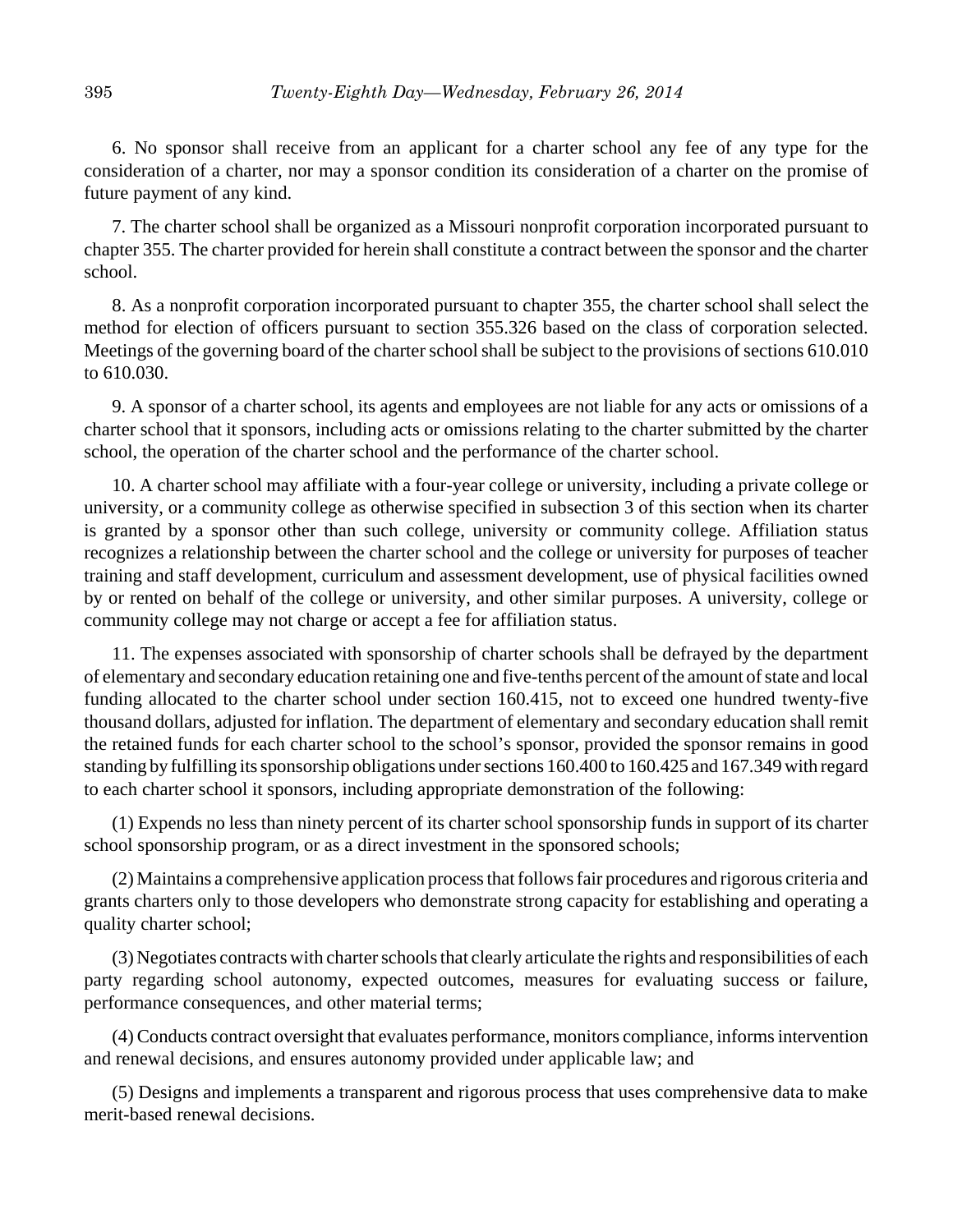12. Sponsors receiving funds under subsection 11 of this section shall be required to submit annual reports to the joint committee on education demonstrating they are in compliance with subsection 17 of this section.

13. No university, college or community college shall grant a charter to a nonprofit corporation if an employee of the university, college or community college is a member of the corporation's board of directors.

14. No sponsor shall grant a charter under sections 160.400 to 160.425 and 167.349 without ensuring that a criminal background check and family care safety registry check are conducted for all members of the governing board of the charter schools or the incorporators of the charter school if initial directors are not named in the articles of incorporation, nor shall a sponsor renew a charter without ensuring a criminal background check and family care registry check are conducted for each member of the governing board of the charter school.

15. No member of the governing board of a charter school shall hold any office or employment from the board or the charter school while serving as a member, nor shall the member have any substantial interest, as defined in section 105.450, in any entity employed by or contracting with the board. No board member shall be an employee of a company that provides substantial services to the charter school. All members of the governing board of the charter school shall be considered decision-making public servants as defined in section 105.450 for the purposes of the financial disclosure requirements contained in sections 105.483, 105.485, 105.487, and 105.489.

16. A sponsor shall develop the policies and procedures for:

(1) The review of a charter school proposal including an application that provides sufficient information for rigorous evaluation of the proposed charter and provides clear documentation that the education program and academic program are aligned with the state standards and grade-level expectations, and provides clear documentation of effective governance and management structures, and a sustainable operational plan;

(2) The granting of a charter;

(3) The performance framework that the sponsor will use to evaluate the performance of charter schools;

(4) The sponsor's intervention, renewal, and revocation policies, including the conditions under which the charter sponsor may intervene in the operation of the charter school, along with actions and consequences that may ensue, and the conditions for renewal of the charter at the end of the term, consistent with subsections 8 and 9 of section 160.405;

(5) Additional criteria that the sponsor will use for ongoing oversight of the charter; and

(6) Procedures to be implemented if a charter school should close, consistent with the provisions of subdivision (15) of subsection 1 of section 160.405.

The department shall provide guidance to sponsors in developing such policies and procedures.

17. (1) A sponsor shall provide timely submission to the state board of education of all data necessary to demonstrate that the sponsor is in material compliance with all requirements of sections 160.400 to 160.425 and section 167.349. The state board of education shall ensure each sponsor is in compliance with all requirements under sections 160.400 to 160.425 and 167.349 for each charter school sponsored by any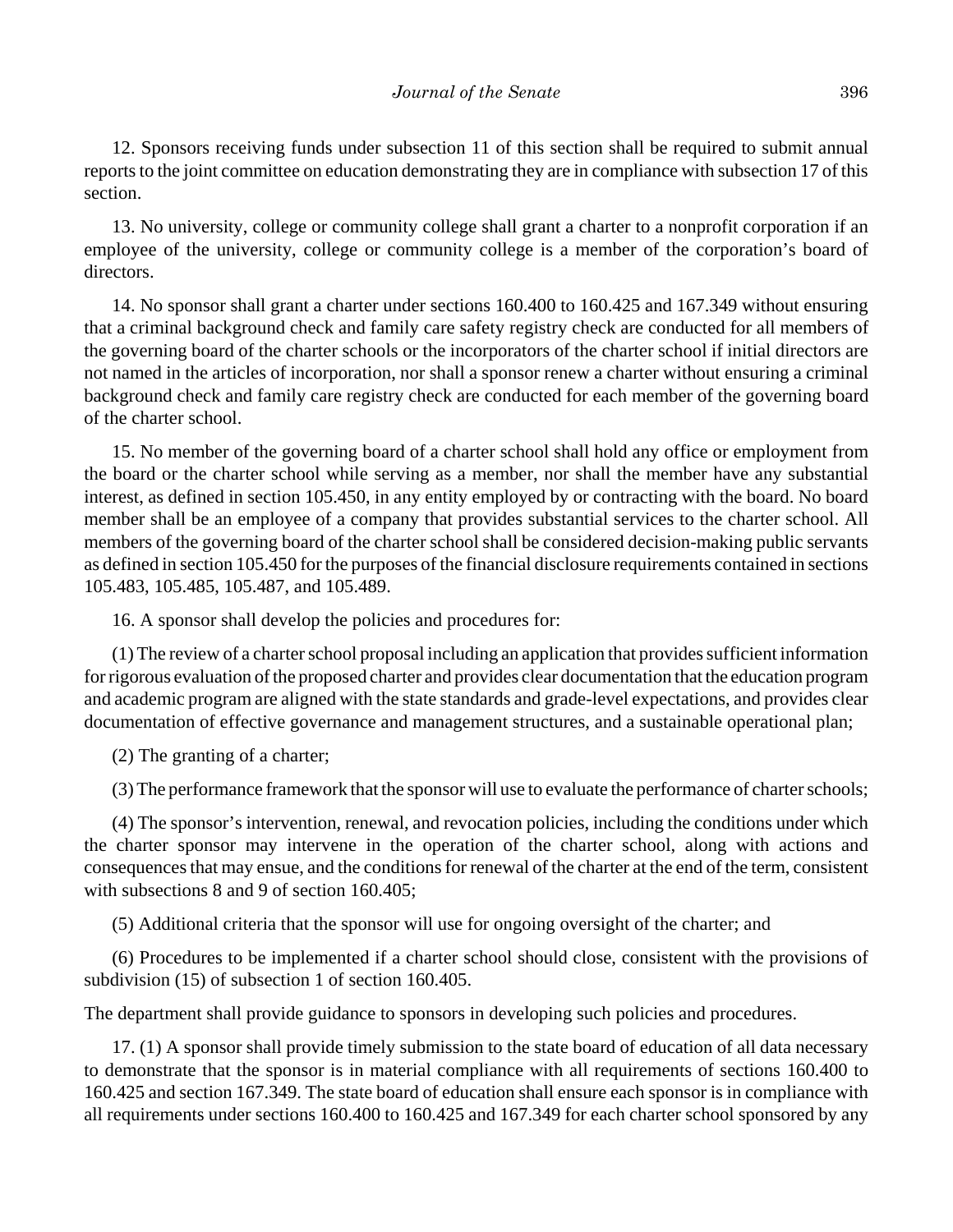sponsor. The state board shall notify each sponsor of the standards for sponsorship of charter schools, delineating both what is mandated by statute and what best practices dictate. The state board shall evaluate sponsors to determine compliance with these standards every three years. The evaluation shall include a sponsor's policies and procedures in the areas of charter application approval; required charter agreement terms and content; sponsor performance evaluation and compliance monitoring; and charter renewal, intervention, and revocation decisions. Nothing shall preclude the department from undertaking an evaluation at any time for cause.

(2) If the department determines that a sponsor is in material noncompliance with its sponsorship duties, the sponsor shall be notified and given reasonable time for remediation. If remediation does not address the compliance issues identified by the department, the commissioner of education shall conduct a public hearing and thereafter provide notice to the charter sponsor of corrective action that will be recommended to the state board of education. Corrective action by the department may include withholding the sponsor's funding and suspending the sponsor's authority to sponsor a school that it currently sponsors or to sponsor any additional school until the sponsor is reauthorized by the state board of education under section 160.403.

(3) The charter sponsor may, within thirty days of receipt of the notice of the commissioner's recommendation, provide a written statement and other documentation to show cause as to why that action should not be taken. Final determination of corrective action shall be determined by the state board of education based upon a review of the documentation submitted to the department and the charter sponsor.

(4) If the state board removes the authority to sponsor a currently operating charter school under any provision of law, the Missouri charter public school commission shall become the sponsor of the school.

**18. When a sponsor notifies a charter school of closure under subsection 8 of section 160.405 the department of elementary and secondary education shall exercise its financial withholding authority under subsection 12 of section 160.415 to assure all obligations of the charter school have been met.**

**19. In the event the department is unable to withhold sufficient funds prior to the closure as specified in subsection 18 of this section, sponsors of charter schools shall be responsible for all expenditures associated with the closure of a charter school they sponsor. The provisions of this subsection shall be applicable to newly proposed charters and those charters renewed after the effective date of this section.**

160.405. 1. A person, group or organization seeking to establish a charter school shall submit the proposed charter, as provided in this section, to a sponsor. If the sponsor is not a school board, the applicant shall give a copy of its application to the school board of the district in which the charter school is to be located and to the state board of education, within five business days of the date the application is filed with the proposed sponsor. The school board may file objections with the proposed sponsor, and, if a charter is granted, the school board may file objections with the state board of education. The charter shall **[**be**] include** a legally binding performance contract that describes the obligations and responsibilities of the school and the sponsor as outlined in sections 160.400 to 160.425 and section 167.349 and shall **[**also include**] address the following**:

(1) A mission and vision statement for the charter school;

(2) A description of the charter school's organizational structure and bylaws of the governing body, which will be responsible for the policy, financial management, and operational decisions of the charter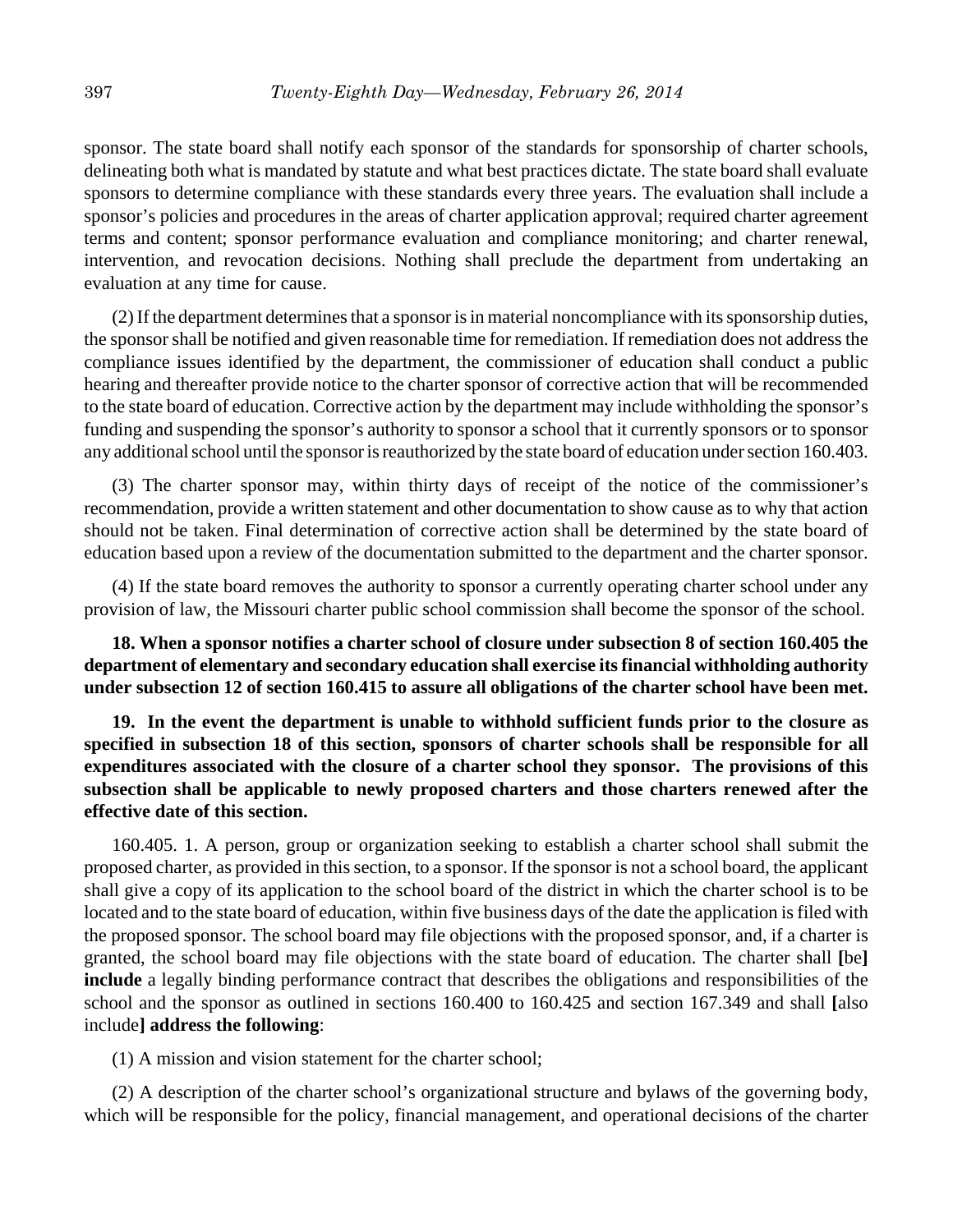school, including the nature and extent of parental, professional educator, and community involvement in the governance and operation of the charter school;

(3) A financial plan for the first three years of operation of the charter school including provisions for annual audits;

(4) A description of the charter school's policy for securing personnel services, its personnel policies, personnel qualifications, and professional development plan;

(5) A description of the grades or ages of students being served;

(6) The school's calendar of operation, which shall include at least the equivalent of a full school term as defined in section 160.011;

(7) A description of the charter school's pupil performance standards and academic program performance standards, which shall meet the requirements of subdivision (6) of subsection 4 of this section. The charter school program shall be designed to enable each pupil to achieve such standards and shall contain a complete set of indicators, measures, metrics, and targets for academic program performance, including specific goals on graduation rates and standardized test performance and academic growth;

(8) A description of the charter school's educational program and curriculum;

(9) The term of the charter, which shall be five years and shall be renewable;

(10) Procedures, consistent with the Missouri financial accounting manual, for monitoring the financial accountability of the charter, which shall meet the requirements of subdivision (4) of subsection 4 of this section;

(11) Preopening requirements for applications that require that charter schools meet all health, safety, and other legal requirements prior to opening;

(12) A description of the charter school's policies on student discipline and student admission, which shall include a statement, where applicable, of the validity of attendance of students who do not reside in the district but who may be eligible to attend under the terms of judicial settlements and procedures that ensure admission of students with disabilities in a nondiscriminatory manner;

(13) A description of the charter school's grievance procedure for parents or guardians;

(14) A description of the agreement between the charter school and the sponsor as to when a sponsor shall intervene in a charter school, when a sponsor shall revoke a charter for failure to comply with subsection 8 of this section, and when a sponsor will not renew a charter under subsection 9 of this section;

(15) Procedures to be implemented if the charter school should close, as provided in subdivision (6) of subsection 16 of section 160.400 including:

(a) Orderly transition of student records to new schools and archival of student records;

(b) Archival of business operation and transfer or repository of personnel records;

(c) Submission of final financial reports;

(d) Resolution of any remaining financial obligations; and

(e) Disposition of the charter school's assets upon closure;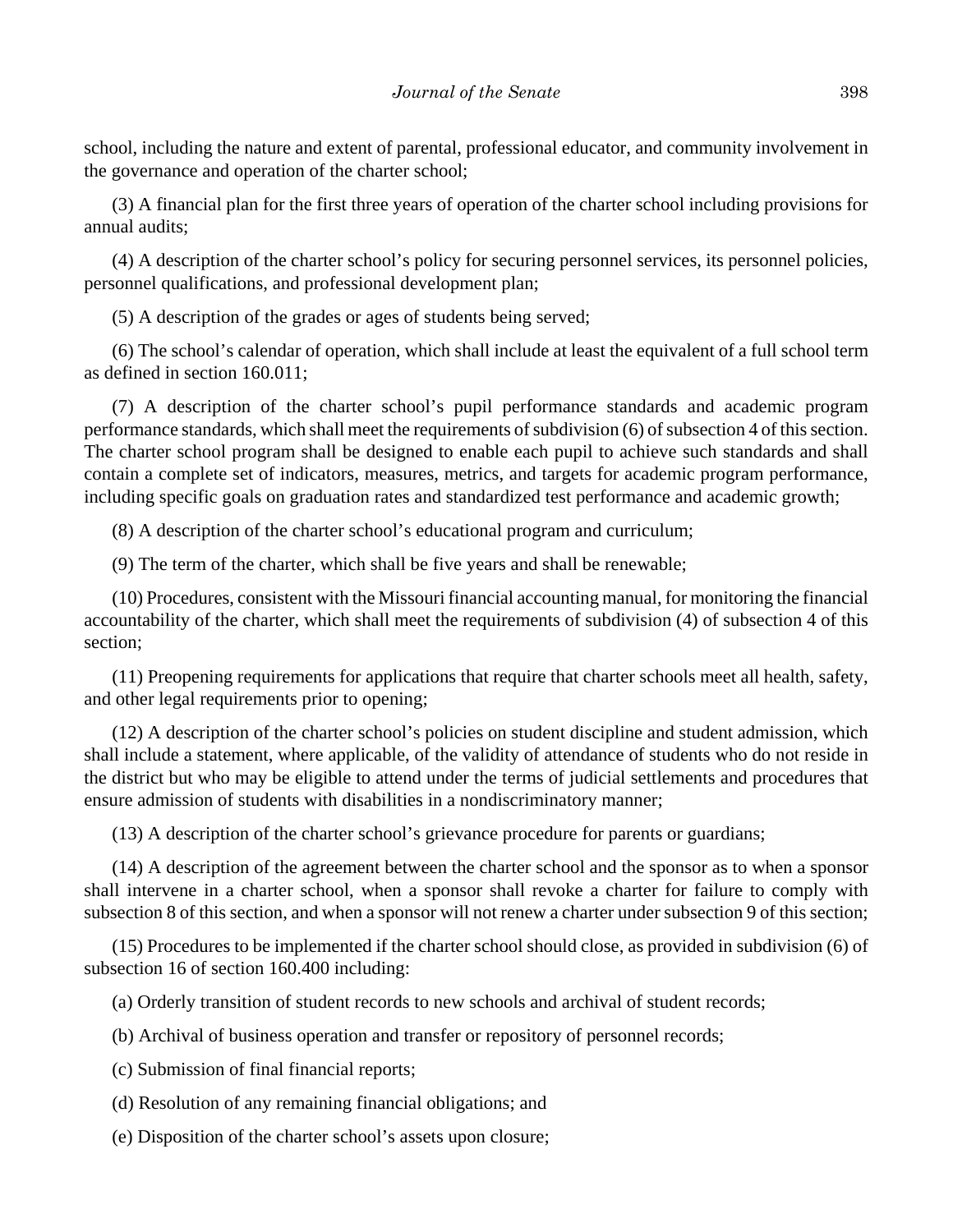(f) A notification plan to inform parents or guardians of students, the local school district, the retirement system in which the charter school's employees participate, and the state board of education within thirty days of the decision to close;

(16) A description of the special education and related services that shall be available to meet the needs of students with disabilities; and

(17) For all new or revised charters, procedures to be used upon closure of the charter school requiring that unobligated assets of the charter school be returned to the department of elementary and secondary education for their disposition, which upon receipt of such assets shall return them to the local school district in which the school was located, the state, or any other entity to which they would belong.

Charter schools operating on August 27, 2012, shall have until August 28, 2015, to meet the requirements of this subsection.

2. Proposed charters shall be subject to the following requirements:

(1) A charter shall be submitted to the sponsor, and follow the sponsor's policies and procedures for review and granting of a charter approval, and be approved by the state board of education by **[**December first**] January thirty-first** of the year **[**prior to**] that is** the proposed opening date of the charter school;

(2) A charter may be approved when the sponsor determines that the requirements of this section are met, determines that the applicant is sufficiently qualified to operate a charter school, and that the proposed charter is consistent with the sponsor's charter sponsorship goals and capacity. The sponsor's decision of approval or denial shall be made within ninety days of the filing of the proposed charter;

(3) If the charter is denied, the proposed sponsor shall notify the applicant in writing as to the reasons for its denial and forward a copy to the state board of education within five business days following the denial;

(4) If a proposed charter is denied by a sponsor, the proposed charter may be submitted to the state board of education, along with the sponsor's written reasons for its denial. If the state board determines that the applicant meets the requirements of this section, that the applicant is sufficiently qualified to operate the charter school, and that granting a charter to the applicant would be likely to provide educational benefit to the children of the district, the state board may grant a charter and act as sponsor of the charter school. The state board shall review the proposed charter and make a determination of whether to deny or grant the proposed charter within sixty days of receipt of the proposed charter, provided that any charter to be considered by the state board of education under this subdivision shall be submitted no later than March first prior to the school year in which the charter school intends to begin operations. The state board of education shall notify the applicant in writing as the reasons for its denial, if applicable; and

(5) The sponsor of a charter school shall give priority to charter school applicants that propose a school oriented to high-risk students and to the reentry of dropouts into the school system. If a sponsor grants three or more charters, at least one-third of the charters granted by the sponsor shall be to schools that actively recruit dropouts or high-risk students as their student body and address the needs of dropouts or high-risk students through their proposed mission, curriculum, teaching methods, and services. For purposes of this subsection, a "high-risk" student is one who is at least one year behind in satisfactory completion of course work or obtaining high school credits for graduation, has dropped out of school, is at risk of dropping out of school, needs drug and alcohol treatment, has severe behavioral problems, has been suspended from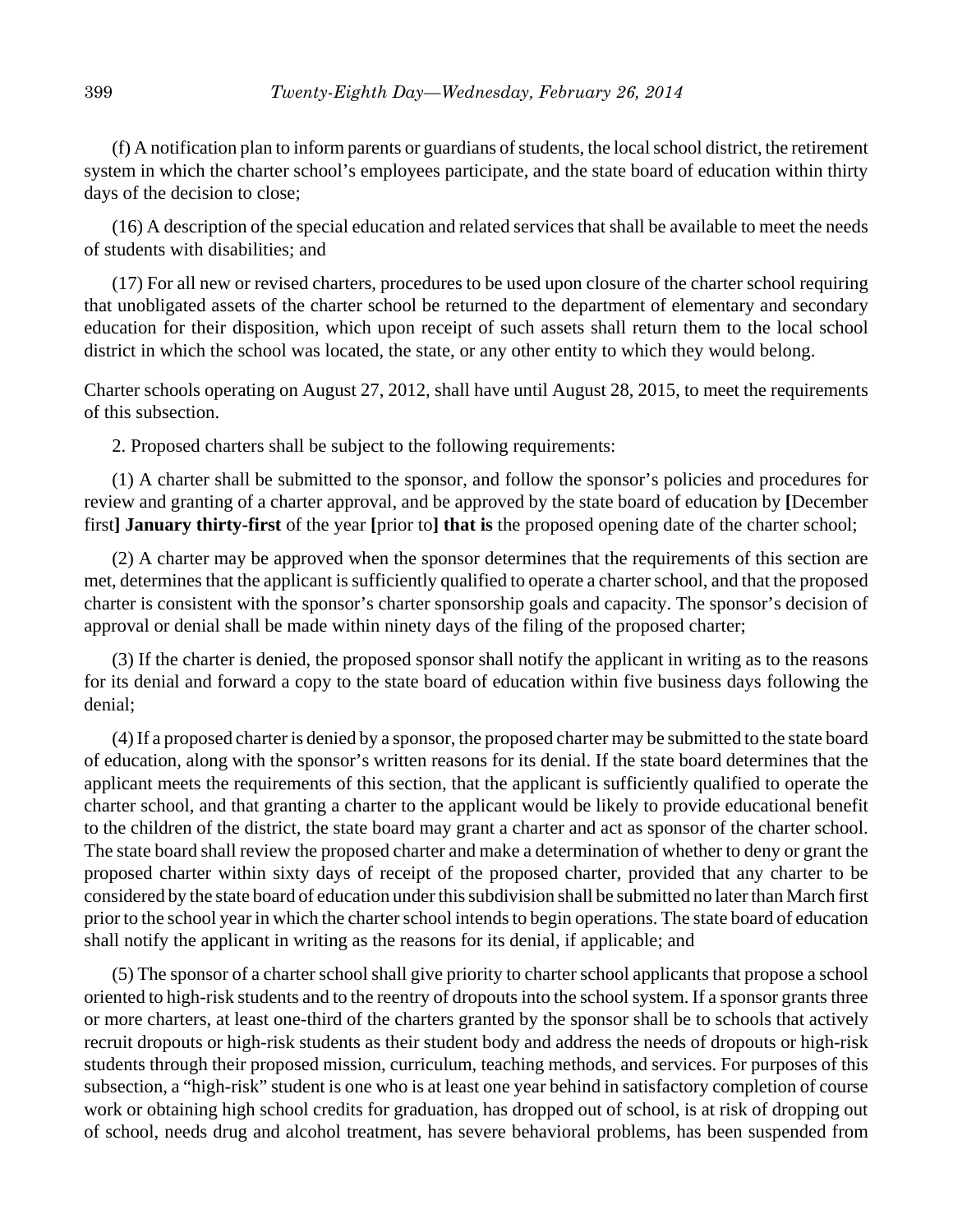school three or more times, has a history of severe truancy, is a pregnant or parenting teen, has been referred for enrollment by the judicial system, is exiting incarceration, is a refugee, is homeless or has been homeless sometime within the preceding six months, has been referred by an area school district for enrollment in an alternative program, or qualifies as high risk under department of elementary and secondary education guidelines. "Dropout" shall be defined through the guidelines of the school core data report. The provisions of this subsection do not apply to charters sponsored by the state board of education.

3. If a charter is approved by a sponsor, the charter application shall be submitted to the state board of education, along with a statement of finding **by the sponsor** that the application meets the requirements of sections 160.400 to 160.425 and section 167.349 and a monitoring plan under which the charter sponsor shall evaluate the academic performance of students enrolled in the charter school. The state board of education **[**may, within**] has** sixty days**[**, disapprove the granting of the charter.**] from receipt of the charter application to renew the application. Any charter application received by the state board of education on or before November fifteenth of the year prior to the proposed opening of the charter school shall be considered by the state board of education within the sixty-day period. At the conclusion of the sixty-day period, the charter application shall be deemed approved unless** the state board of education **[**may disapprove a**] disapproves the** charter on grounds that the application fails to meet the requirements of sections 160.400 to 160.425 and section 167.349 or that a charter sponsor previously failed to meet the statutory responsibilities of a charter sponsor. **Any disapproval of a charter application made by the state board of education shall be in writing and shall identify the specific failures of the application to meet the requirements of sections 160.400 to 160.425 and section 167.349, and the written disapproval shall be provided within five business days to the sponsor.**

4. A charter school shall, as provided in its charter:

(1) Be nonsectarian in its programs, admission policies, employment practices, and all other operations;

(2) Comply with laws and regulations of the state, county, or city relating to health, safety, and state minimum educational standards, as specified by the state board of education, including the requirements relating to student discipline under sections 160.261, 167.161, 167.164, and 167.171, notification of criminal conduct to law enforcement authorities under sections 167.115 to 167.117, academic assessment under section 160.518, transmittal of school records under section 167.020, the minimum number of school days and hours required under section 160.041, and the employee criminal history background check and the family care safety registry check under section 168.133;

(3) Except as provided in sections 160.400 to 160.425, be exempt from all laws and rules relating to schools, governing boards and school districts;

(4) Be financially accountable, use practices consistent with the Missouri financial accounting manual, provide for an annual audit by a certified public accountant, publish audit reports and annual financial reports as provided in chapter 165, provided that the annual financial report may be published on the department of elementary and secondary education's internet website in addition to other publishing requirements, and provide liability insurance to indemnify the school, its board, staff and teachers against tort claims. A charter school that receives local educational agency status under subsection 6 of this section shall meet the requirements imposed by the Elementary and Secondary Education Act for audits of such agencies and comply with all federal audit requirements for charters with local education agency status. For purposes of an audit by petition under section 29.230, a charter school shall be treated as a political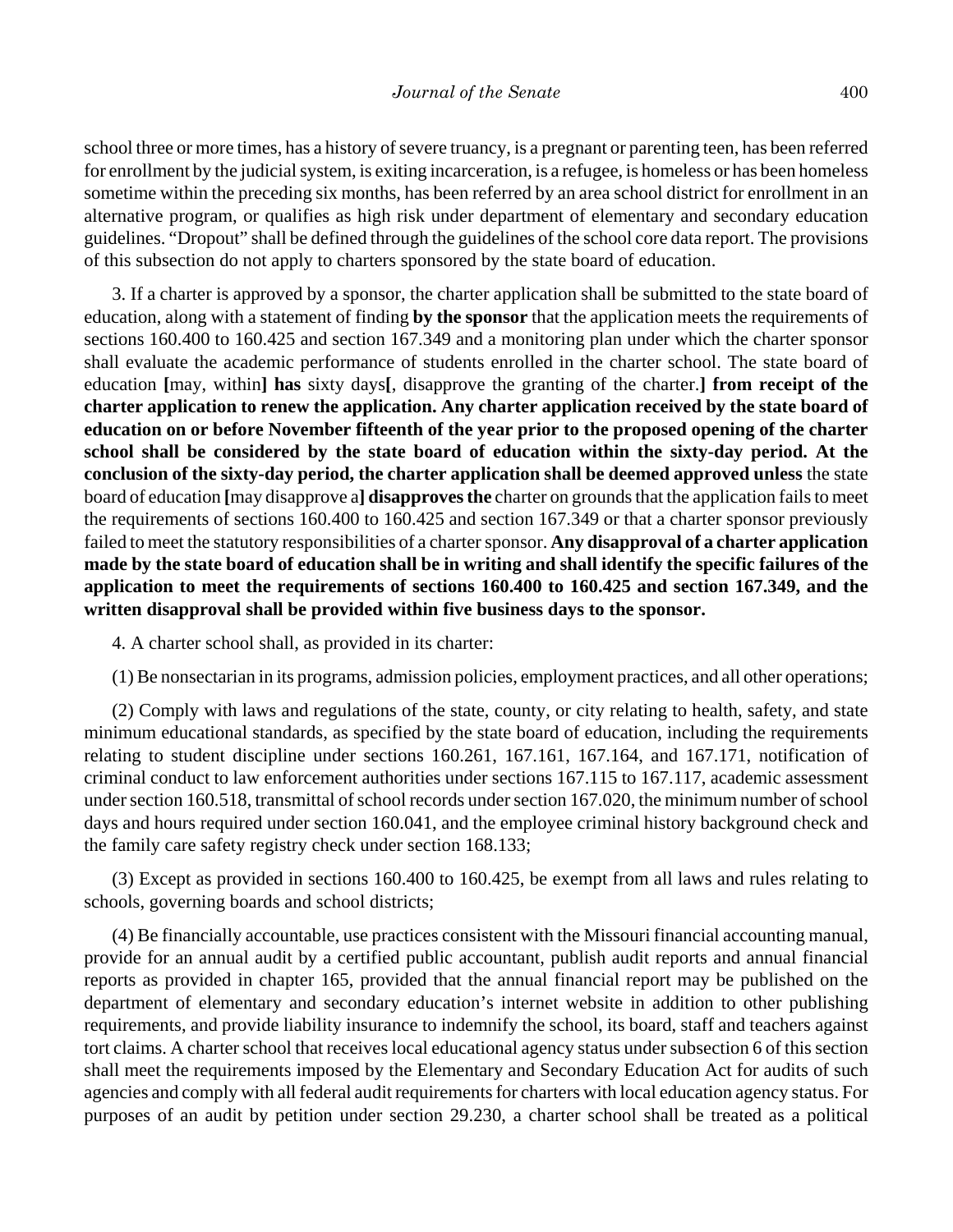subdivision on the same terms and conditions as the school district in which it is located. For the purposes of securing such insurance, a charter school shall be eligible for the Missouri public entity risk management fund pursuant to section 537.700. A charter school that incurs debt shall include a repayment plan in its financial plan;

(5) Provide a comprehensive program of instruction for at least one grade or age group from kindergarten through grade twelve, which may include early childhood education if funding for such programs is established by statute, as specified in its charter;

(6) (a) Design a method to measure pupil progress toward the pupil academic standards adopted by the state board of education pursuant to section 160.514, establish baseline student performance in accordance with the performance contract during the first year of operation, collect student performance data as defined by the annual performance report throughout the duration of the charter to annually monitor student academic performance, and to the extent applicable based upon grade levels offered by the charter school, participate in the statewide system of assessments, comprised of the essential skills tests and the nationally standardized norm-referenced achievement tests, as designated by the state board pursuant to section 160.518, complete and distribute an annual report card as prescribed in section 160.522, which shall also include a statement that background checks have been completed on the charter school's board members, report to its sponsor, the local school district, and the state board of education as to its teaching methods and any educational innovations and the results thereof, and provide data required for the study of charter schools pursuant to subsection 4 of section 160.410. No charter school shall be considered in the Missouri school improvement program review of the district in which it is located for the resource or process standards of the program.

(b) For proposed high risk or alternative charter schools, sponsors shall approve performance measures based on mission, curriculum, teaching methods, and services. Sponsors shall also approve comprehensive academic and behavioral measures to determine whether students are meeting performance standards on a different time frame as specified in that school's charter. Student performance shall be assessed comprehensively to determine whether a high risk or alternative charter school has documented adequate student progress. Student performance shall be based on sponsor-approved comprehensive measures as well as standardized public school measures. Annual presentation of charter school report card data to the department of elementary and secondary education, the state board, and the public shall include comprehensive measures of student progress.

(c) Nothing in this subdivision shall be construed as permitting a charter school to be held to lower performance standards than other public schools within a district; however, the charter of a charter school may permit students to meet performance standards on a different time frame as specified in its charter. The performance standards for alternative and special purpose charter schools that target high-risk students as defined in subdivision (5) of subsection 2 of this section shall be based on measures defined in the school's performance contract with its sponsors;

(7) Comply with all applicable federal and state laws and regulations regarding students with disabilities, including sections 162.670 to 162.710, the Individuals with Disabilities Education Act (20 U.S.C. Section 1400) and Section 504 of the Rehabilitation Act of 1973 (29 U.S.C. Section 794) or successor legislation;

(8) Provide along with any request for review by the state board of education the following:

(a) Documentation that the applicant has provided a copy of the application to the school board of the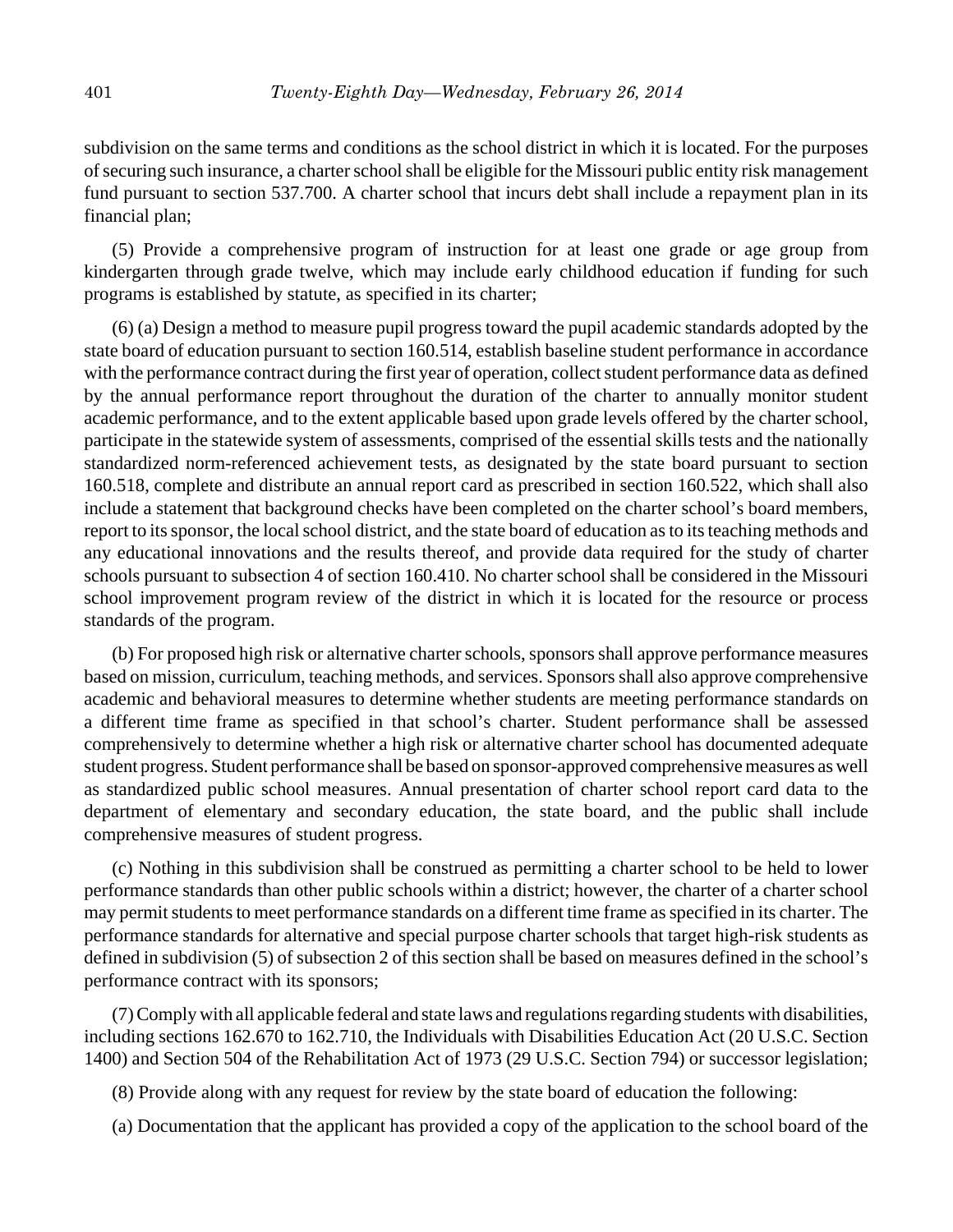district in which the charter school is to be located, except in those circumstances where the school district is the sponsor of the charter school; and

(b) A statement outlining the reasons for approval or disapproval by the sponsor, specifically addressing the requirements of sections 160.400 to 160.425 and 167.349.

5. (1) Proposed or existing high-risk or alternative charter schools may include alternative arrangements for students to obtain credit for satisfying graduation requirements in the school's charter application and charter. Alternative arrangements may include, but not be limited to, credit for off-campus instruction, embedded credit, work experience through an internship arranged through the school, and independent studies. When the state board of education approves the charter, any such alternative arrangements shall be approved at such time.

(2) The department of elementary and secondary education shall conduct a study of any charter school granted alternative arrangements for students to obtain credit under this subsection after three years of operation to assess student performance, graduation rates, educational outcomes, and entry into the workforce or higher education.

6. The charter of a charter school may be amended at the request of the governing body of the charter school and on the approval of the sponsor. The sponsor and the governing board and staff of the charter school shall jointly review the school's performance, management and operations during the first year of operation and then every other year after the most recent review or at any point where the operation or management of the charter school is changed or transferred to another entity, either public or private. The governing board of a charter school may amend the charter, if the sponsor approves such amendment, or the sponsor and the governing board may reach an agreement in writing to reflect the charter school's decision to become a local educational agency. In such case the sponsor shall give the department of elementary and secondary education written notice no later than March first of any year, with the agreement to become effective July first. The department may waive the March first notice date in its discretion. The department shall identify and furnish a list of its regulations that pertain to local educational agencies to such schools within thirty days of receiving such notice.

7. Sponsors shall annually review the charter school's compliance with statutory standards including:

(1) Participation in the statewide system of assessments, as designated by the state board of education under section 160.518;

(2) Assurances for the completion and distribution of an annual report card as prescribed in section 160.522;

(3) The collection of baseline data during the first three years of operation to determine the longitudinal success of the charter school;

(4) A method to measure pupil progress toward the pupil academic standards adopted by the state board of education under section 160.514; and

(5) Publication of each charter school's annual performance report.

8. (1) (a) A sponsor's intervention policies shall give schools clear, adequate, evidence-based, and timely notice of contract violations or performance deficiencies and mandate intervention based upon findings of the state board of education of the following: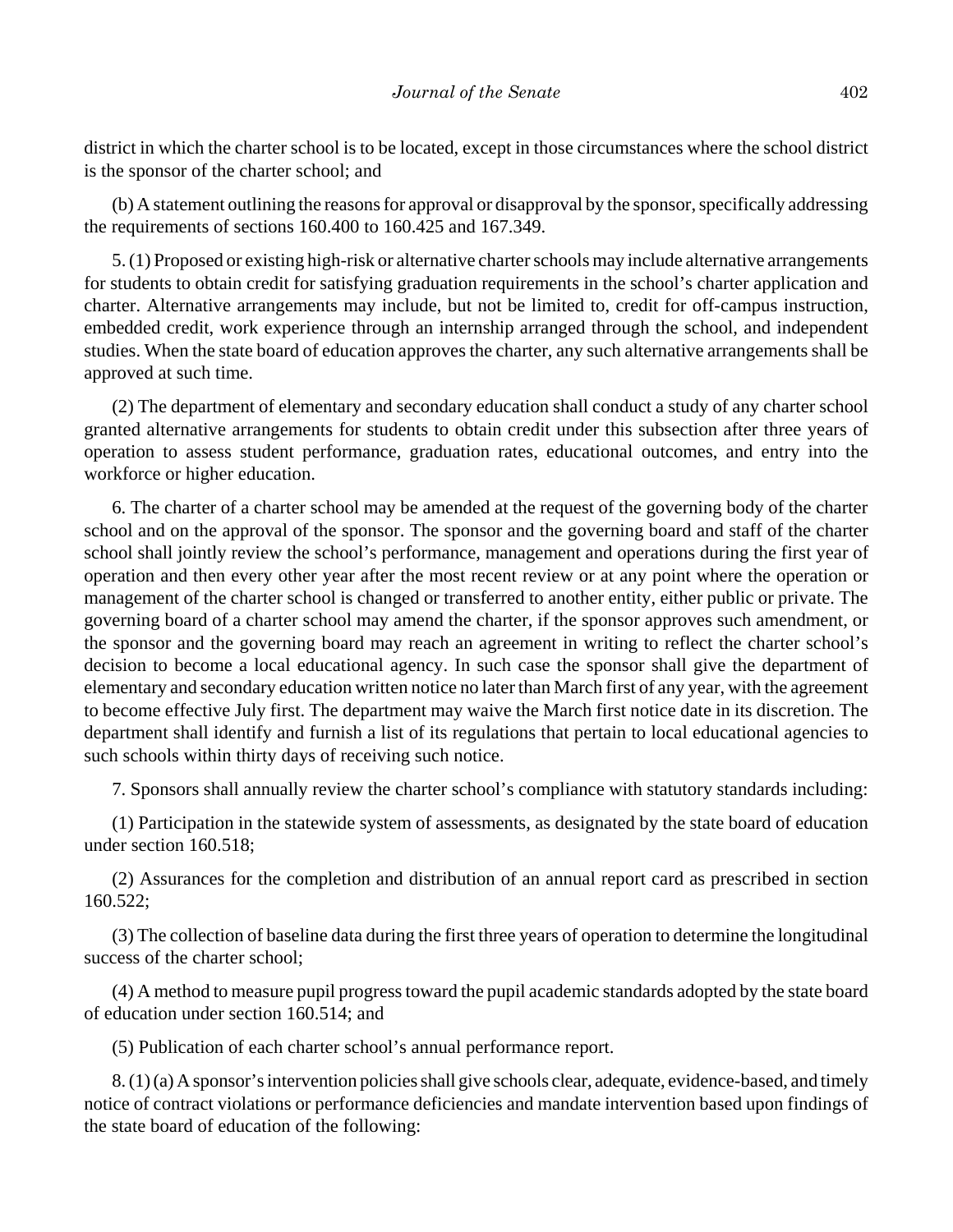a. The charter school provides a high school program which fails to maintain a graduation rate of at least seventy percent in three of the last four school years unless the school has dropout recovery as its mission;

b. The charter school's annual performance report results are below the district's annual performance report results based on the performance standards that are applicable to the grade level configuration of both the charter school and the district in which the charter school is located in three of the last four school years; and

c. The charter school is identified as a persistently lowest achieving school by the department of elementary and secondary education.

(b) A sponsor shall have a policy to revoke a charter during the charter term if there is:

a. Clear evidence of underperformance as **[**demonstrated in the charter school's annual performance report in three of the last four school years**] determined by the charter school accreditation process outlined in subsection 15 of this section**; or

b. A violation of the law or the public trust that imperils students or public funds.

(c) A sponsor shall revoke a charter or take other appropriate remedial action, which may include placing the charter school on probationary status for no more than twelve months, provided that no more than one designation of probationary status shall be allowed for the duration of the charter contract, at any time if the charter school commits a serious breach of one or more provisions of its charter or on any of the following grounds: failure to meet the performance contract as set forth in its charter, failure to meet generally accepted standards of fiscal management, failure to provide information necessary to confirm compliance with all provisions of the charter and sections 160.400 to 160.425 and 167.349 within forty-five days following receipt of written notice requesting such information, or violation of law.

(2) The sponsor may place the charter school on probationary status to allow the implementation of a remedial plan, which may require a change of methodology, a change in leadership, or both, after which, if such plan is unsuccessful, the charter may be revoked.

(3) At least sixty days before acting to revoke a charter, the sponsor shall notify the governing board of the charter school of the proposed action in writing. The notice shall state the grounds for the proposed action. The school's governing board may request in writing a hearing before the sponsor within two weeks of receiving the notice.

(4) The sponsor of a charter school shall establish procedures to conduct administrative hearings upon determination by the sponsor that grounds exist to revoke a charter. Final decisions of a sponsor from hearings conducted pursuant to this subsection are subject to an appeal to the state board of education, which shall determine whether the charter shall be revoked.

(5) A termination shall be effective only at the conclusion of the school year, unless the sponsor determines that continued operation of the school presents a clear and immediate threat to the health and safety of the children.

(6) A charter sponsor shall make available the school accountability report card information as provided under section 160.522 and the results of the academic monitoring required under subsection 3 of this section.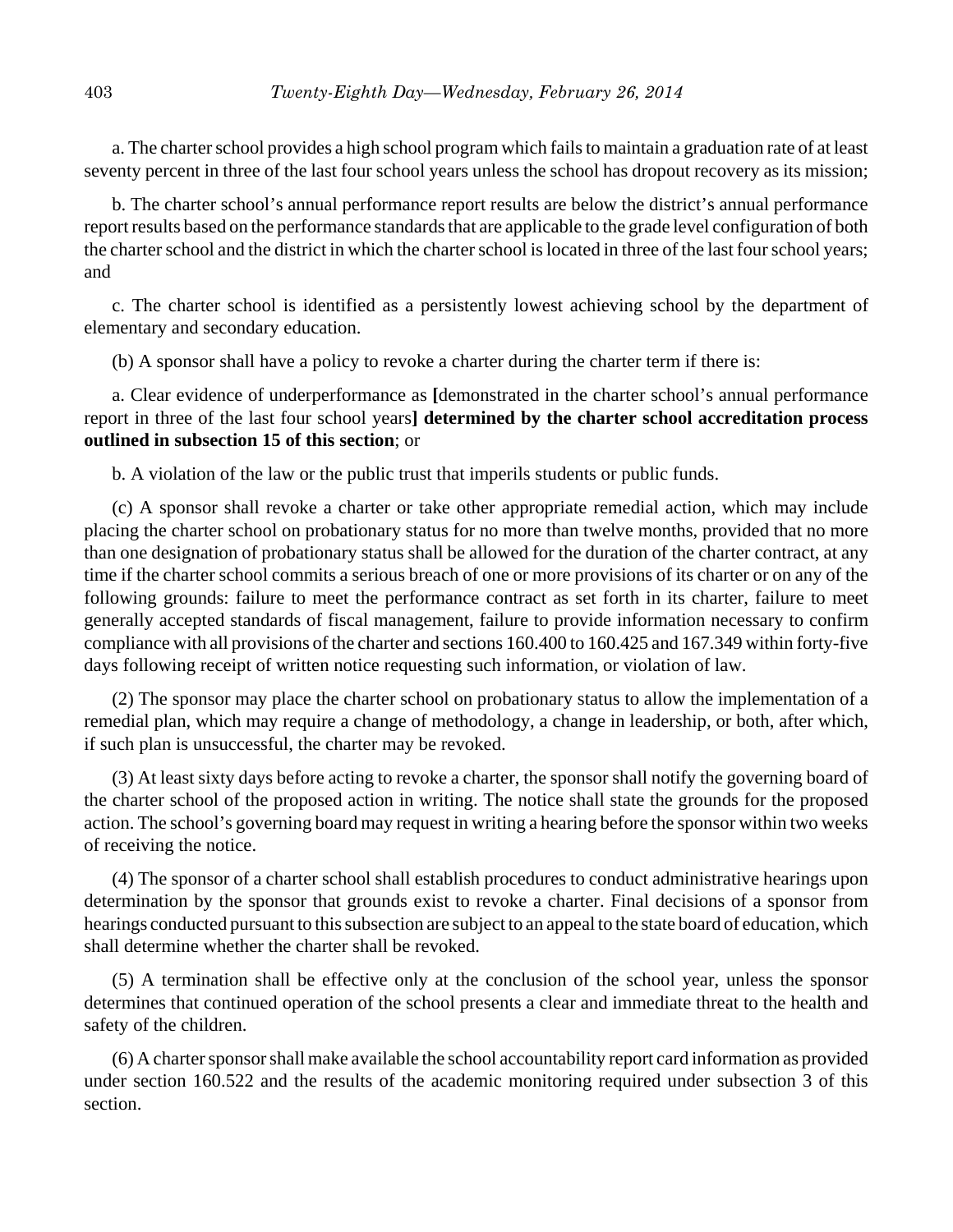9. (1) A sponsor shall take all reasonable steps necessary to confirm that each charter school sponsored by such sponsor is in material compliance and remains in material compliance with all material provisions of the charter and sections 160.400 to 160.425 and 167.349. Every charter school shall provide all information necessary to confirm ongoing compliance with all provisions of its charter and sections 160.400 to 160.425 and 167.349 in a timely manner to its sponsor.

(2) The sponsor's renewal process of the charter school shall be based on the thorough analysis of a comprehensive body of objective evidence and consider if:

(a) The charter school has maintained results on its annual performance report that meet or exceed the district in which the charter school is located based on the performance standards that are applicable to the grade-level configuration of both the charter school and the district in which the charter school is located in three of the last four school years;

(b) The charter school is organizationally and fiscally viable determining at a minimum that the school does not have:

a. A negative balance in its operating funds;

b. A combined balance of less than three percent of the amount expended for such funds during the previous fiscal year; or

c. Expenditures that exceed receipts for the most recently completed fiscal year;

(c) The charter is in compliance with its legally binding performance contract and sections 160.400 to 160.425 and section 167.349.

(3) (a) Beginning August first during the year in which a charter is considered for renewal, a charter school sponsor shall demonstrate to the state board of education that the charter school is in compliance with federal and state law as provided in sections 160.400 to 160.425 and section 167.349 and the school's performance contract including but not limited to those requirements specific to academic performance.

(b) Along with data reflecting the academic performance standards indicated in paragraph (a) of this subdivision, the sponsor shall submit a revised charter application to the state board of education for review.

(c) Using the data requested and the revised charter application under paragraphs (a) and (b) of this subdivision, the state board of education shall determine if compliance with all standards enumerated in this subdivision has been achieved. The state board of education at its next regularly scheduled meeting shall vote on the revised charter application.

(d) If a charter school sponsor demonstrates the objectives identified in this subdivision, the state board of education shall renew the school's charter.

10. A school district may enter into a lease with a charter school for physical facilities.

11. A governing board or a school district employee who has control over personnel actions shall not take unlawful reprisal against another employee at the school district because the employee is directly or indirectly involved in an application to establish a charter school. A governing board or a school district employee shall not take unlawful reprisal against an educational program of the school or the school district because an application to establish a charter school proposes the conversion of all or a portion of the educational program to a charter school. As used in this subsection, "unlawful reprisal" means an action that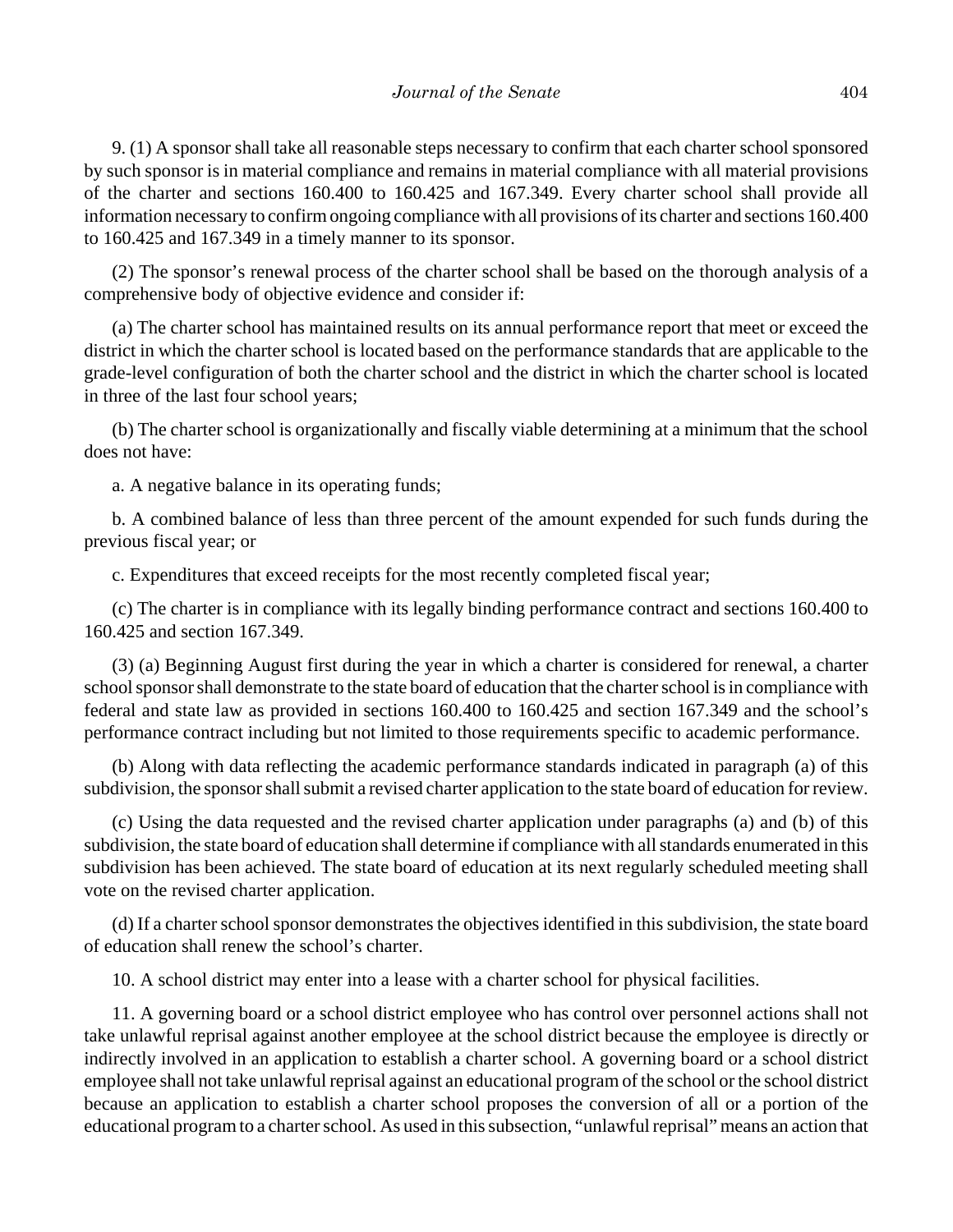is taken by a governing board or a school district employee as a direct result of a lawful application to establish a charter school and that is adverse to another employee or an educational program.

12. Charter school board members shall be subject to the same liability for acts while in office as if they were regularly and duly elected members of school boards in any other public school district in this state. The governing board of a charter school may participate, to the same extent as a school board, in the Missouri public entity risk management fund in the manner provided under sections 537.700 to 537.756.

13. Any entity, either public or private, operating, administering, or otherwise managing a charter school shall be considered a quasi-public governmental body and subject to the provisions of sections 610.010 to 610.035.

14. The chief financial officer of a charter school shall maintain:

(1) A surety bond in an amount determined by the sponsor to be adequate based on the cash flow of the school; or

(2) An insurance policy issued by an insurance company licensed to do business in Missouri on all employees in the amount of five hundred thousand dollars or more that provides coverage in the event of employee theft.

**15. (1) The sponsor of each charter school shall adopt a system of classification that accredits charter schools. This system shall be based on the charter school's compliance with terms of the charter school's legally binding performance contract with the sponsor and shall also consider the following:**

**a. The charter school's annual performance report results based on the performance standards that are applicable to the grade level configuration of both the charter school and the district in which the charter school is located;**

**b. If the charter school has a high school program, the graduation rate unless the school has dropout recovery as its mission;**

**c. The charter school's participation in the statewide system of assessments under section 160.518;**

**d. The longitudinal success of the charter school as determined by comparison to the baseline data collected during the first three years of operation;**

**e. The measurement of pupil progress toward the pupil academic standards adopted by the state board of education under section 160.514; and**

**f. If the charter school is identified as a persistently lowest achieving school by the department of elementary and secondary education.**

**(2) The sponsor's system of accreditation shall also consider if the charter school is organizationally and fiscally viable determining at a minimum that the school does not have:**

**a. A negative balance in its operating funds;**

**b. A combined balance of less than three percent of the amount expended for such funds during the previous fiscal year; or**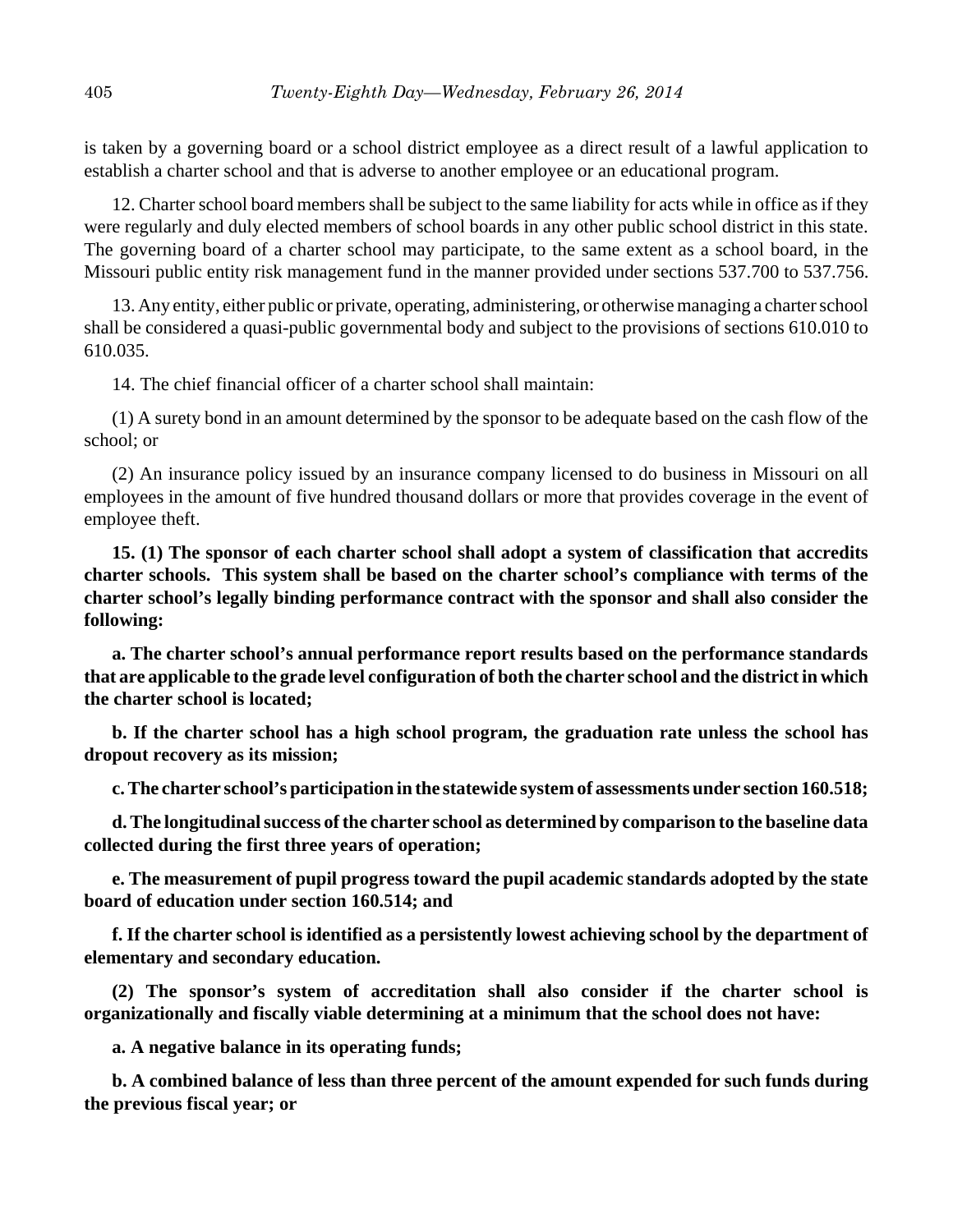**c. Expenditures that exceed receipts for the most recently completed fiscal year;**

**(3) The sponsor's system of accreditation shall also consider if the charter school has been placed on probationary status to allow the implementation of a remedial plan.**

**(4) In making accreditation designations, sponsors shall utilize a minimum of three years of performance data.**

**(5) Sponsors shall utilize the accreditation criteria of this subsection in addition to any other applicable requirements of this section when conducting their duties pursuant to subsections 8 and 9 of this section.**"; and

Further amend said bill, page 2, section 161.238, lines 10-14, by striking all of said lines; and further amend said section by renumbering the remaining subsections accordingly; and

Further amend said bill, page 11, section 163.021, line 87, by inserting after all of said line the following:

"163.036. 1. In computing the amount of state aid a school district is entitled to receive for the minimum school term only under section 163.031, a school district may use an estimate of the weighted average daily attendance for the current year, or the weighted average daily attendance for the immediately preceding year or the weighted average daily attendance for the second preceding school year, whichever is greater. Beginning with the 2006-07 school year, the summer school attendance included in the average daily attendance as defined in subdivision (2) of section 163.011 shall include only the attendance hours of pupils that attend summer school in the current year. Beginning with the 2004-05 school year, when a district's official calendar for the current year contributes to a more than ten percent reduction in the average daily attendance for kindergarten compared to the immediately preceding year, the payment attributable to kindergarten shall include only the current year kindergarten average daily attendance. Any error made in the apportionment of state aid because of a difference between the actual weighted average daily attendance and the estimated weighted average daily attendance shall be corrected as provided in section 163.091, except that if the amount paid to a district estimating weighted average daily attendance exceeds the amount to which the district was actually entitled by more than five percent, interest at the rate of six percent shall be charged on the excess and shall be added to the amount to be deducted from the district's apportionment the next succeeding year.

2. Notwithstanding the provisions of subsection 1 of this section or any other provision of law, the state board of education shall make an adjustment for the immediately preceding year for any increase in the actual weighted average daily attendance above the number on which the state aid in section 163.031 was calculated. Said adjustment shall be made in the manner providing for correction of errors under subsection 1 of this section.

3. Any error made in the apportionment of state aid because of a difference between the actual equalized assessed valuation for the current year and the estimated equalized assessed valuation for the current year shall be corrected as provided in section 163.091, except that if the amount paid to a district estimating current equalized assessed valuation exceeds the amount to which the district was actually entitled, interest at the rate of six percent shall be charged on the excess and shall be added to the amount to be deducted from the district's apportionment the next succeeding year.

4. For the purposes of distribution of state school aid pursuant to section 163.031, a school district with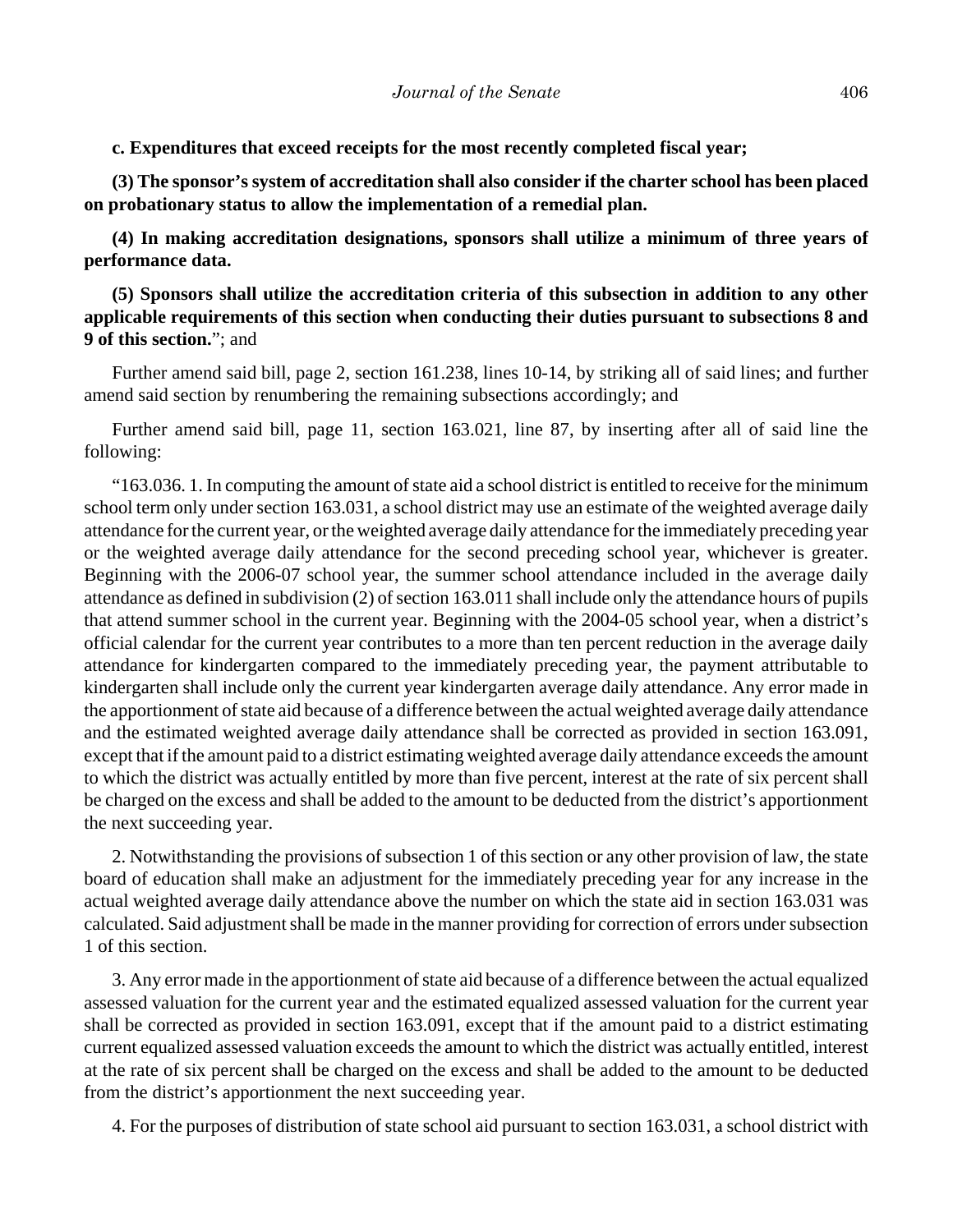ten percent or more of its assessed valuation that is owned by one person or corporation as commercial or personal property who is delinquent in a property tax payment may elect, after receiving notice from the county clerk on or before March fifteenth that more than ten percent of its current taxes due the preceding December thirty-first by a single property owner are delinquent, to use in the local effort calculation of the state aid formula the district's equalized assessed valuation for the preceding year or the actual assessed valuation of the year for which the taxes are delinquent less the assessed valuation of property for which the current year's property tax is delinquent. To qualify for use of the actual assessed valuation of the year for which the taxes are delinquent less the assessed valuation of property for which the current year's property tax is delinquent, a district must notify the department of elementary and secondary education on or before April first, except in the year enacted, of the current year amount of delinquent taxes, the assessed valuation of such property for which delinquent taxes are owed and the total assessed valuation of the district for the year in which the taxes were due but not paid. Any district giving such notice to the department of elementary and secondary education shall present verification of the accuracy of such notice obtained from the clerk of the county levying delinquent taxes. When any of the delinquent taxes identified by such notice are paid during a four-year period following the due date, the county clerk shall give notice to the district and the department of elementary and secondary education, and state aid paid to the district shall be reduced by an amount equal to the delinquent taxes received plus interest. The reduction in state aid shall occur over a period not to exceed five years and the interest rate on excess state aid not refunded shall be six percent annually.

5. If a district receives state aid based on equalized assessed valuation as determined by subsection 4 of this section and if prior to such notice the district was paid state aid pursuant to section 163.031, the amount of state aid paid during the year of such notice and the first year following shall equal the sum of state aid paid pursuant to section 163.031 plus the difference between the state aid amount being paid after such notice minus the amount of state aid the district would have received pursuant to section 163.031 before such notice. To be eligible to receive state aid based on this provision the district must levy during the first year following such notice at least the maximum levy permitted school districts by article X, section 11(b) of the Missouri Constitution and have a voluntary rollback of its tax rate which is no greater than one cent per one hundred dollars assessed valuation.

**6. Notwithstanding the provisions of subsection 1 of this section, any district in which the local school board sponsors a charter school as provided in section 160.400 shall only be permitted to use an estimate of the district's weighted average daily attendance for the current year and shall not be permitted to use a weighted average daily attendance count from any preceding year for purposes of determining the amount of state aid to which the district is entitled.**"; and

Further amend the title and enacting clause accordingly.

Senator Chappelle-Nadal moved that the above amendment be adopted, which motion prevailed.

Senator Chappelle-Nadal offered **SA 17**, which was read:

## SENATE AMENDMENT NO. 17

Amend Senate Committee Substitute for Senate Bills Nos. 493, 485, 495, 516, 534, 545, 595, 616 and 624, Page 20, Section 167.826, Lines 21-22, by striking the words "fifth cycle of the".

Senator Chappelle-Nadal moved that the above amendment be adopted, which motion prevailed.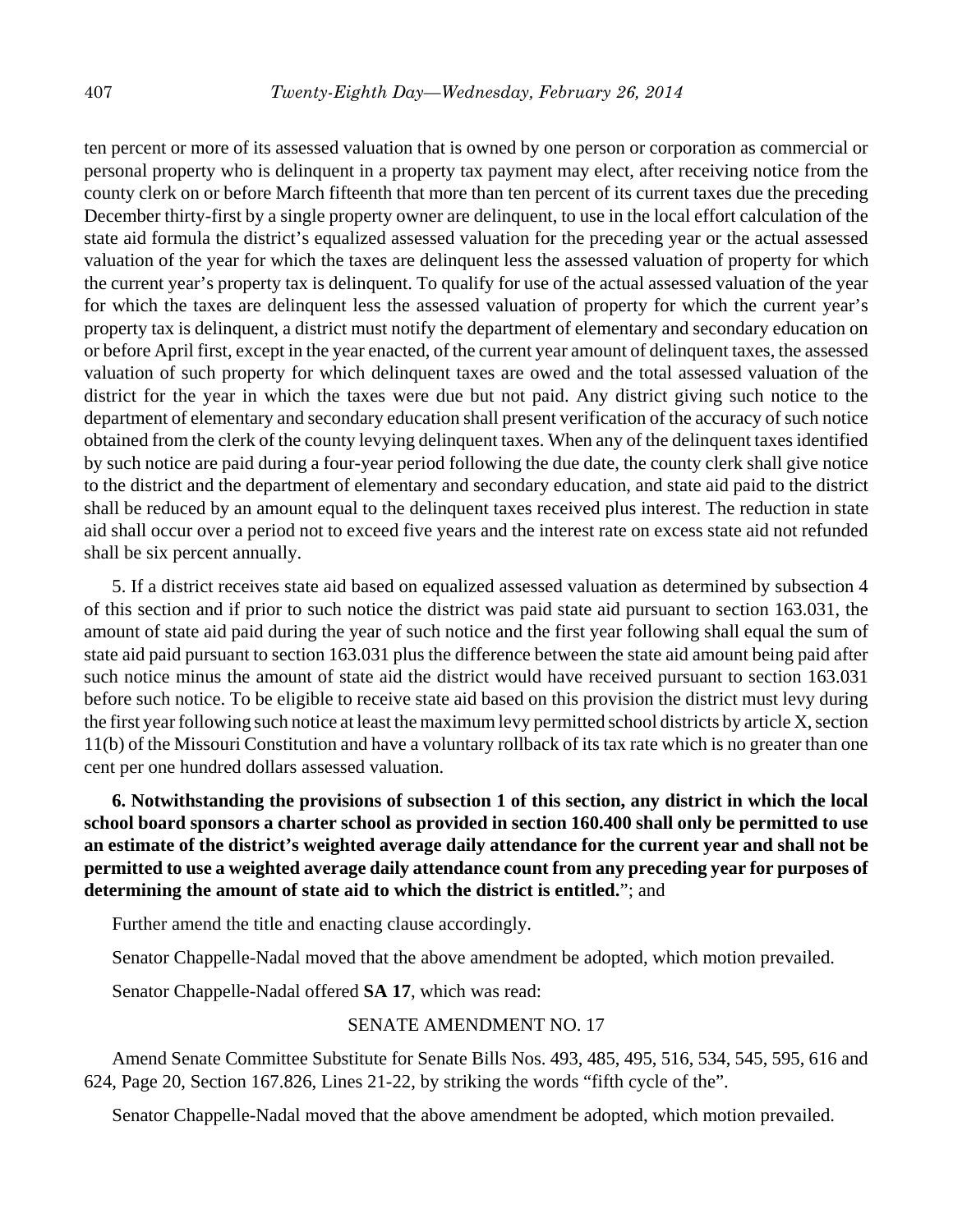Senator Pearce offered **SA 18**:

## SENATE AMENDMENT NO. 18

Amend Senate Committee Substitute for Senate Bills Nos. 493, 485, 495, 516, 534, 545, 595, 616 and 624, Page 22, Section 167.827, Line 3, by striking the words "or an unaccredited school"; and further amend line 5 by striking the words "or unaccredited school"; and further amend line 10 by striking the words "or school"; and further amend line 18 by striking the words "or unaccredited school".

Senator Pearce moved that the above amendment be adopted, which motion prevailed.

Senator Chappelle-Nadal offered **SA 19**:

# SENATE AMENDMENT NO. 19

Amend Senate Committee Substitute for Senate Bills Nos. 493, 485, 495, 516, 534, 545, 595, 616 and 624, Page 23, Section 167.827, Line 26, by inserting after "year." the following: "**Each education authority shall adopt a policy giving enrollment preference to the lowest achieving students from lowincome families if sufficient enrollment slots are not available to enroll all students who apply, while following the order of priority of this subsection.**".

Senator Chappelle-Nadal moved that the above amendment be adopted.

Senator Silvey offered **SA 1** to **SA 19**:

# SENATE AMENDMENT NO. 1 TO SENATE AMENDMENT NO. 19

Amend Senate Amendment No. 19 to Senate Committee Substitute for Senate Bills Nos. 493, 485, 495, 516, 534, 545, 595, 616 and 624, Page 1, Line 4, by striking the words "from low-income families".

Senator Silvey moved that the above amendment be adopted, which motion prevailed.

**SA 19**, as amended, was again taken up.

Senator Chappelle-Nadal moved that the above amendment be adopted, which motion prevailed.

Senator Kehoe assumed the Chair.

Senator Dempsey offered **SA 20**, which was read:

## SENATE AMENDMENT NO. 20

Amend Senate Committee Substitute for Senate Bills Nos. 493, 485, 495, 516, 534, 545, 595, 616 and 624, Page 2, Section 161.238, Line 8, by striking the words "sixty-five" and inserting in lieu thereof the following: "**fifty-five**".

Senator Dempsey moved that the above amendment be adopted, which motion prevailed.

Senator Pearce moved that **SCS** for **SBs 493**, **485**, **495**, **516**, **534**, **545**, **595**, **616** and **624**, as amended, be adopted, which motion prevailed.

On motion of Senator Pearce, **SCS** for **SBs 493**, **485**, **495**, **516**, **534**, **545**, **595**, **616** and **624**, as amended, was declared perfected and ordered printed.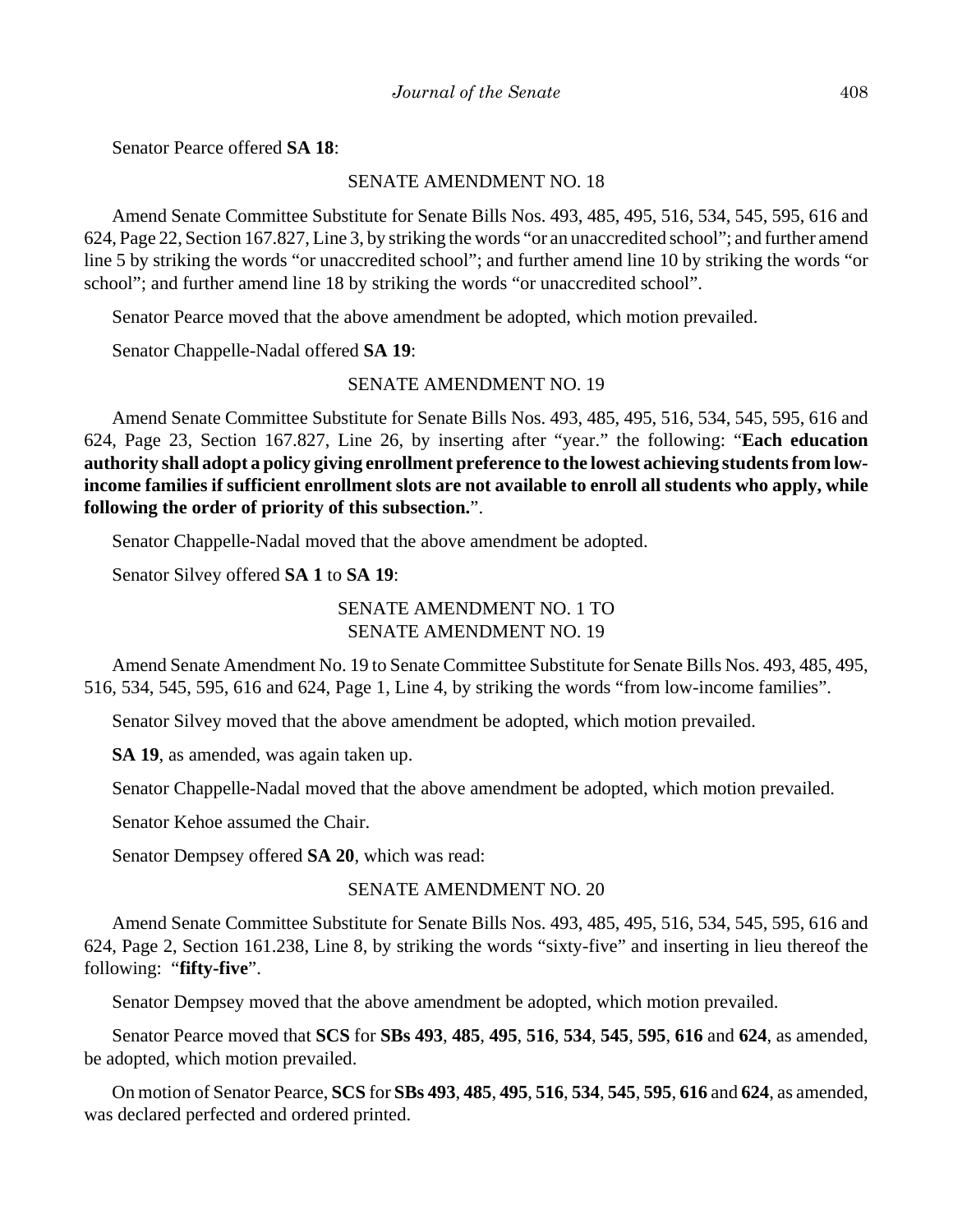## **MESSAGES FROM THE HOUSE**

The following messages were received from the House of Representatives through its Chief Clerk:

Mr. President: I am instructed by the House of Representatives to inform the Senate that the House has taken up and passed **HB 1468**, entitled:

An Act to repeal section 287.090, RSMo, and to enact in lieu thereof one new section relating to volunteers for tax-exempt organizations.

In which the concurrence of the Senate is respectfully requested.

Read 1st time.

Also,

Mr. President: I am instructed by the House of Representatives to inform the Senate that the House has taken up and passed **HB 1616**, entitled:

An Act to repeal section 205.190, RSMo, and to enact in lieu thereof one new section relating to county hospital trustees.

In which the concurrence of the Senate is respectfully requested.

Read 1st time.

Also,

Mr. President: I am instructed by the House of Representatives to inform the Senate that the House has taken up and passed **HCS** for **HB 1079**, entitled:

An Act to repeal sections 379.011 and 379.012, RSMo, and to enact in lieu thereof two new sections relating to insurance documents.

In which the concurrence of the Senate is respectfully requested.

Read 1st time.

Also,

Mr. President: I am instructed by the House of Representatives to inform the Senate that the House has taken up and passed **HB 1087**, entitled:

An Act to amend chapter 227, RSMo, by adding thereto one new section relating to the designation of a memorial bridge.

In which the concurrence of the Senate is respectfully requested.

Read 1st time.

Also,

Mr. President: I am instructed by the House of Representatives to inform the Senate that the House has taken up and passed **HB 1141**, entitled:

An Act to amend chapter 227, RSMo, by adding thereto one new section relating to the designation of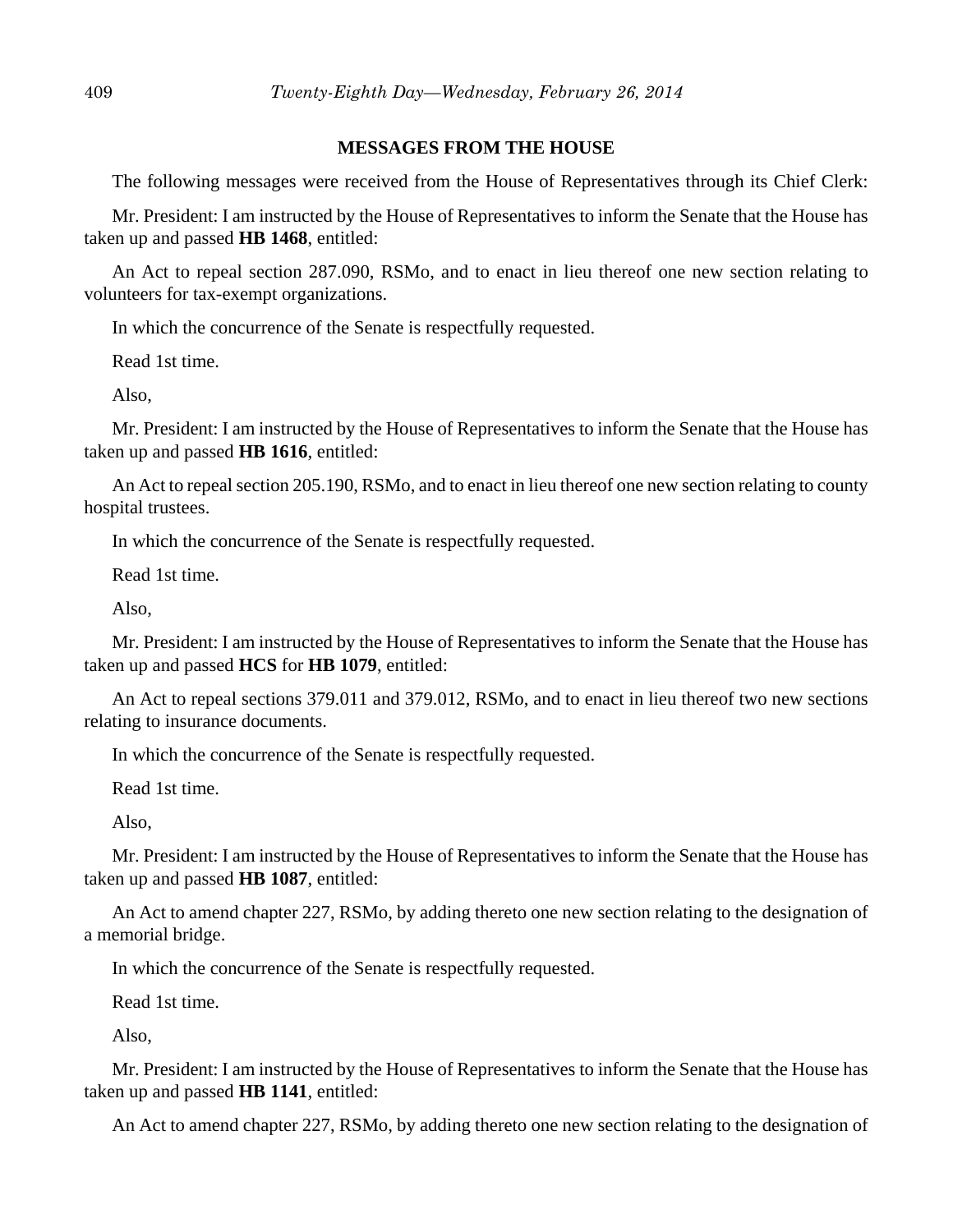a highway.

In which the concurrence of the Senate is respectfully requested.

Read 1st time.

Also,

Mr. President: I am instructed by the House of Representatives to inform the Senate that the House has taken up and passed **HCS** for **HB 1201**, entitled:

An Act to repeal section 444.772, RSMo, and to enact in lieu thereof one new section relating to surface mining.

In which the concurrence of the Senate is respectfully requested.

Read 1st time.

Also,

Mr. President: I am instructed by the House of Representatives to inform the Senate that the House has taken up and passed **HB 1222**, entitled:

An Act to amend chapter 227, RSMo, by adding thereto one new section relating to highway designations.

In which the concurrence of the Senate is respectfully requested.

Read 1st time.

Also,

Mr. President: I am instructed by the House of Representatives to inform the Senate that the House has taken up and passed **HB 1238**, entitled:

An Act to repeal section 488.426, RSMo, and to enact in lieu thereof one new section relating to court filing fees.

In which the concurrence of the Senate is respectfully requested.

Read 1st time.

Also,

Mr. President: I am instructed by the House of Representatives to inform the Senate that the House has taken up and passed **HB 1361**, entitled:

An Act to repeal sections 379.316, 384.015, 384.017, 384.021, and 384.023, RSMo, and to enact in lieu thereof six new sections relating to domestic surplus lines insurers.

In which the concurrence of the Senate is respectfully requested.

Read 1st time.

Also,

Mr. President: I am instructed by the House of Representatives to inform the Senate that the House has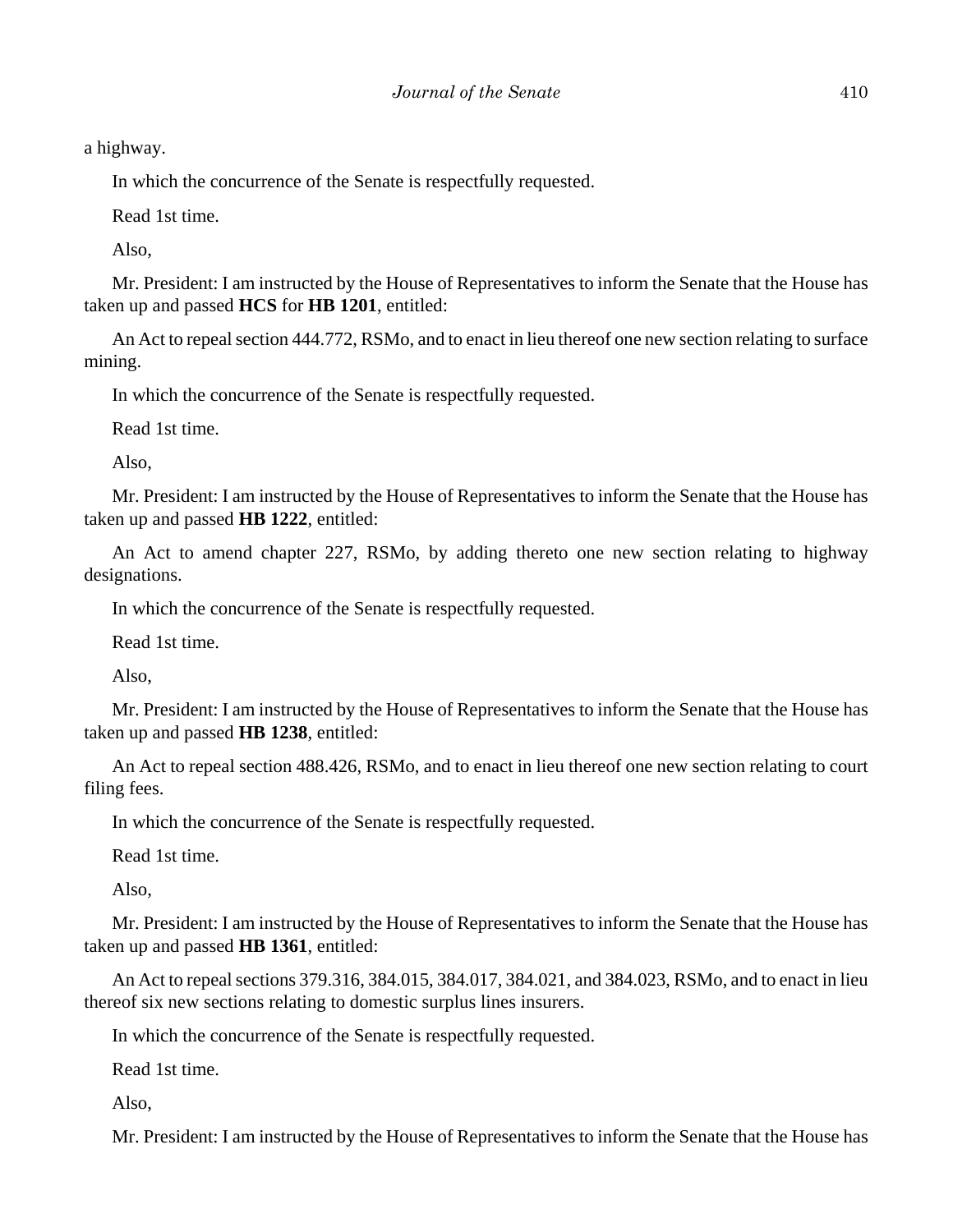taken up and passed **HCS** for **HB 1376**, entitled:

An Act to repeal sections 400.9-102, 400.9-105, 400.9-311, 400.9-317, 400.9-326, 400.9-503, 400.9- 507, 400.9-516, 400.9-607, 400.9-802, 400.9-805, 400.9-806, and 400.2A-103, RSMo, and to enact in lieu thereof thirteen new sections relating to secured transactions.

In which the concurrence of the Senate is respectfully requested.

Read 1st time.

Also,

Mr. President: I am instructed by the House of Representatives to inform the Senate that the House has taken up and passed **HCS** for **HB 1523**, entitled:

An Act to repeal section 402.134, RSMo, and to enact in lieu thereof one new section relating to endowment funds, with an emergency clause.

Emergency clause adopted.

In which the concurrence of the Senate is respectfully requested.

Read 1st time.

Also,

Mr. President: I am instructed by the House of Representatives to inform the Senate that the House has taken up and passed **HCS** for **HCR 7**.

#### HOUSE COMMITTEE SUBSTITUTE FOR HOUSE CONCURRENT RESOLUTION NO. 7

WHEREAS, Article I, Section VIII of the United States Constitution requires the United States Congress to regulate the value of our currency and maintain strict control over the monetary policy of the United States of America; and

WHEREAS, since its institution in 1913, the Federal Reserve Bank of the United States, by inflating the money supply and manipulating interest rates, has eroded the purchasing power of the dollar by approximately 95%, created price instability, and has contributed to boom and bust business cycles; and

WHEREAS, the Federal Reserve Bank of the United States and the United States Treasury have levied the burden of debt on American taxpayers to the degree of several trillion dollars; and

WHEREAS, a partial audit of the Federal Reserve has informed the American people that trillions of dollars were used to bail out foreign banks without the consent of the United States Congress; and

WHEREAS, agreements made by the Federal Reserve with foreign powers and foreign banking institutions should be subject to Congressional oversight; and

WHEREAS, the Federal Reserve refuses to fully disclose the details of its emergency lending practices; and

WHEREAS, allowing the Federal Reserve to operate our nation's monetary system without full disclosure and transparency has led to a lower quality of life for the American people and abuse verified by the United States Government Accountability Office in its 2011 Report to Congress; and

WHEREAS, a complete audit of the Federal Reserve, for the first time in its history, would provide answers to the American people about how our money is being spent, where our money is being spent, and at what cost:

NOW THEREFORE BE IT RESOLVED that the members of the House of Representatives of the Ninety-seventh General Assembly, Second Regular Session, the Senate concurring therein, hereby strongly urge the United States Congress to pass the Federal Reserve Transparency Act to require a complete audit of the Federal Reserve Bank of the United States in order to hold the Federal Reserve accountable to the United States Congress and the American people in accordance with Article I, Section VIII of the United States Constitution, which pertains to monetary policy that directly impacts the nation's immediate economic environment; and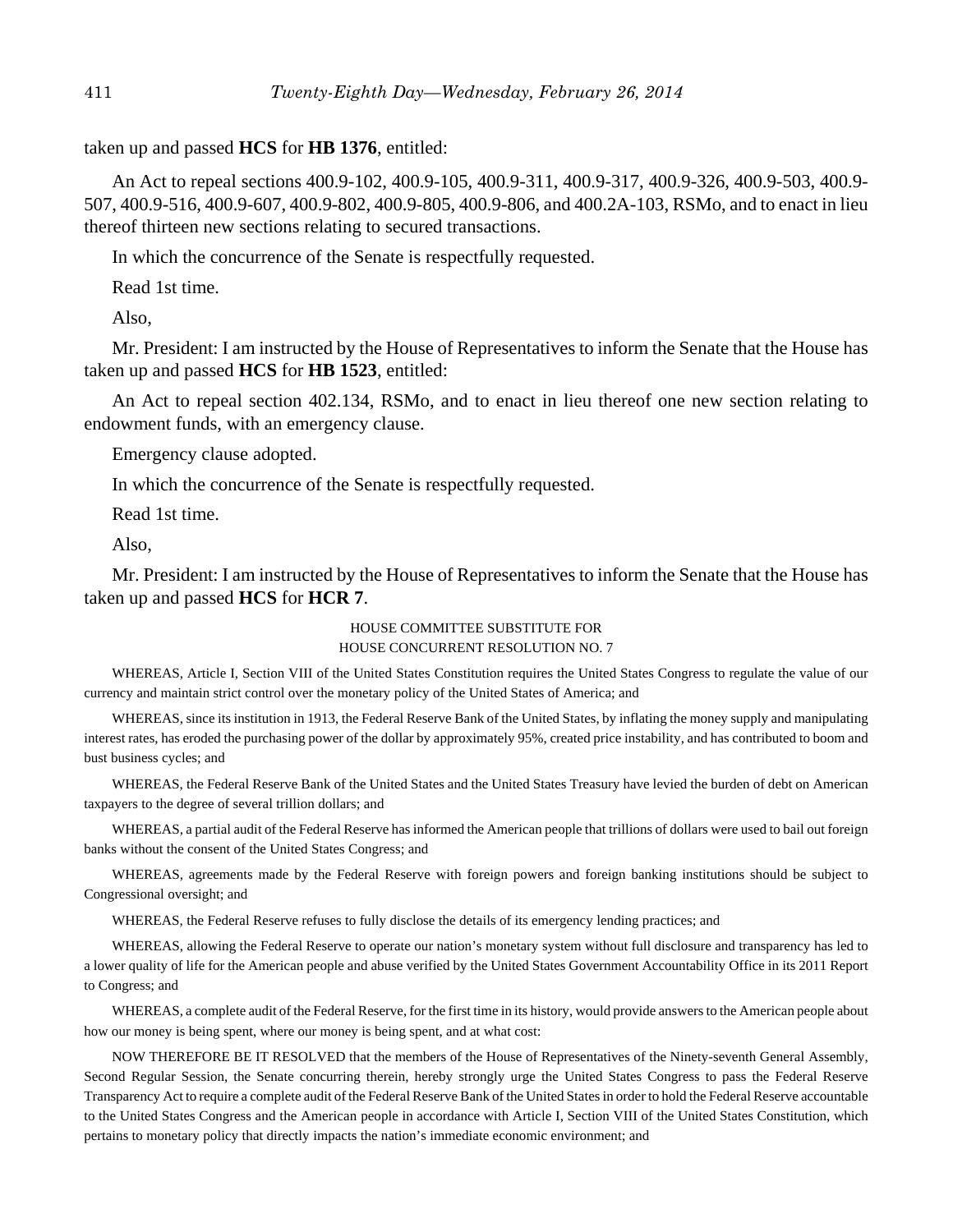BE IT FURTHER RESOLVED that the Chief Clerk of the Missouri House of Representatives be instructed to prepare properly inscribed copies of this resolution for the Chairman of the Federal Reserve Bank of the United States; Secretary of the Treasury of the United States; John Boehner, Speaker of the United States House of Representatives; Harry Reid, Majority Leader of the United States Senate; and each member of the Missouri Congressional delegation.

In which the concurrence of the Senate is respectfully requested.

## **SENATE BILLS FOR PERFECTION**

Senator Silvey moved that **SB 635**, with **SCS**, be taken up for perfection, which motion prevailed.

**SCS** for **SB 635**, entitled:

# SENATE COMMITTEE SUBSTITUTE FOR SENATE BILL NO. 635

An Act to amend chapter 135, RSMo, by adding thereto one new section relating to incentives for interstate business relocation.

Was taken up.

Senator Silvey moved that **SCS** for **SB 635** be adopted.

Senator Silvey offered **SA 1**:

# SENATE AMENDMENT NO. 1

Amend Senate Committee Substitute for Senate Bill No. 635, Page 2, Section 135.1670, Line 34, by inserting at the end of said line the following: "**The provisions of subsection 2 of this section shall not apply to incentives reserved on behalf of and awarded to Missouri employers prior to the provisions of subsection 2 of this section taking effect.**".

Senator Silvey moved that the above amendment be adopted, which motion prevailed.

Senator Silvey moved that **SCS** for **SB 635**, as amended, be adopted, which motion prevailed.

On motion of Senator Silvey, **SCS** for **SB 635**, as amended, was declared perfected and ordered printed.

Senator Brown moved that **SB 735**, with **SCS**, be called from the Informal Calendar and taken up for perfection, which motion prevailed.

**SCS** for **SB 735**, entitled:

# SENATE COMMITTEE SUBSTITUTE FOR SENATE BILL NO. 735

An Act to amend chapter 419, RSMo, by adding thereto one new section relating to campgrounds, with penalty provisions.

Was taken up.

Senator Brown moved that **SCS** for **SB 735** be adopted.

At the request of Senator Brown, **SB 735**, with **SCS** (pending), was placed on the Informal Calendar.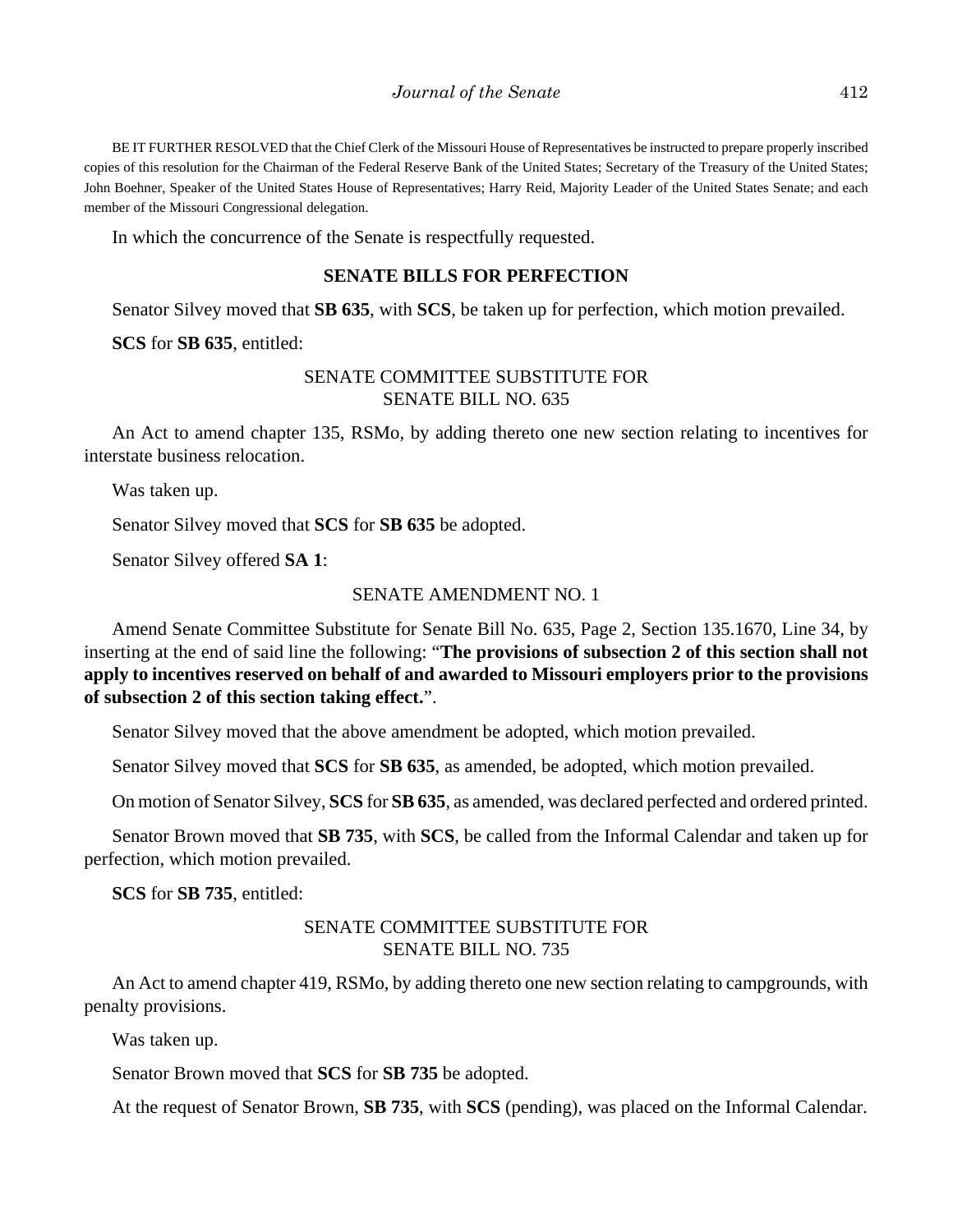On motion of Senator Richard, the Senate recessed until 9:45 p.m.

## **RECESS**

The time of recess having expired, the Senate was called to order by Senator Kehoe.

# **REPORTS OF STANDING COMMITTEES**

Senator Richard, Chairman of the Committee on Rules, Joint Rules, Resolutions and Ethics, submitted the following reports:

Mr. President: Your Committee on Rules, Joint Rules, Resolutions and Ethics, to which were referred **SCS** for **SBs 493**, **485**, **495**, **516**, **534**, **545**, **595**, **616** and **624**; and **SCS** for **SB 635**, begs leave to report that it has examined the same and finds that the bills have been truly perfected and that the printed copies furnished the Senators are correct.

## **REFERRALS**

President Pro Tem Dempsey referred **SCS** for **SBs 493**, **485**, **495**, **516**, **534**, **545**, **595**, **616** and **624** to the Committee on Governmental Accountability and Fiscal Oversight.

# **INTRODUCTIONS OF GUESTS**

Senator Pearce introduced to the Senate, Densil and Cyndi Allen, and their daughter, Emma; Warrensburg R-VI Gifted Association of Missouri.

Senator Romine introduced to the Senate, Ste. Genevieve Gifted Students.

Senator Schmitt introduced to the Senate, Debbie Welcher and her daughter, Sydny, Des Peres; and Sydny was made an honorary page.

Senator Holsman introduced to the Senate, Dr. Jared Gerhardt, Kansas City.

Senator Brown introduced to the Senate, Lori Laughlin, Diane Davis and thirty gifted students from Waynesville.

Senator Schaaf introduced to the Senate, members of Missouri Hospice and Palliative Care Association.

Senator Lager introduced to the Senate, East Buchanan R-I Gifted Students.

On behalf of Senator Dempsey and himself, Senator Rupp introduced to the Senate, his parents, Chester, Jr. and Eleanor Rupp, St. Charles.

Senator Schaefer introduced to the Senate, his wife, Stacia, their son, Max, and gifted students from Rock Bridge High School, Columbia.

Senator Sifton introduced to the Senate, gifted students from Maplewood and Richmond Heights Middle School.

Senator Rupp introduced to the Senate, the Physician of the Day, Charles "Rick" Bowen, M.D., St. Louis.

On behalf of Senator Kehoe, the President introduced to the Senate, his wife, Claudia, Jefferson City.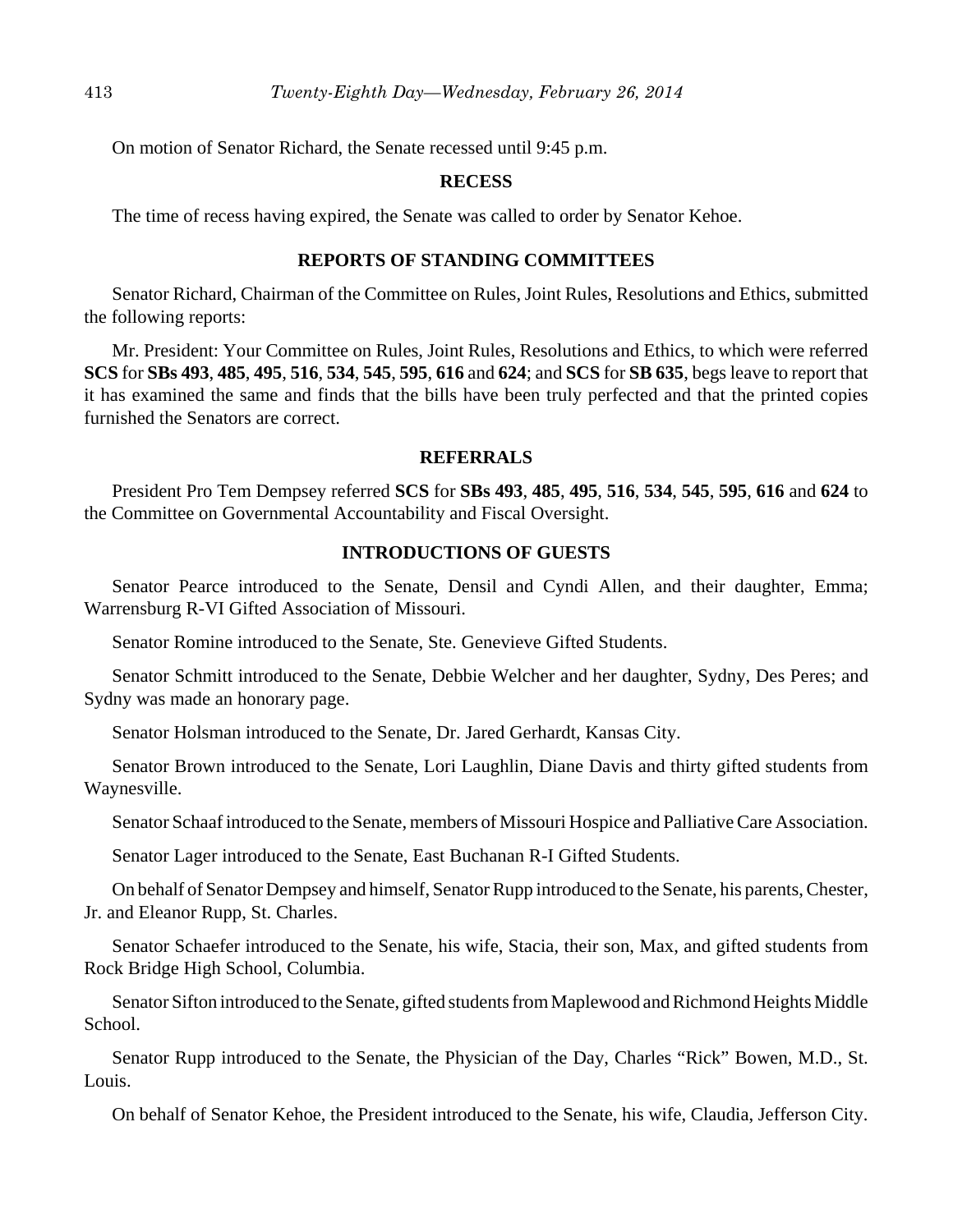On motion of Senator Richard, the Senate adjourned under the rules.

# SENATE CALENDAR \_\_\_\_\_\_

# TWENTY-NINTH DAY–THURSDAY, FEBRUARY 27, 2014 \_\_\_\_\_\_

# FORMAL CALENDAR

# SECOND READING OF SENATE BILLS

SB 831-Wallingford SB 832-Walsh SB 833-Walsh SB 834-Walsh SB 835-Munzlinger SB 836-Munzlinger SB 837-Sifton SB 838-Emery SB 839-Sater SB 840-Pearce SB 841-Wasson SB 842-Parson SB 843-Schaefer SB 844-Dixon SB 845-Chappelle-Nadal SB 846-Richard SB 847-Schaaf SB 848-LeVota SB 849-Walsh SB 850-Munzlinger SB 852-Schmitt SB 853-Wasson SB 854-Wasson SB 855-Schaefer SB 856-Emery SB 857-Holsman SB 858-Kraus

SB 859-Brown SB 860-Cunningham SB 861-Schaefer SB 862-Lager SB 863-Emery SB 864-Schaaf SB 865-Nieves SB 866-Wasson SB 867-Wasson SB 868-Sater SB 869-Schmitt SB 870-Holsman SB 871-Holsman SB 872-Wallingford and Justus SB 873-Brown SB 874-Wasson SB 875-Sater SB 876-LeVota SB 877-Kraus SB 878-Lamping SB 879-Sifton SB 880-Sifton SB 881-Sifton SB 882-Brown SB 883-Wasson SB 884-Wallingford and Sater SB 885-Pearce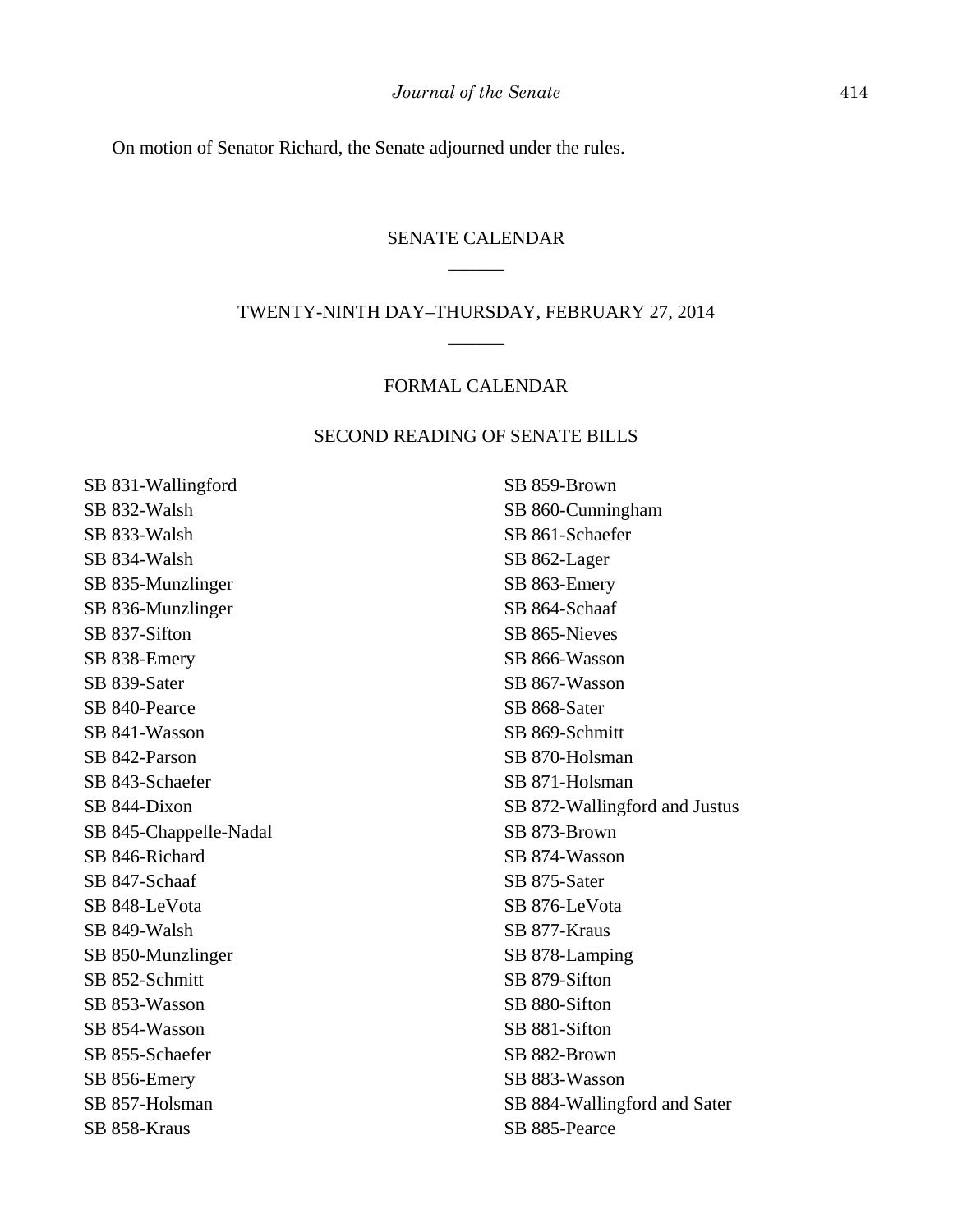SB 886-Schaefer SB 887-Schaefer SB 888-Parson SB 889-Parson SB 890-Kehoe SB 891-Kehoe SB 892-Kraus SB 893-Kraus SB 894-Munzlinger SB 895-Sater SB 896-Wallingford SB 897-Wallingford SB 898-Schaefer SB 899-Justus and Schaaf SB 900-Lamping SB 901-Holsman SB 902-Munzlinger SB 903-Silvey SB 904-Sifton SB 905-Sater SB 906-Holsman SB 907-Richard SB 908-Schaefer SB 909-Parson and Kehoe SB 910-Schaaf SB 911-Libla SB 912-Wasson SB 913-Wasson and Cunningham SB 914-Munzlinger SB 915-Dixon SB 916-Wallingford SB 917-Richard SB 918-Holsman SB 919-Justus SB 920-Munzlinger SB 921-Schaaf SB 922-Schaaf SB 923-Emery SB 924-Emery

SB 925-Emery SB 926-Sater SB 927-Lamping SB 928-Lamping SB 929-Lamping SB 930-Lamping SB 931-Nieves SB 932-Nieves SB 933-Nieves SB 934-Schaaf SB 935-Holsman SB 936-Schaefer SB 937-Schaefer SB 938-Pearce SB 939-Curls SB 940-Curls SB 941-Curls, et al SB 942-Sater SB 943-Justus SB 944-Brown, et al SB 945-Brown, et al SB 946-Dixon SB 947-Dixon SB 948-Wallingford SB 949-Munzlinger SB 950-Holsman SB 951-Holsman SB 952-Dixon SB 953-Nasheed SB 954-Cunningham SB 955-Cunningham SJR 49-Cunningham SJR 50-Lamping SJR 51-Lamping SJR 52-Lamping SJR 53-Lamping SJR 54-Lamping SJR 55-Nieves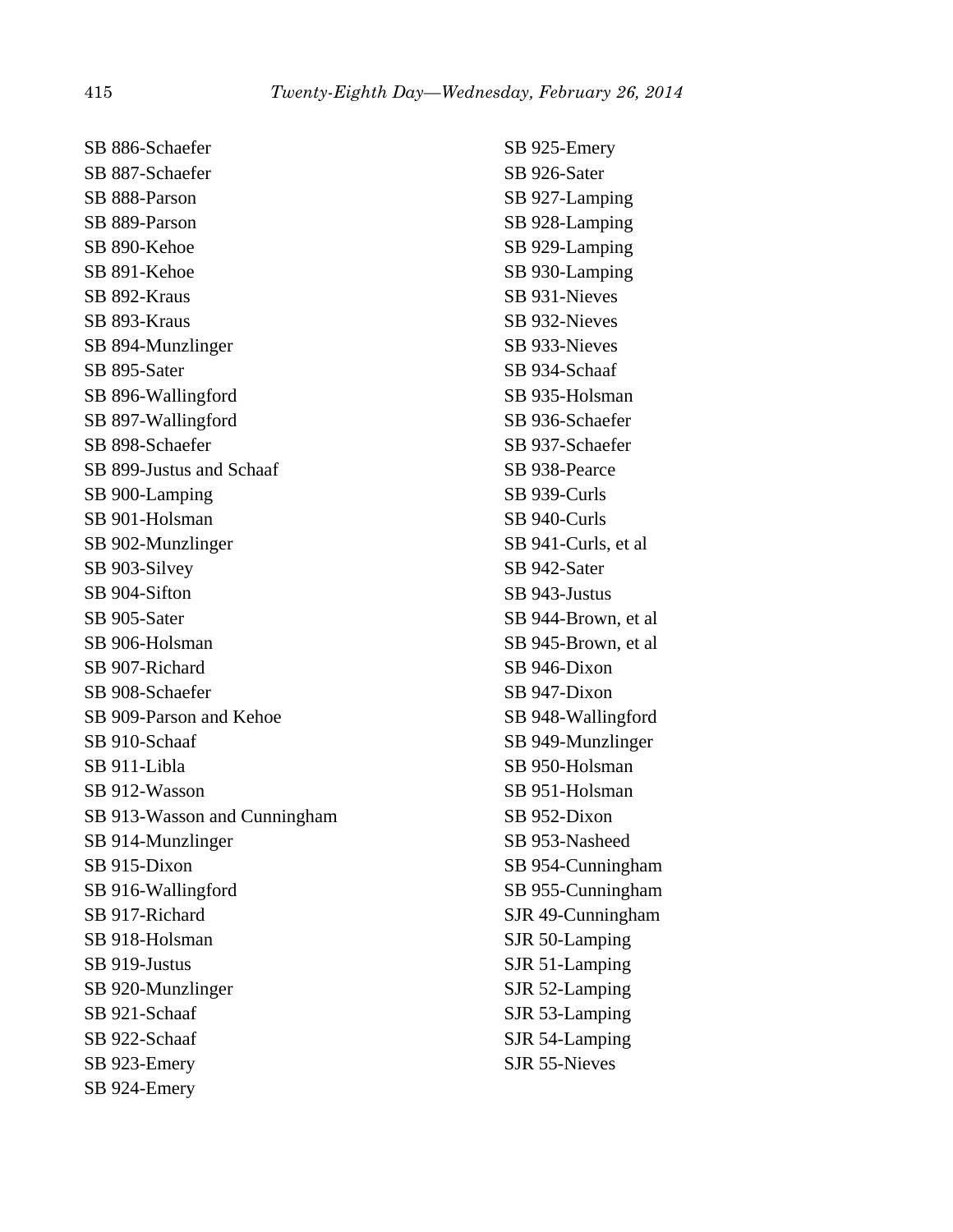## HOUSE BILLS ON SECOND READING

HB 1430-Jones (110), et al HCS for HB 1058 HB 1133-Engler, et al HCS for HB 1051 HJR 48-Solon, et al HJR 72-Richardson, et al HCS for HB 1412 HCS for HBs 1253 & 1297 HCS for HB 1295 HCS for HB 1510 HCS for HB 1044 HB 1081-McCaherty, et al HCS for HB 1085 HB 1126-Dugger and Entlicher HB 1197-Elmer

HB 1206-Wilson HCS for HB 1217 HB 1270-Lant, et al HB 1301-Neth HB 1468-Dorhman, et al HB 1616-Muntzel, et al HCS for HB 1079 HB 1087-Crawford and Franklin HB 1141-Love, et al HCS for HB 1201 HB 1222-Dugger HB 1238-Hinson HB 1361-Gosen and Wieland HCS for HB 1376 HCS for HB 1523

## THIRD READING OF SENATE BILLS

SCS for SB 529-Wallingford SCS for SB 664-Brown (In Fiscal Oversight) SB 561-Munzlinger SS for SB 525-Cunningham SCS for SJR 45-Silvey (In Fiscal Oversight) SCS for SB 567-Chappelle-Nadal (In Fiscal Oversight)

SCS for SB 666-Schmitt (In Fiscal Oversight) SCS for SBs 493, 485, 495, 516, 534, 545, 595, 616 & 624-Pearce (In Fiscal Oversight) SCS for SB 635-Silvey and Holsman

# INFORMAL CALENDAR

#### SENATE BILLS FOR PERFECTION

SB 491-Justus and Dixon, with SCS SB 504-Munzlinger SBs 509 & 496-Kraus, with SCS & SA 1 (pending) SB 518-Sater, with SCS, SA 2 & SA 1 to SA 2 (pending) SB 519-Sater, with SS & SA 1 (pending) SB 530-Libla, with SCS (pending)

SS for SB 543-Munzlinger SB 575-Dixon SB 612-Schaaf, with SCS SB 643-Rupp, with SCS SB 663-Munzlinger, with SCS SB 735-Brown, with SCS (pending) SJR 42-Schmitt